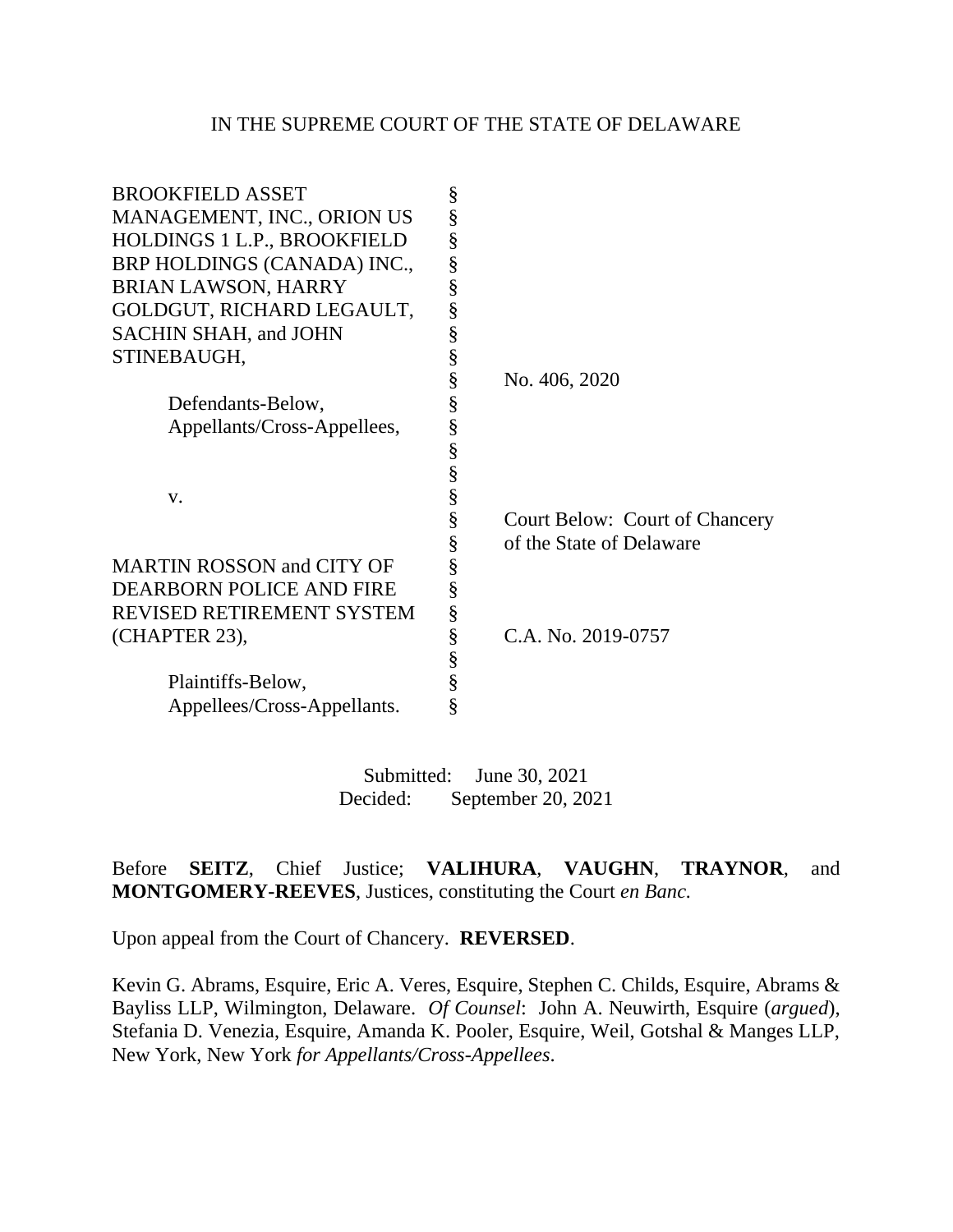Ned Weinberger, Esquire, Derrick Farrell, Esquire, Mark Richardson, Esquire, Labaton Sucharow LLP, Wilmington, Delaware; Peter B. Andrews, Esquire, Craig J. Springer, Esquire, David M. Sborz, Esquire, Andrews & Springer LLC, Wilmington, Delaware. *Of Counsel*: Steven J. Purcell, Esquire, Douglas E. Julie, Esquire (*argued*), Robert H. Lefkowitz, Esquire, Kaitlyn T. Devenyns, Esquire, Purcell Julie & Lefkowitz LLP, New York, New York; Jeremy S. Friedman, Esquire, David F.E. Tejtel, Esquire, Friedman Oster & Tejtel PLLC, Bedford Hills, NY *for Appellees/Cross-Appellants*.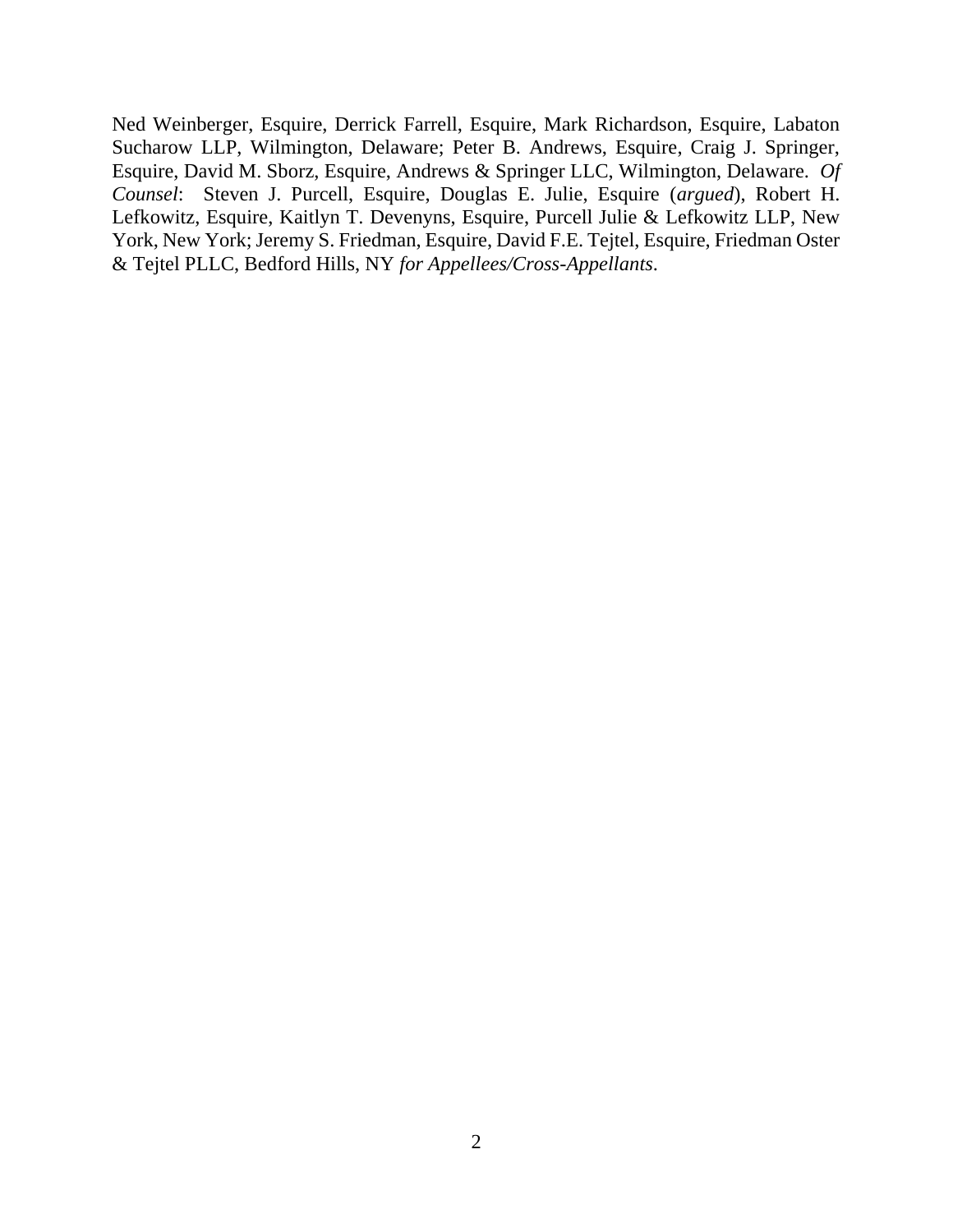#### **VALIHURA**, Justice:

This is an interlocutory appeal from an Opinion and Order of the Court of Chancery holding that Appellees/Cross-Appellants, former stockholders of TerraForm Power, Inc. ("TerraForm"), have direct standing to challenge TerraForm's 2018 private placement of common stock to Appellant/Cross-Appellees Brookfield Asset Management, Inc. and its affiliates, a controlling stockholder, for allegedly inadequate consideration. The trial court held that Plaintiffs did not state direct claims under *Tooley v. Donaldson, Lufkin &*  Jennette, Inc.,<sup>1</sup> but did state direct claims predicated on a factual paradigm "strikingly similar" to that of *Gentile v. Rossette*,<sup>2</sup> and that *Gentile* was controlling here. Appellants contend that *Gentile* is inconsistent with *Tooley* and that this Court's decision in *Gentile*  has created confusion in the law and therefore ought to be overruled.

Overruling a precedent of this Court should only occur after a full and fair presentation and searching inquiry has been made of the justifications for such judicial action. Having now engaged in such inquiry after a full and fair presentation of the issues by the parties, and for the reasons set forth herein, we now overrule *Gentile*. Accordingly, we **REVERSE** the judgment below, not because the Court of Chancery erred, but rather, because the Vice Chancellor correctly applied the law as it existed, recognizing that the claims were exclusively derivative under *Tooley*, and that he was bound by *Gentile*.

<sup>1</sup> 845 A.2d 1031 (Del. 2004).

<sup>2</sup> 906 A.2d 91 (Del. 2006).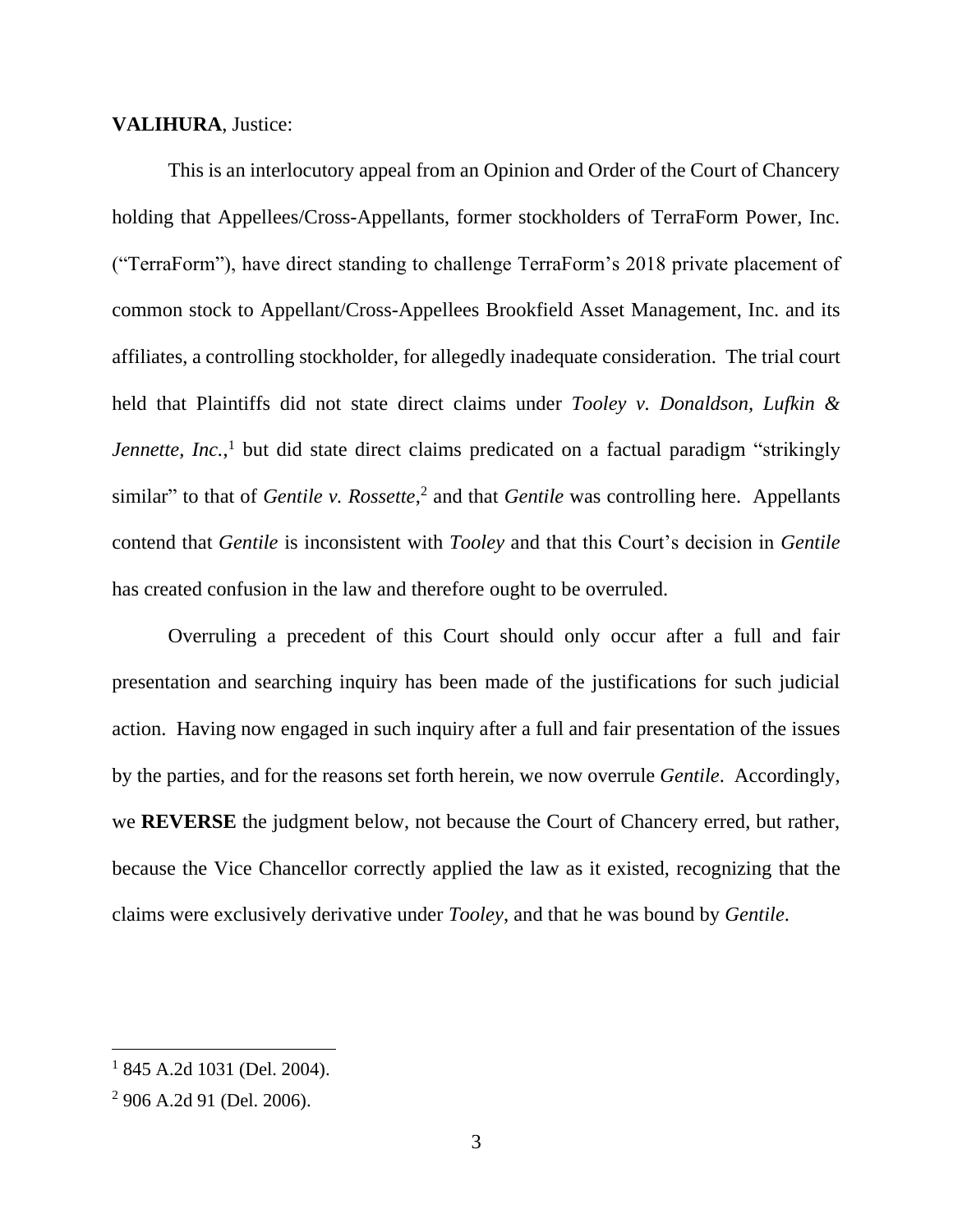# *I. Relevant Facts and Procedural Background*<sup>3</sup>

#### *A. The Parties*

Nominal Defendant Below TerraForm Power, Inc. ("TerraForm" or the "Company") was, at the time of the proceedings below, a publicly traded Delaware corporation with its principal place of business in New York City. TerraForm acquired, owned, and operated solar and wind assets in North America and Western Europe.<sup>4</sup> The Company's common stock traded on the NASDAQ Stock Market under the ticker symbol "TERP."

Appellant Brookfield Asset Management, Inc. ("Brookfield") is a Canadian corporation headquartered in Toronto. Brookfield is an alternative asset manager that primarily conducts business through subsidiaries.<sup>5</sup> At the time the Complaint was filed, Brookfield and its affiliates beneficially owned 61.5 percent of TerraForm.

Appellant Orion US Holdings 1 L.P. ("Orion Holdings") is a Delaware limited partnership and an affiliate of Brookfield through which Brookfield has held beneficial voting and dispositive power over Brookfield's TerraForm shares.

<sup>&</sup>lt;sup>3</sup> The facts, except as otherwise noted, are taken from the operative Verified Stockholder Derivative and Class Action Complaint, C.A. No. 2020-0050-SG (the "Complaint" or Compl.") and from the Court of Chancery's Opinion below. In this procedural posture, they are presumed to be true.

<sup>&</sup>lt;sup>4</sup> App. to Op. Br. A86 [hereinafter, "A\_\_\_"] (Compl. at ¶ 13).

<sup>5</sup> A87 (Compl. at ¶ 15). Hundreds of Brookfield's subsidiaries are incorporated in Delaware or otherwise organized as Delaware entities, including: Brookfield Properties, Inc. (which owns Christiana Mall in Newark, DE), Brookfield Properties Investor LLC, Brookfield Financial Partners, L.P., BOP Management Inc., BOP Properties Holdings LLC, Brookfield Mountain LLC, BOP North Cove Marina LLC, BOP Camarillo LLC, BOP (US) LLC, and BOP One North End LLC.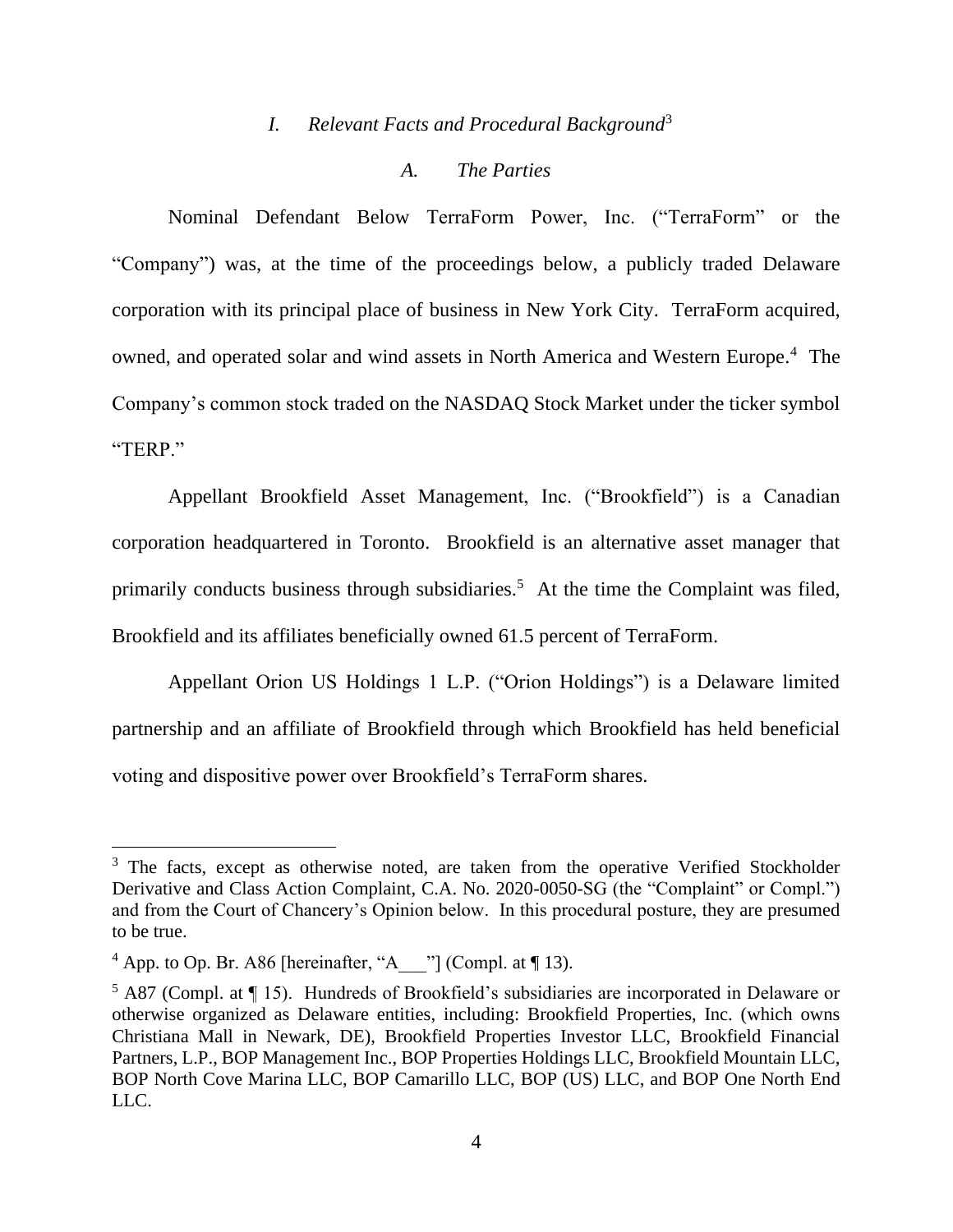Defendant Below Brookfield BRP Holdings (Canada) Inc. ("BRP Holdings") is a Canadian corporation and an affiliate of Brookfield. BRP Holdings's sole purpose appears to be holding TerraForm stock. In June 2018, in connection with the Private Placement, BRP Holdings along with Orion Holdings, joined a Governance Agreement with TerraForm. The Governance Agreement establishes certain rights and obligations of TerraForm and Brookfield related to the Company's governance.

Appellants Brian Lawson, Harry Goldgut, Richard Legault, and Sachin Shah served as directors of TerraForm. Lawson is a Senior Managing Partner and the Chief Financial Officer ("CFO") of Brookfield. Goldgut is Vice Chair of Brookfield's Renewable Group and Brookfield's Infrastructure Group. Legault is Vice Chairman of Brookfield. Shah is a Managing Partner of Brookfield. He also serves as Chief Executive Officer ("CEO") of Brookfield Renewable Partners and BRP Holdings.

Appellant John Stinebaugh was TerraForm's CEO and was appointed as TerraForm's CEO by Brookfield. He is employed as a Managing Partner of Brookfield and receives no direct compensation from TerraForm for his service as CEO. Instead, he receives his compensation solely from Brookfield.

Appellees Martin Rosson ("Rosson") and City of Dearborn Police and Fire Revised Retirement System (Chapter 23) ("Dearborn," and collectively with Rosson, "Plaintiffs") were holders of TerraForm Class A common stock prior to a merger in July 2020. 6

 $6$  A86 (Compl. at  $\P$  13). TerraForm eliminated its previous share structure and thereafter had only a single class of stock, namely, the Class A, which was entitled to one vote per share.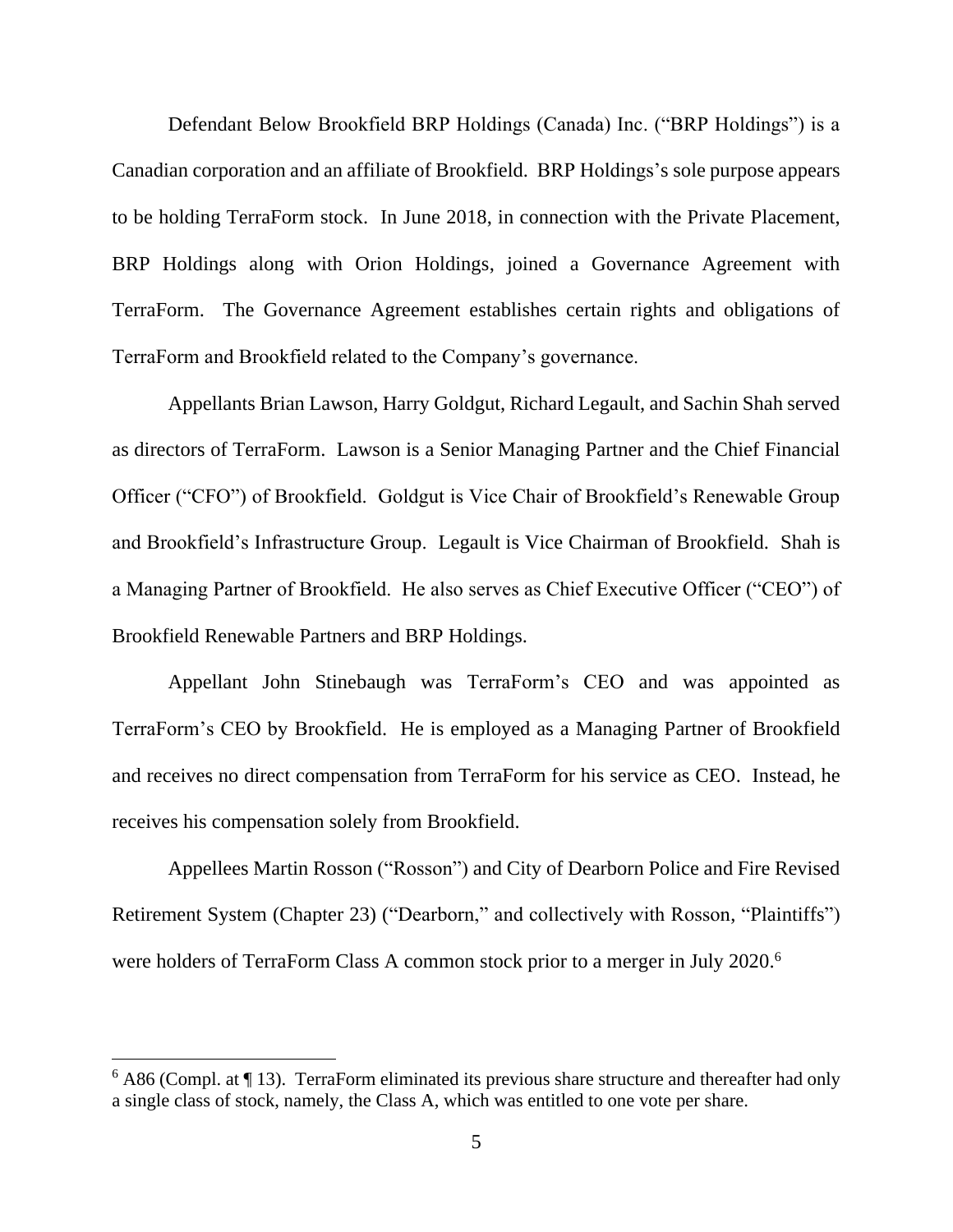#### *B. Brookfield's Investment in Terraform*

In October 2017, Brookfield became Terraform's controlling stockholder, owning through Brookfield's affiliates 51 percent of Terraform's outstanding Class A common stock. Brookfield had the power to appoint Terraform's CEO, CFO, and General Counsel pursuant to a Master Services Agreement and governance agreement. Pursuant to TerraForm's certification of incorporation (the "Charter") and its majority holdings, Brookfield had the right to designate four of Terraform's seven directors and used that power to designate four members of Brookfield's senior management, namely, Defendants Lawson, Goldgut, Legault, and Shah, to Terraform's Board.

The Charter required that the TerraForm Board have a Conflicts Committee composed of the three non-Brookfield directors (the "Conflicts Committee"). <sup>7</sup> The Conflicts Committee was responsible for reviewing and approving material transactions and matters in which a conflict may exist between TerraForm and Brookfield (and its affiliates). Additionally, TerraForm's Charter contained a supermajority voting provision, requiring an affirmative vote of at least two-thirds of the outstanding shares of common stock to amend certain Charter provisions.

## *C. Terraform Seeks to Finance a Buyout of Saeta Through an Equity Offering*

Around January 2018, Brookfield approached TerraForm regarding an opportunity to acquire for \$1.2 billion Saeta Yield, S.A. ("Saeta"), a publicly-traded Spanish company that owned and operated wind and solar energy assets (the "Saeta Acquisition").

<sup>7</sup> A239 (Charter Art. VI, § 7). Since May 23, 2018, Mark McFarland, Christian S. Fong and Carol Burke comprised the Conflicts Committee.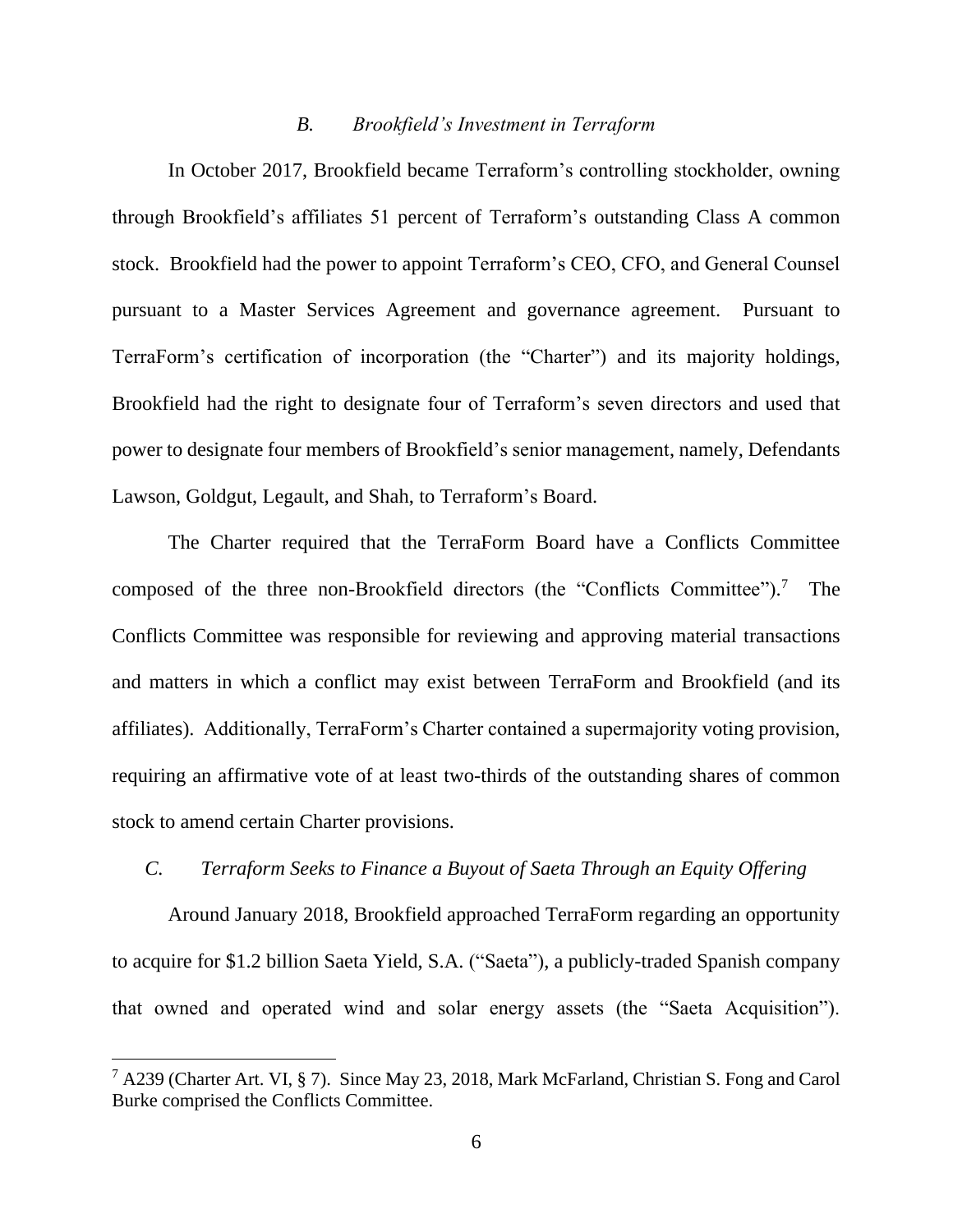TerraForm had the debt capacity and cash to fund most, if not all, of the Saeta Acquisition. Notwithstanding this debt capacity, Brookfield recognized the substantial upside associated with the Saeta Acquisition and steered TerraForm towards funding it with a backstopped equity offering that, according to Plaintiffs, allowed Brookfield to increase its ownership percentage of TerraForm at a discount to TerraForm's anticipated fair value.

On January 23, 2018, Brookfield and TerraForm informed the Conflicts Committee that, in addition to funding the Saeta Acquisition with debt, TerraForm would raise approximately \$600 - \$700 million of equity in the public markets. Brookfield indicated that in addition to participating up to its *pro rata* portion of the equity offering (*i.e.*, 51 percent), it was willing to backstop part of the equity offering. At this time, the Conflicts Committee decided not to retain an independent financial advisor and relied on advice from Barclays Capital, Inc. ("Barclays"), which was serving as TerraForm's financial advisor.

The Conflicts Committee met on January 26, 2018 and again on January 29. At the end of the meeting on the 29th, it determined that the proposed backstop was advisable and in TerraForm's best interests. The Conflicts Committee still had not engaged or consulted with a financial advisor. Instead, it relied on the members of TerraForm's management and Brookfield representatives for advice.

On February 6, 2018, without any assistance from an independent financial advisor, the Conflicts Committee approved a support agreement with Brookfield (the "Support Agreement"), pursuant to which Brookfield contracted to backstop up to 100 percent of a \$400 million public equity offering (the "Backstop") if the offering price equaled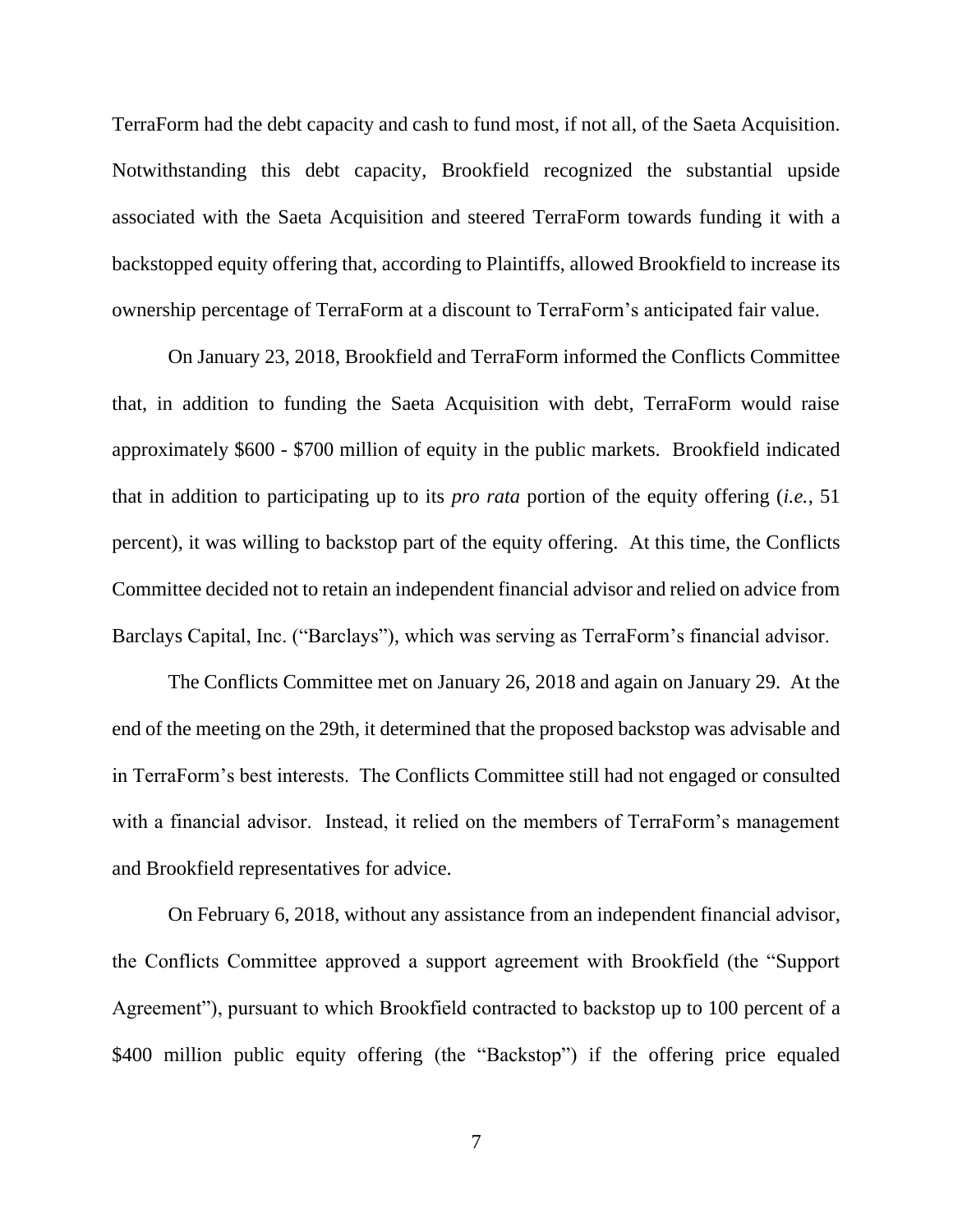TerraForm's five-day volume weighted average price ending February 6, 2018, which was  $$10.66$  per share.<sup>8</sup>

Brookfield's Backstop obligations were contingent on the successful commencement of a tender offer for Saeta (the "Tender Offer") under applicable Spanish law and on the prior effectiveness of the TerraForm registration statement, if required. TerraForm and Brookfield agreed that the pricing, size, and timing of the Equity offering, including the decision to use the Backstop, would be subject to prior review and approval of the Conflicts Committee, together with any other necessary approvals. It was also agreed in the Support Agreement that TerraForm and the Conflicts Committee would retain an independent financial advisor (meaning independent from Brookfield) to provide advice regarding the Equity Offering. However, the Conflicts Committee waited until late May 2018 to begin consulting with its own financial advisor, Greentech Capital Advisors Securities, LLC ("Greentech").

On February 7, 2018, TerraForm publicly disclosed its intention to acquire all outstanding shares of Saeta via the Tender Offer. TerraForm announced its expectation to fund the \$1.2 billion acquisition with \$800 million in available liquidity and the \$400 million Equity Offering. On May 3, 2018 TerraForm commenced the Tender Offer, and on May 10, 2018, TerraForm filed its definitive proxy statement with the SEC seeking

 $8$  A83–84 (Compl. at  $\P$  5); A114–15 (Compl. at  $\P$  $[61–63)$ . At the February 6, 2018 meeting, the Conflicts Committee noted that reducing the Equity Offering component of the Saeta Acquisition would be in TerraForm's best interests due, in part, to recent stock market volatility. A114–15 (Compl. n.13). The five-day period included the two lowest closing prices for TerraForm's stock in a nearly two-year period. A129–30 (Compl*.* at ¶ 103).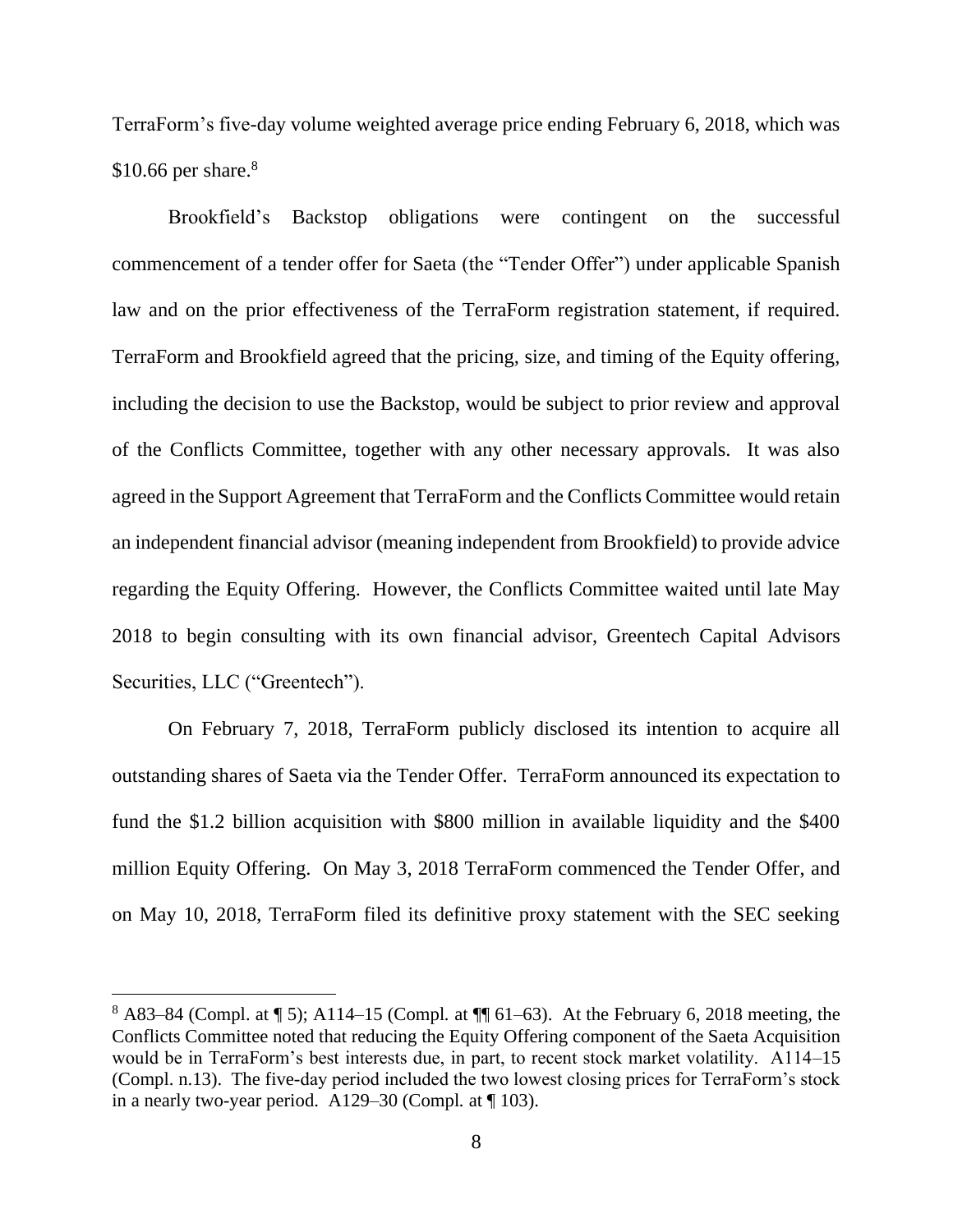stockholder approval for the issuance of up to 61 million shares of Class A Common Stock in connection with the planned Equity Offering. TerraForm's stockholders approved the share issuance on May 23, 2018 at TerraForm's annual meeting.

### *D. Brookfield Steers Terraform into the Private Placement, which Increases Brookfield's Economic Interest and Voting Power in Terraform*

Minutes after the stockholders approved the Share Issuance at the annual meeting, the full Board met to discuss the Equity Offering and backstop. Stinebaugh proposed to the Board that TerraForm raise \$650 million, rather than \$400 million, through the sale of equity because "the market expect[ed] a \$650 million total equity offering and that the impact to the returns on the Saeta transaction would not be material."<sup>9</sup> Shah indicated that Brookfield would be prepared to increase the size of the backstop from \$400 million back up to \$650 million. By that point, the Tender Offer to acquire Saeta was scheduled to expire in only a few weeks, and TerraForm had little time to finalize its financing plan. Stinebaugh then proposed that if the Equity Offering presented too much market risk, the full amount be offered to Brookfield through a private placement at \$10.66 per share. At the conclusion of the meeting, TerraForm's Board determined that the Conflicts Committee should consider Brookfield's proposal to increase the size of the Backstop to \$650 million.

After the full Board meeting on May 23, 2018, the Conflicts Committee met to discuss the information that had just been presented. There was no discussion of the proposed private placement and only a discussion of the proposed increase to the equity offering (to \$650 million) and commensurate increase in Brookfield's Backstop.

 $9^9$  A84 (Compl. at ¶ 7); A118 (Compl. at ¶ 73).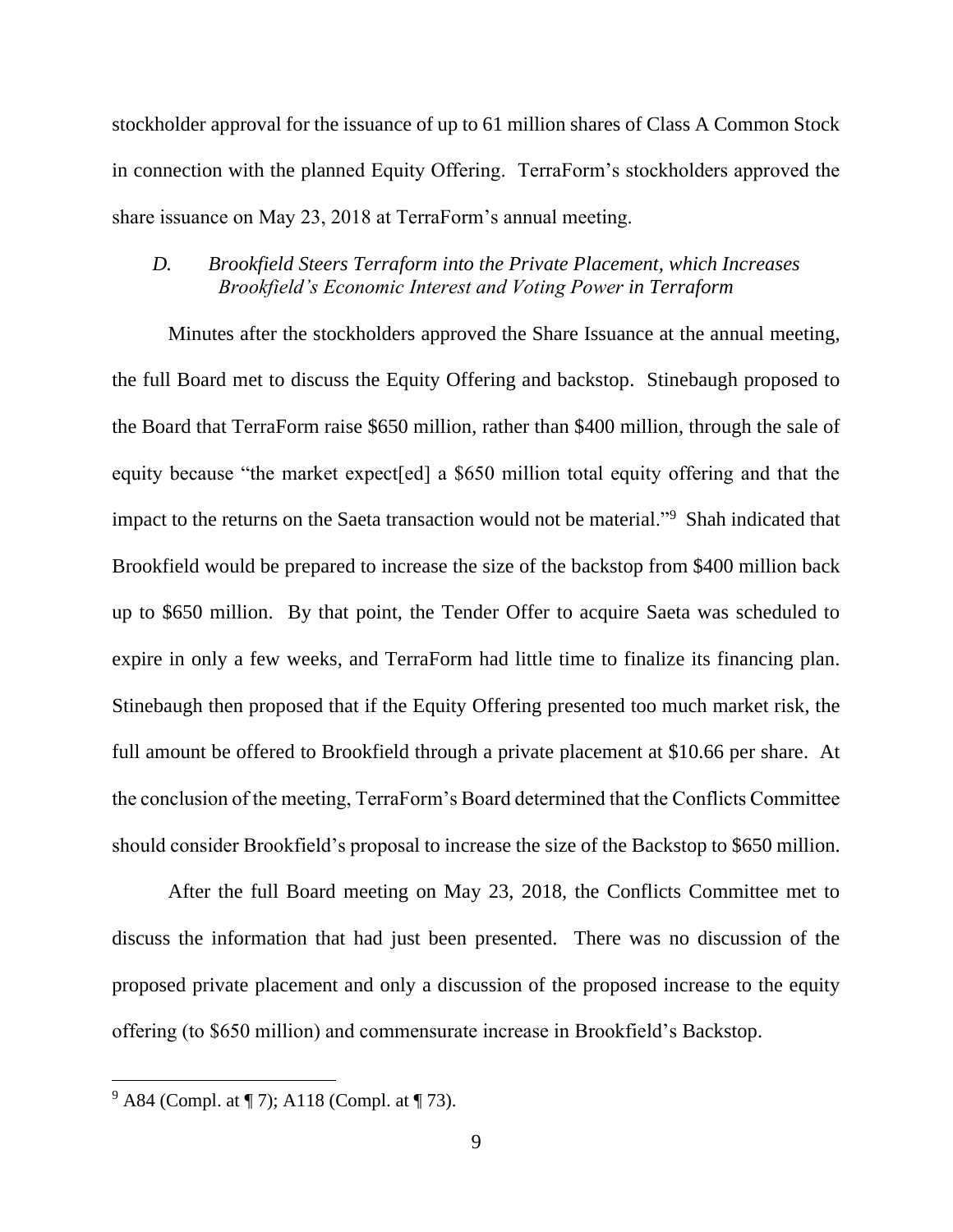The Conflicts Committee's first meeting with its financial advisor, Greentech, occurred less than an hour after the May 23, 2018 Board meeting ended. Greentech's written presentation to the Conflicts Committee contemplated that Brookfield would backstop the full \$650 million even though, according to meeting minutes, Brookfield first suggested the increased Backstop only a few hours earlier. The Conflicts Committee directed Greentech to coordinate with Barclays. It then met again the following day. At that meeting, Greentech reviewed with the Conflicts Committee the materials provided the previous day. These materials revealed that a \$650 million equity offering would "significantly reduce returns" and accretion from the Saeta Acquisition relative to a \$400 million offering. Nonetheless, Greentech advised the Conflicts Committee that it would be "difficult to predict the price at which the Equity Offering could be executed (and whether it could be executed at a price above  $[\$10.66]$ ."<sup>10</sup> Greentech also noted that a backstop covering the full amount of the Equity Offering "was very beneficial."<sup>11</sup> The Committee approved increasing the Backstop to \$650 million and an amendment to the Support Agreement reflecting such increase. As with the previous day's meeting, there was no discussion of a private placement.

During the period after May 24, 2018, the Conflicts Committee received no advice concerning whether a private placement with TerraForm's controller was fair or superior to TerraForm's financing alternatives. Nearly all information provided to the Conflicts

 $10$  A122 (Compl. at ¶ 82).

<sup>&</sup>lt;sup>11</sup> *Id.* (Compl. at  $\P$  83).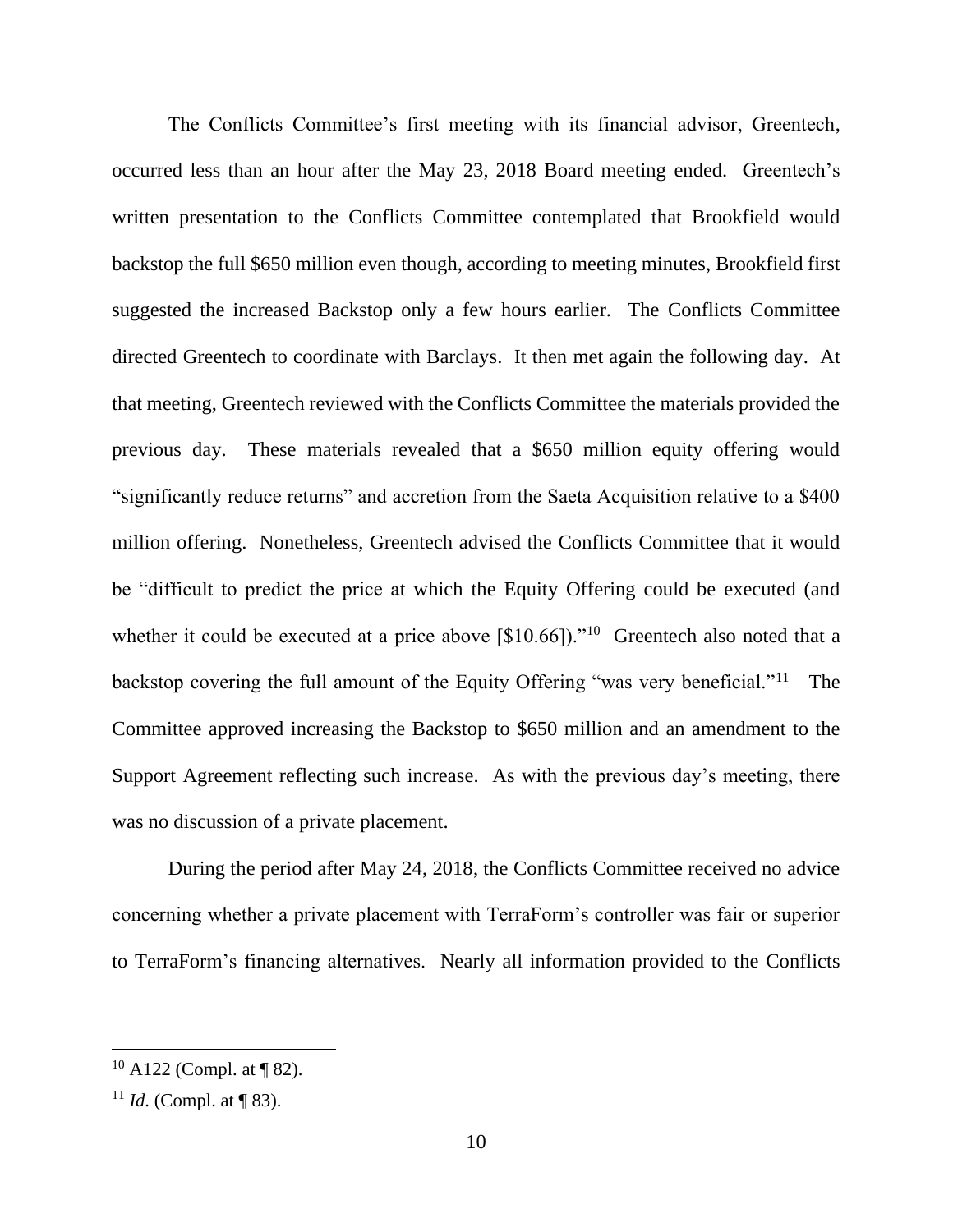Committee in the ensuing two-week period was geared toward convincing it to abandon the Equity Offering in favor of a \$650 million private placement exclusively with Brookfield.

On June 4, 2018, after receiving a single slide deck from Greentech, and relying largely on the advice of Brookfield, TerraForm management, and Barclays, the Conflicts Committee approved exercising the \$650 million Backstop in lieu of the Equity Offering. TerraForm management recommended doing away with the public offering aspect and instead simply selling the entire amount of the proposed offering directly to Brookfield. Despite the fact that the Conflicts Committee never received advice concerning a private placement with Brookfield, the Conflicts Committee accepted TerraForm management's recommendations and approved full exercise of the Backstop–that is, a private placement of \$650 million of TerraForm stock with Brookfield at \$10.66 per share.

On June 7, 2018, the Board authorized the sale of 60,975,609 shares of TerraForm common stock to Brookfield for \$650 million using the \$10.66 per share Backstop price, (*i.e.,* the "Private Placement"). The Private Placement proceeds were used to fund the Tender Offer along with \$471 million of TerraForm's available liquidity. The Private Placement increased Brookfield's economic interest in and voting power over TerraForm from 51 percent to 65.3 percent.

With the \$650 million received from Brookfield, along with the available liquidity, TerraForm acquired approximately 95 percent of Saeta's shares for an aggregate of \$1.12 billion on June 12, 2018. Following the tender offer, TerraForm completed a squeeze-out under Spanish law for the remaining shares of Saeta that were not tendered.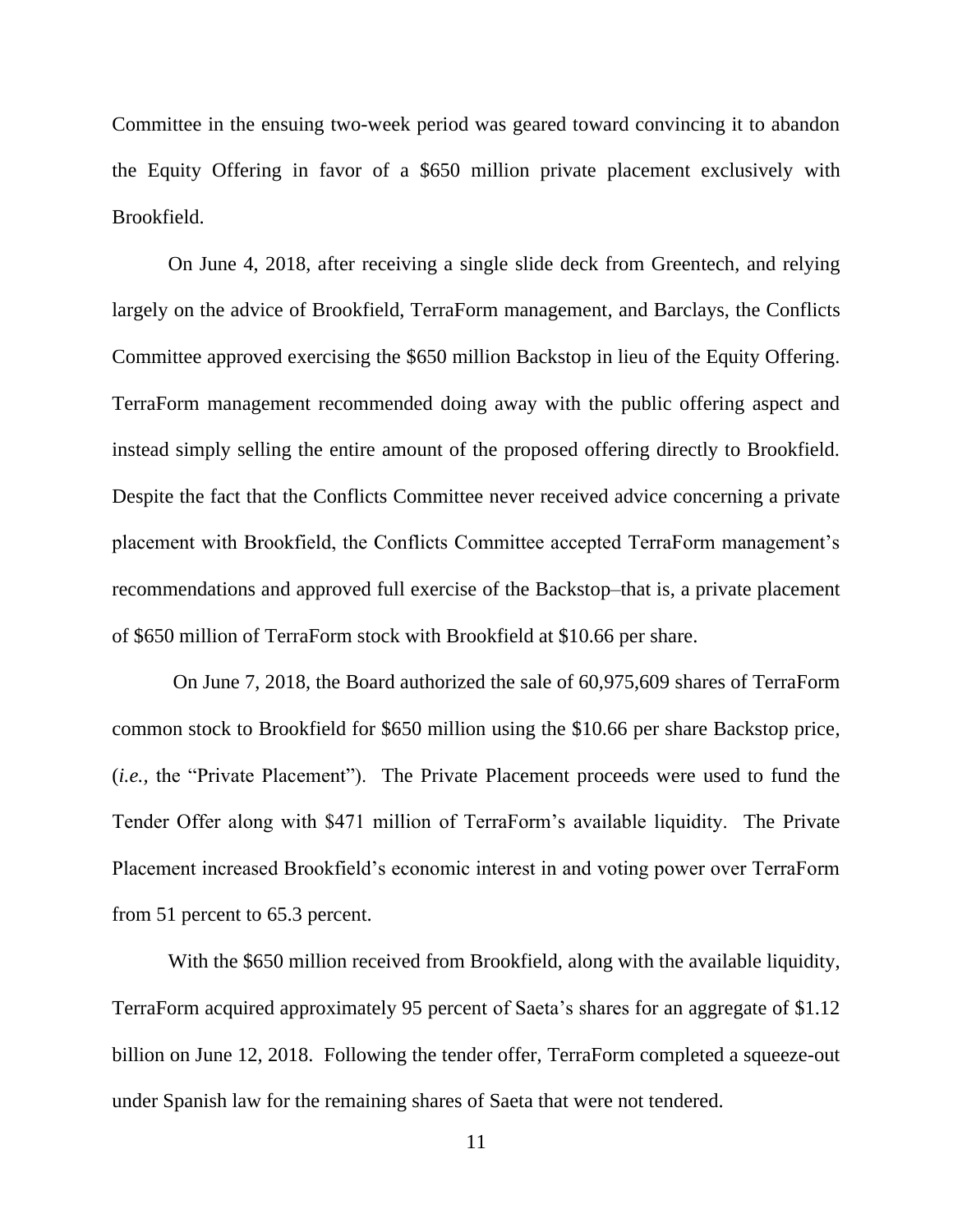TerraForm's stock price increased in the aftermath of the Saeta Acquisition and by June 25, 2018, TerraForm's stock was trading at \$11.77 per share, 10.4 percent above the \$10.66 per share Private Placement price, representing an unrealized profit of \$68 million to Brookfield. On January 23, 2020, prior to the Complaint's filing, TerraForm's stock closed at \$17.30 a share, representing \$400 million in unrealized profit to Brookfield since the Private Placement.

In October 2019, TerraForm conducted a \$250 million public offering for 14,907,573 shares of common stock at a price of \$16.77 per share, a price 60 percent greater than Brookfield paid in the Private Placement. Concurrently, Brookfield entered into a second private placement purchasing 2,981,514 shares of common stock for \$16.77 per share. Brookfield's equity percentage thereby decreased from 65.3 percent to 61.5 percent.

### *E. Proceedings in the Court of Chancery*

On September 19, 2019, Rosson filed a verified derivative and purported class action complaint against Brookfield, Orion, and BRP Holdings for breach of fiduciary duties.<sup>12</sup> On January 11, 2020, after Rosson filed his complaint and Dearborn demanded TerraForm's books and records, Brookfield-affiliate BR Partners proposed to acquire all of TerraForm's public shares.<sup>13</sup> Dearborn then filed a verified derivative and purported class action complaint against all Defendants for breach of fiduciary duty on January 27, 2020. The trial court consolidated the two actions and designated the Complaint filed by

 $12$  A38–77 (Compl.); A44 (Rosson Compl.).

<sup>&</sup>lt;sup>13</sup> A329 (Brookfield Form F-1 Registration Statement Amendment dated Apr. 20, 2020).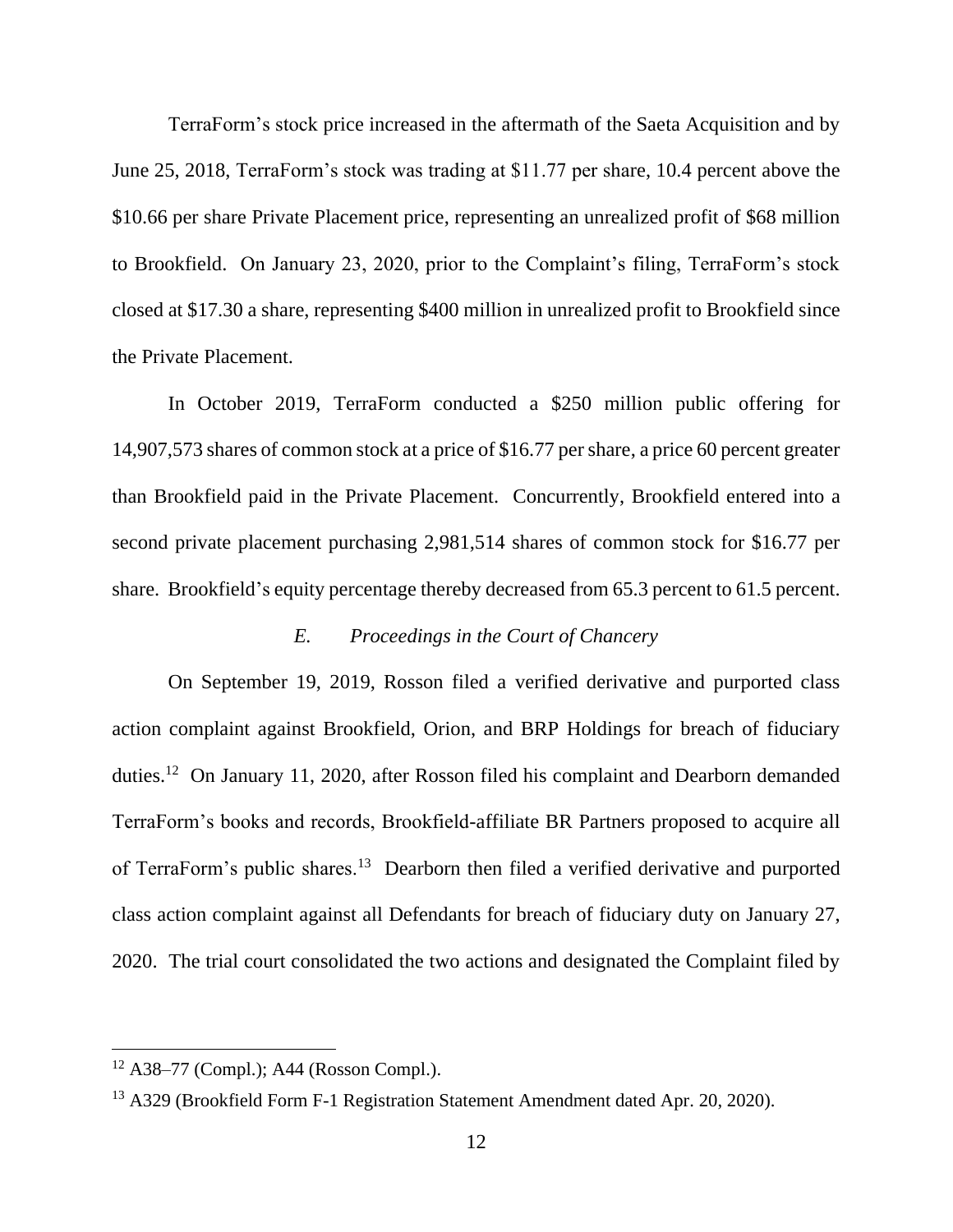Dearborn as the operative complaint in the consolidated action.<sup>14</sup> The Complaint alleges that Brookfield caused TerraForm to issue its stock in the Private Placement for inadequate value, diluting both the financial and voting interest of the minority stockholders. The Complaint also alleges that the Company was damaged as a result. 15

Defendants moved to dismiss Plaintiffs' direct claims on the basis that they are entirely derivative. The Motion to Dismiss was argued on July 16, 2020.

On March 16, 2020, BR Partners and BR Corp agreed to acquire all TerraForm stock not held by Brookfield (*i.e.,* the "Merger"). On July 31, 2020, Brookfield affiliates acquired all outstanding TerraForm shares not already owned by Brookfield. In light of the Merger, the trial court granted an order dismissing the derivative counts of the Complaint. Following the Merger, TerraForm's public stockholders ceased to have any interest in TerraForm, and all of TerraForm's assets, liabilities, rights and causes of action became the property of TerraForm's acquirer.<sup>16</sup>

<sup>&</sup>lt;sup>14</sup> A145–153 (Order of Consolidation and Appointment of Lead Plaintiffs and Co-Lead Counsel). The Complaint alleges three counts of breach of fiduciary duty. Count I is against Brookfield, Orion Holdings, and BRP Holdings as controlling stockholders. Count II is against Lawson, Goldgut, Legault, and Shah. Count III is against Stinebaugh. All counts were putatively brought both derivatively and directly.

<sup>&</sup>lt;sup>15</sup> A140 (Compl. at  $\P$  135) ("As a direct and proximate result of this misconduct, the Company and the Company's minority stockholders (through a reduction in economic value and voting power) have been damaged."); *see also* A142 (Compl. at ¶ 145) ("As a result of the misconduct described above, Defendants have caused loss and damages to the Company and its minority stockholders."); A149 (Compl. at ¶ 149) ("As a result of the misconduct described above, Stinebaugh has caused loss and damages to the Company and the Class for which Plaintiff seeks appropriate judicial relief.").

<sup>16</sup> 8 *Del. C.* § 259(a); *see also Lewis v. Anderson*, 477 A.2d 1040, 1044 (Del. 1984) (holding that the right to bring a derivative action passes via merger to the surviving corporation).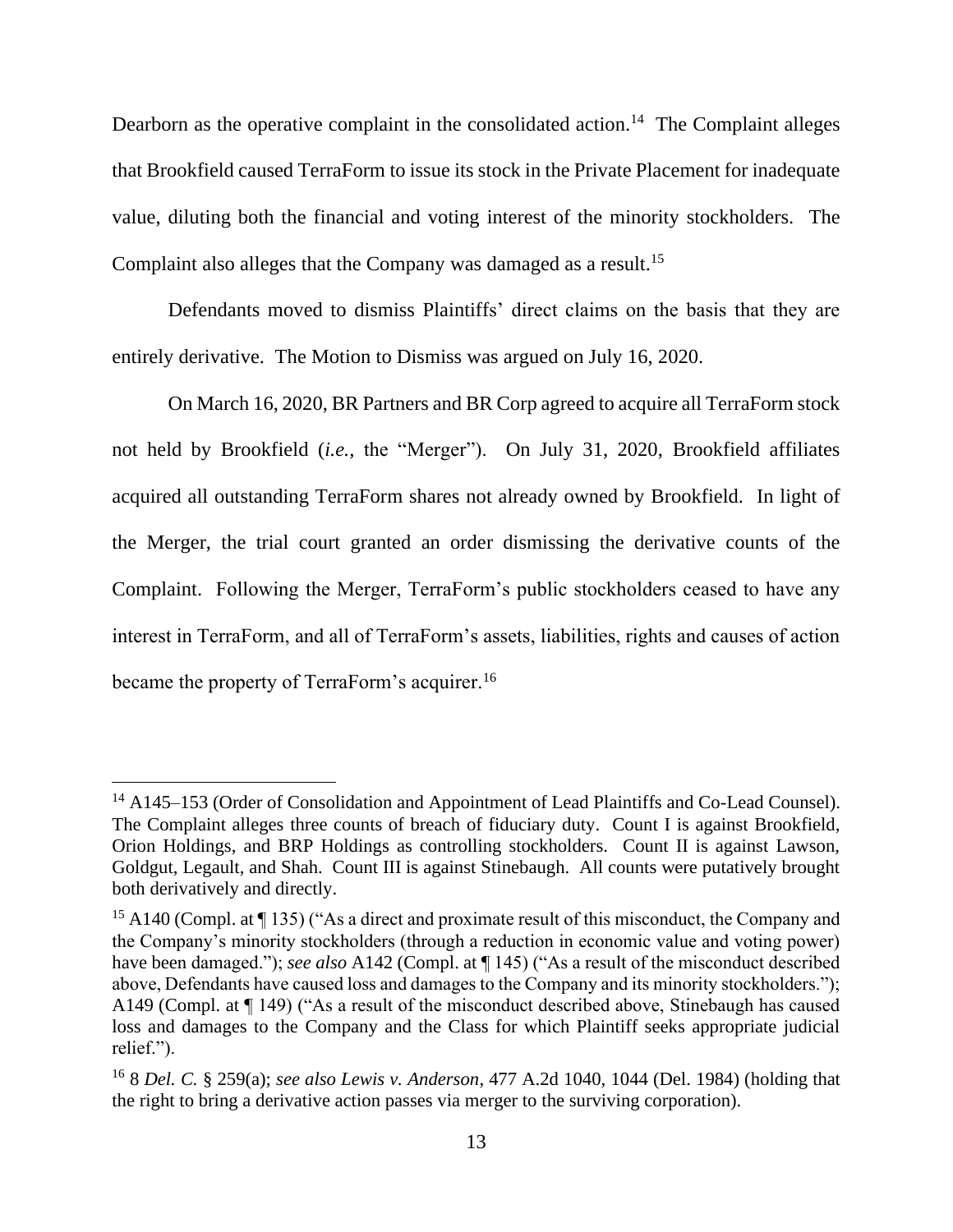The Court of Chancery issued a thoughtful Opinion denying the Motion to Dismiss on October 30, 2020.<sup>17</sup> In its Opinion, the Court of Chancery rejected Plaintiffs' arguments that they have standing to pursue direct claims against the Defendants under *Tooley v. Donaldson, Lufkin & Jennette, Inc*. The Court of Chancery explained that under *Tooley*, dilution claims are classically derivative, *i.e.,* "the quintessence of a claim belonging to an entity: that fiduciaries, acting in a way that breaches their duties, have caused the entity to exchange assets at a loss."<sup>18</sup> The court explained further that the claims are still derivative, and that "[t]his rationale extends even where a controlling stockholder allegedly causes a corporate overpayment in stock and consequent dilution of the minority interest."<sup>19</sup> Thus, it held that "under *Tooley* alone, the Plaintiffs' overpayment claims neatly fall into the derivative category."<sup>20</sup>

Notwithstanding its conclusion that the Plaintiffs had failed to state direct claims under *Tooley*, the court nevertheless found that Plaintiffs had stated direct claims because the claims were predicated on facts similar to those presented in *Gentile v. Rossette*. 21 In fact, the Court of Chancery observed that "[t]he facts alleged in the Complaint fit *Gentile's*  transactional paradigm to a T."<sup>22</sup> In *Gentile*, this Court determined that "the plaintiffs pled

<sup>17</sup> *In re TerraForm Power, Inc. S'holders Litig.*, 2020 WL 6375859 (Del. Ch. Oct. 30, 2020) (hereafter, "*Opinion*").

<sup>18</sup> *Opinion*, 2020 WL 6375859, at \*9.

 $19 \,$ *Id*.

<sup>20</sup> *Id*. at \*11.

 $21$  906 A.2d 91 (Del. 2006).

<sup>22</sup> *Opinion*, 2020 WL 6375859, at \*12.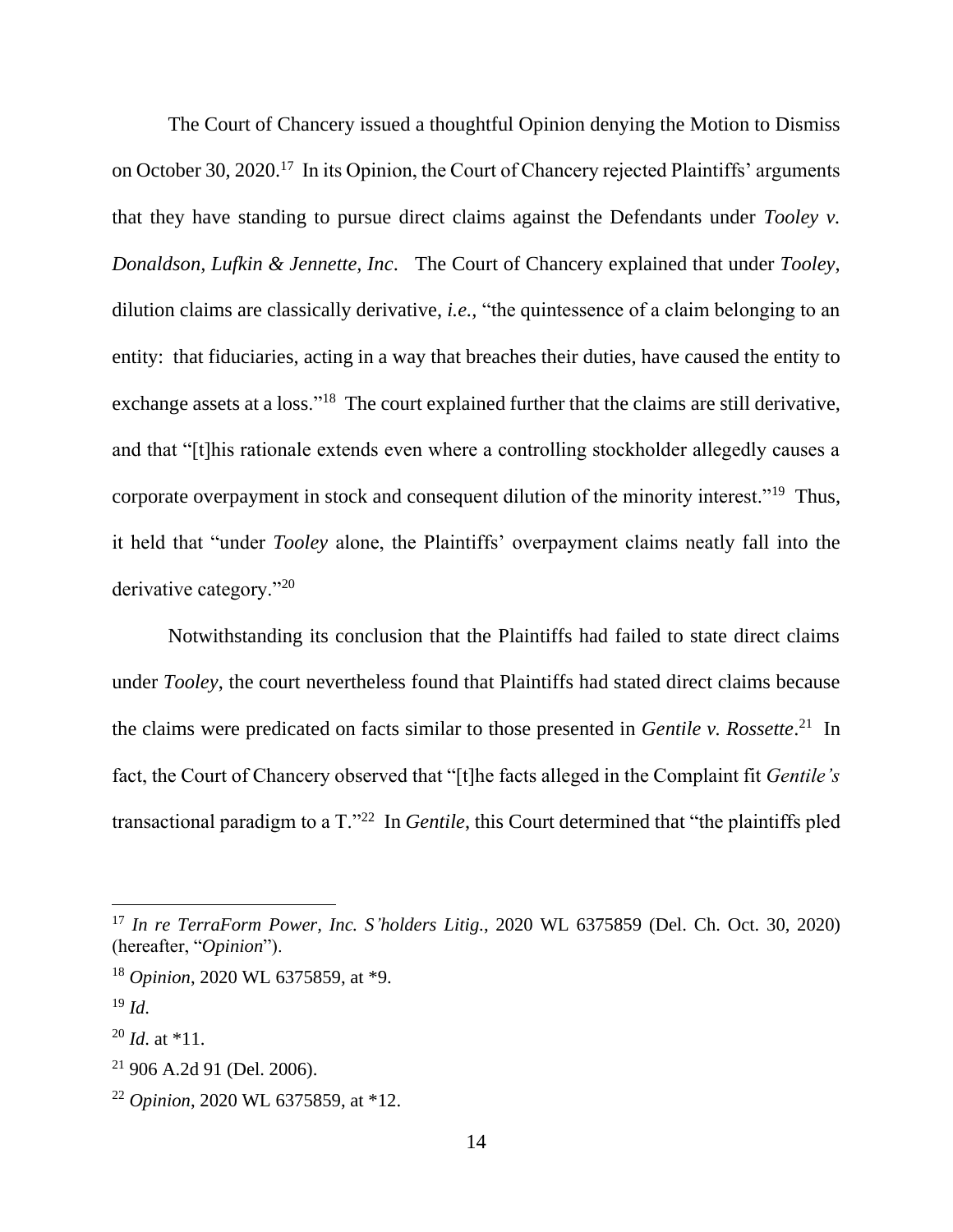two independent harms arising from the transaction: (1) that the corporation was caused to overpay (in stock) for the debt forgiveness, and (2), the minority stockholders lost a significant portion of the cash value and voting power of the minority interest."<sup>23</sup> Regarding *Gentile*, the Court of Chancery observed that the current law is, as a matter of doctrine, unsatisfying.<sup>24</sup> But it concluded that it was "not free to decide cases in a way that deviates from binding Supreme Court precedent."<sup>25</sup> Accordingly, it held that

[c]onsistent with *Gentile*, the Plaintiffs have made a sufficient pleading that Brookfield is TerraForm's controller, that Brookfield caused TerraForm to issue excessive shares of its stock in exchange for insufficient consideration, and that the exchange caused an increase in the percentage of the outstanding shares owned by Brookfield, and a corresponding decrease in the share percentage owned by the public (minority) stockholders. Such a pleading is sufficient, under controlling Supreme Court precedent, to withstand the Defendant's Motion to Dismiss the Plaintiffs' direct claims.<sup>26</sup>

Bound by this Court's decision in *Gentile*, the Court of Chancery determined that Plaintiffs had standing to assert direct claims and denied the Defendants' Motion to Dismiss.

Finally, the Court of Chancery held that Plaintiffs' "entrenchment" claims could not withstand dismissal because they did not satisfy the "reasonably conceivable" pleading standard.

On November 9, 2020, Defendants submitted an application to the trial court for certification of an interlocutory appeal of the Court of Chancery's decision denying their motion to dismiss. The trial court granted Defendants' application on November 24, 2020,

<sup>23</sup> *Gentile*, 906 A.2d at 99.

<sup>24</sup>*Opinion*, 2020 WL 6375859, at \*15.

 $^{25}$  *Id.* at  $*16$ .

<sup>26</sup> *Id.*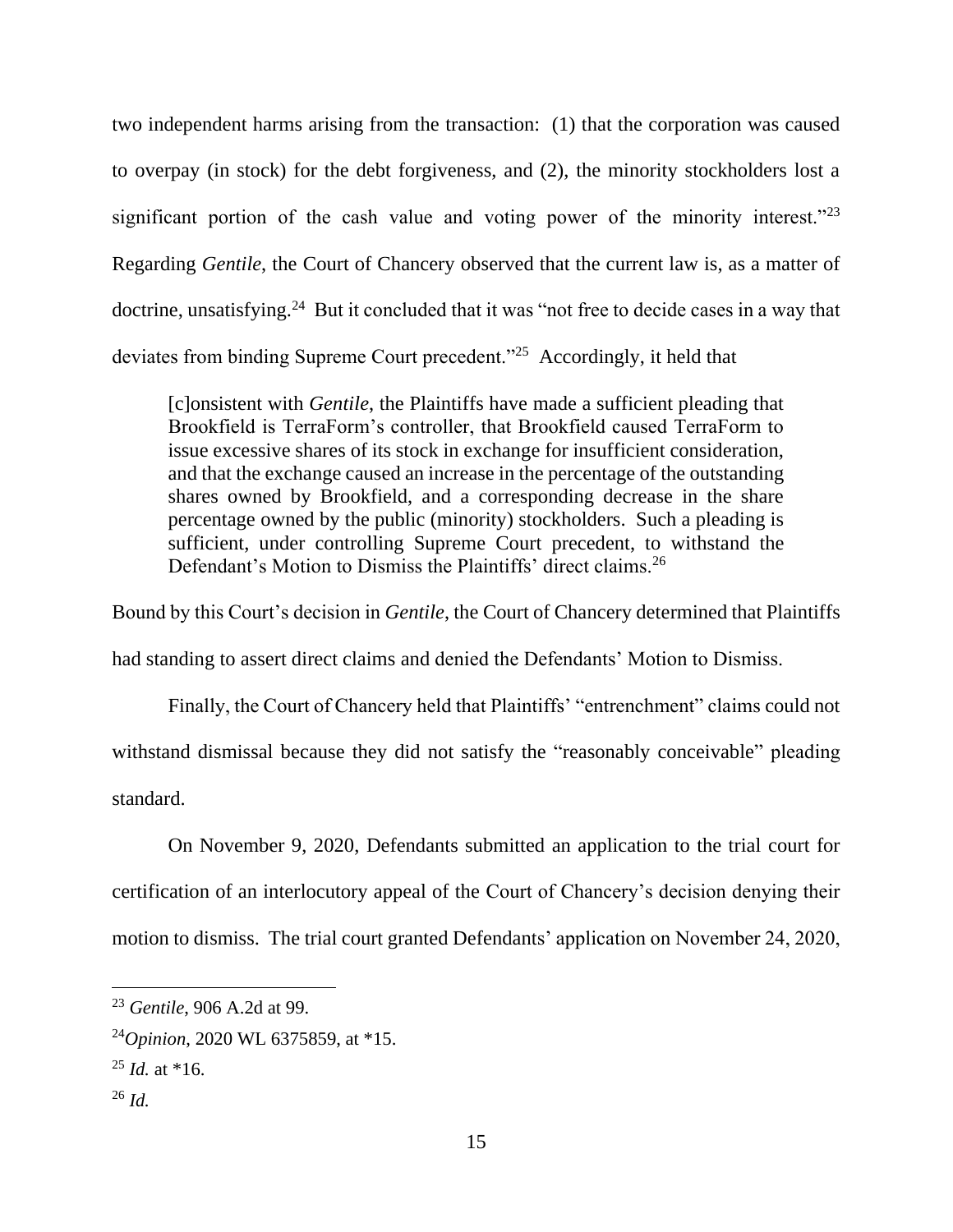finding that the appeal could end the litigation and would serve considerations of justice "by clarifying an area of law that appears to be in a state of flux."<sup>27</sup> It held that, "in light of case law questioning the continued vitality of *Gentile* at the trial court level, and in light of criticism at the Supreme Court level," the matter should be available for review by the Supreme Court at this Motion to Dismiss stage in the interests of justice.<sup>28</sup>

Defendants filed a timely Notice of Appeal on November 30, 2020. This Court accepted the interlocutory appeal on December 14, 2020.

### *F. Contentions on Appeal and Cross Appeal*

*First*, Appellants contend that the Plaintiffs' claims are exclusively derivative under *Tooley* and that the Supreme Court's decision in *Gentile* deviated from, and is doctrinally inconsistent with, the "simple analysis" set forth in *Tooley*. *Second*, Appellants assert that, because *Gentile* contradicts and undermines long-standing case law, complicates realworld commercial transactions, and is superfluous given existing legal remedies, that *stare decisis* is inapplicable, and that *Gentile* should be overruled.

Appellees contend on cross-appeal that the Court of Chancery erred in holding that they had failed to plead reasonably conceivable direct claims for voting power dilution.

### *II. Standard of Review*

The Delaware Supreme Court exercises *de novo* review when evaluating a trial court's decision to deny a motion to dismiss.<sup>29</sup> Additionally, the Delaware Supreme Court

 $27$  A488–490 (Letter Op. at 2–4).

<sup>28</sup> A489 (Letter Op*.* at 3).

<sup>29</sup> *In re Santa Fe Pac. Corp. S'holder Litig.*, 669 A.2d 59, 70 (Del. 1995).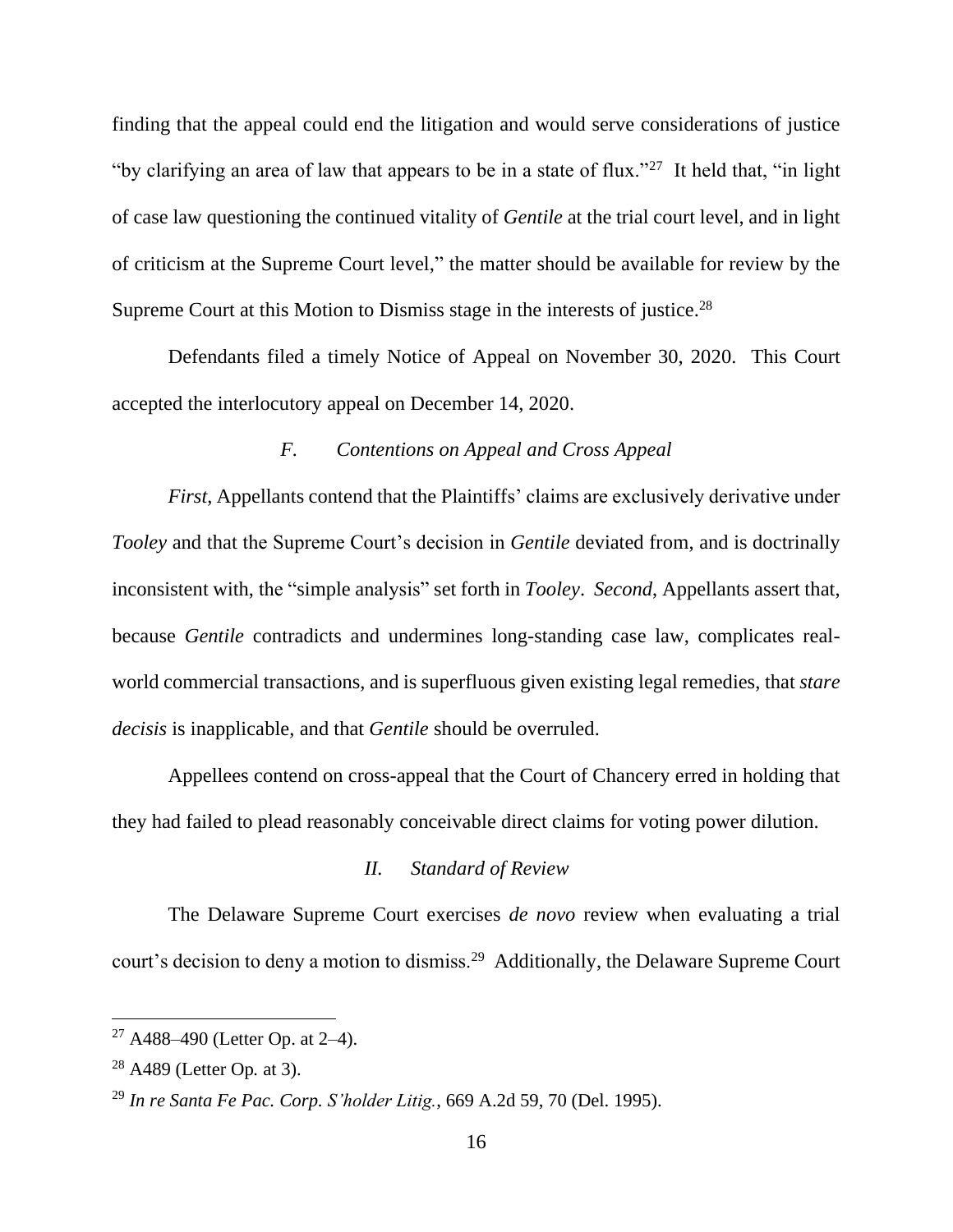reviews questions relating to standing under the *de novo* standard of review.<sup>30</sup>

#### *III. Analysis*

## *A. Standing is a Threshold Question*

In *El Paso*, we explained that "'[t]he concept of standing, in its procedural sense, refers to the right of a party to invoke the jurisdiction of a court to enforce a claim or redress a grievance."<sup>31</sup> Thus, "'[a]s a preliminary matter, a party must have standing to sue in order to invoke the jurisdiction of a Delaware court."<sup>32</sup> Standing is therefore properly viewed as a threshold issue "to 'ensure that the litigation before the tribunal is a "case or controversy" that is appropriate for the exercise of the court's judicial powers.'"<sup>33</sup>

We explained further in *El Paso* that "[d]erivative standing is a 'creature of equity' that was created to enable a court of equity to exercise jurisdiction over corporate claims asserted by stockholders 'to prevent a complete failure of justice on behalf of the corporation."<sup>34</sup> A plaintiff may lose standing in a variety of ways during the progress of litigation. In corporate derivative litigation, for example, a plaintiff's standing is extinguished as a result of loss of plaintiff's status as a stockholder.<sup>35</sup> Once standing is

<sup>30</sup> *El Paso Pipeline GP Co. v. Brinckerhoff*, 152 A.3d 1248, 1256 (Del. 2016).

<sup>31</sup> *El Paso*, 152 A.3d at 1256 (citing *Schoon v. Smith*, 953 A.2d 196, 200 (Del. 2008)).

<sup>32</sup> *Id*. (quoting *Ala. By-Prod. Corp. v. Cede & Co.*, 657 A.2d 254, 264 (Del. 1995)).

<sup>33</sup> *Id*. (quoting *Dover Historical Soc'y. v. City of Dover Planning Comm'n.*, 838 A.3d 1103, 1110 (Del. 2003)).

<sup>34</sup> *Id*. (citing *Schoon*, 953 A.2d at 208).

<sup>35</sup> *Id*. (citing *Lewis*, 477 A.2d at 1049 (Del. 1984)). Frequently, the issue of standing arises in the context of the continuous ownership rule which is reflected in 8 *Del. C.* § 327 and in Court of Chancery Rule 23.1. In *Lewis*, this Court held that "[a] plaintiff who ceases to be a shareholder,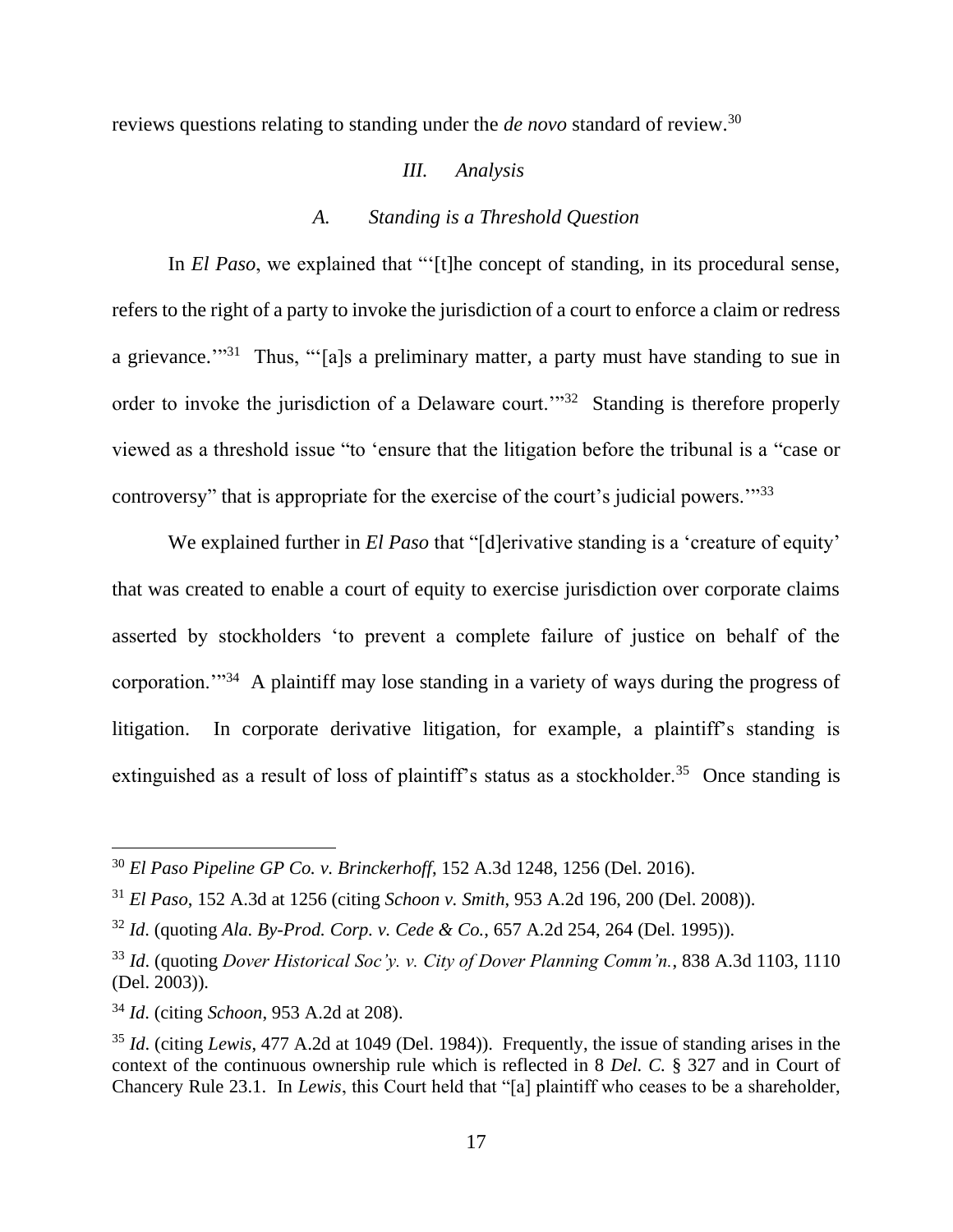lost, "the court lacks the power to adjudicate the matter, and the action will be dismissed as moot unless an exception applies."<sup>36</sup> Thus, the question of derivative standing is "'properly a threshold question that the [c]ourt may not avoid."<sup>37</sup>

## *B. The Test for Derivative Standing: Tooley and Gentile's Carve-Out*

### *1. First, the Tooley Test for Direct Versus Derivative Standing*

A derivative suit enables a stockholder to bring a suit on behalf of the corporation for harm done to the corporation.<sup>38</sup> Because a derivative suit is brought on behalf of the corporation, any recovery must go to the corporation. However, a stockholder who is directly injured retains the right to bring an individual action for injuries affecting his or her legal rights as a stockholder.<sup>39</sup> "Such a claim is distinct from an injury caused to the corporation alone."<sup>40</sup> In such individual suits, "the recovery or other relief flows directly to the stockholders, not to the corporation."<sup>41</sup> Classification of a particular claim as

 $^{41}$  *Id.* 

whether by reason of a merger or for any other reason, loses standing to continue a derivative suit." 477 A.2d at 1049.

<sup>36</sup> *El Paso*, 152 A.3d at 1256–57 (footnotes omitted).

<sup>37</sup> *Id*. at 1257; *see also Morris v. Spectra Energy P'rs (DE) GP, LP*, 246 A.3d 121, 129 (Del. 2021) ("The standing inquiry 'has assumed special significance in the area of corporate law.'").

<sup>38</sup> *Tooley*, 845 A.2d at 1036.

<sup>&</sup>lt;sup>39</sup> An example of harm unique to the stockholders would be a board failing to disclose all material information when seeking stockholder action. *See, e.g., In re J.P. Morgan Chase & Co. S'holder Litig.*, 906 A.2d 766, 772 (Del. 2006) ("This Court has recognized, as did the Court of Chancery, that where it is claimed that a duty of disclosure violation impaired the stockholders' right to cast an informed vote, that claim is direct.").

<sup>40</sup> *Id*.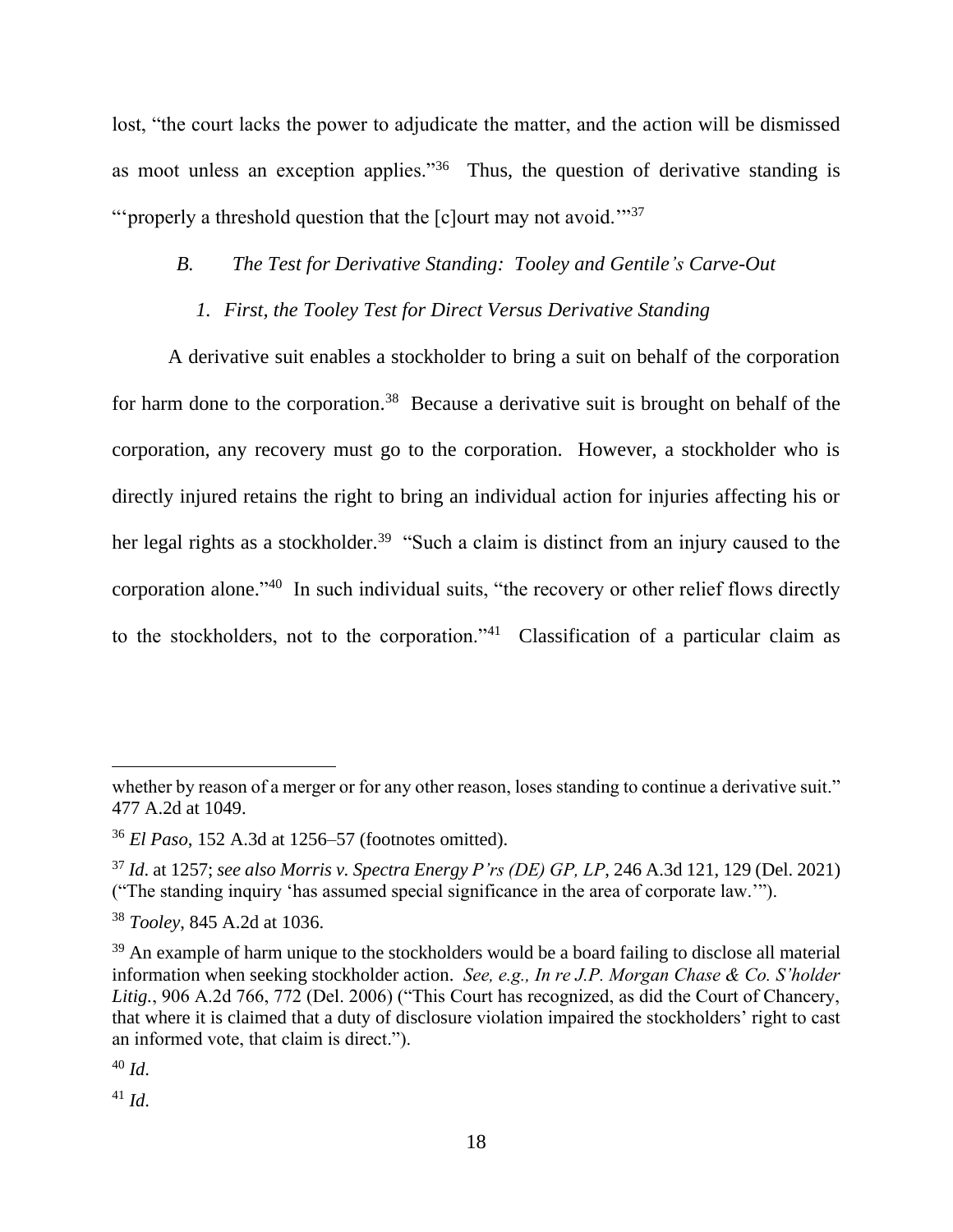derivative or direct can be difficult.<sup>42</sup> Further, "[t]he decision whether a suit is direct or derivative may be outcome-determinative."<sup>43</sup> Such is the case here as the central question is whether Plaintiffs have direct standing to pursue their claims or whether their claims are entirely derivative. If the latter, then their claims were extinguished in the Merger, and they lack standing to pursue them.

In *Tooley*, this Court undertook to create a simple test of straightforward application to distinguish direct claims from derivative claims. Under the *Tooley* test, the determination of whether a stockholder's claim is direct or derivative "must turn *solely* on the following questions: (1) who suffered the alleged harm (the corporation or the stockholders, individually); and (2) who would receive the benefit of any recovery or other remedy (the corporation or the stockholders, individually)?"<sup>44</sup>

In explaining its test further, the *Tooley* Court cited with approval the analysis set forth by Chancellor Chandler in *Agostino v. Hicks*, 45 and adopted his suggestion that part

<sup>42</sup> *See, e.g., Agostino v. Hicks*, 845 A.2d 1110, 1117–1118 (Del. Ch. 2004) (noting that "[t]he distinction between direct and derivative claims is frustratingly difficult to describe with precision," and that "[r]eference to Supreme Court opinions, while certainly instructive, does not conclusively resolve how this Court should draw the line between direct and derivative claims."). Other courts applying our law have experienced this difficulty as evidenced by our issuance of several opinions responding to other courts' request to answer certified questions involving distinguishing between a direct and derivative claim. *See, e.g., Citigroup Inc. v. AWH Investment P'ship*, 140 A.3d 1125 (Del. 2016) (*en banc*); *NAF Holdings, LLC v. Li & Fung (Trading) Ltd.*, 118 A.3d 175 (Del. 2015) (*en banc*); *Culverhouse v. Paulson & Co.*, 133 A.3d 195 (Del. 2016) (*en banc*).

<sup>43</sup> *Tooley*, 845 A.2d at 1036. Derivative claims are also subject to higher pleading standards than direct claims.

<sup>44</sup> *Id*. at 1033 (emphasis in original).

<sup>45</sup> 845 A.2d 1110 (Del. Ch. 2004).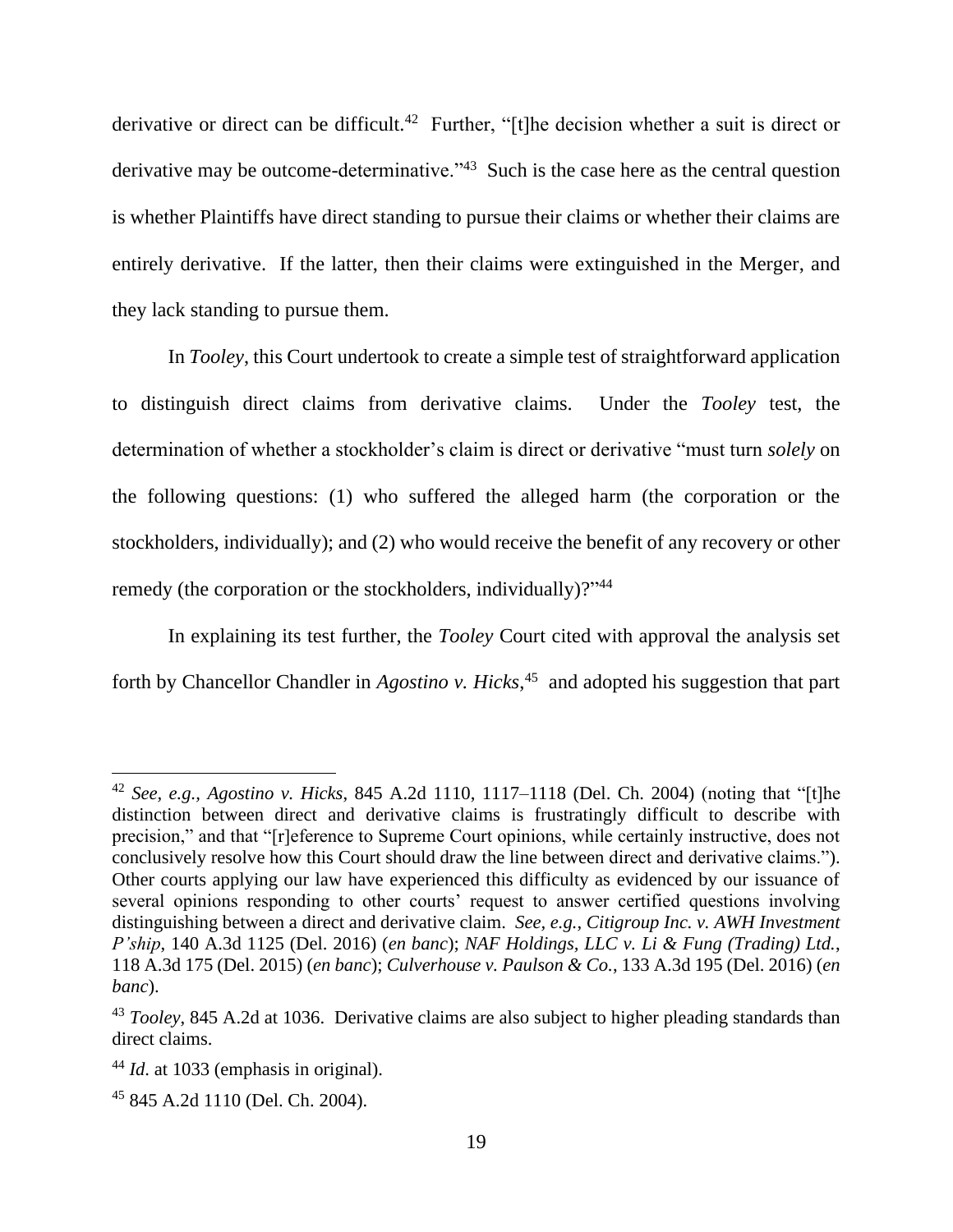of the inquiry should be whether the stockholder has demonstrated that he or she has suffered an injury that is not dependent on an injury to the corporation:

In the context of a claim for breach of fiduciary duty, the Chancellor articulated the inquiry as follows: "[l]ooking at the body of the complaint and considering the nature of the wrong alleged and the relief requested, has the plaintiff demonstrated that he or she can prevail without showing an injury to the corporation?" We believe that this approach is helpful in analyzing the first prong of the analysis: what person or entity has suffered the alleged harm? The second prong of the analysis should logically follow.<sup>46</sup>

In announcing this simplified test, this Court retreated from "our confusing

jurisprudence on the direct/derivative dichotomy."<sup>47</sup> It concluded that the trial court's

analysis had been "hindered . . . because it focused on the confusing concept of 'special

injury' as the test for determining whether a claim is derivative or direct."<sup>48</sup> It then

unequivocally abandoned the "special injury" concept in stating:

In our view, the concept of "special injury" that appears in some Supreme Court and Court of Chancery cases is not helpful to a proper analytical

<sup>46</sup> *Tooley*, 845 A.2d at 1036.

<sup>47</sup> *Id*. at 1034.

<sup>48</sup> *Id*. at 1035. In describing the confusing jurisprudence, the *Tooley* Court observed that, "[t]his simple analysis is well embedded in our jurisprudence, but some cases have complicated it by injection of the amorphous and confusing concept of 'special injury.'" *Id.* After observing that the "special injury" concept had been set forth in *Elster v. American Airlines, Inc*., 100 A.2d 219 (Del. Ch. 1953*),* it criticized the application of that concept in *Bokat v. Getty Oil*, 262 A.2d 246 (Del. 1970) and in *Lipton v. News Int'l Plc*., 514 A.2d 1075 (Del. 1986) as not setting forth the proper analysis. The *Tooley* Court then noted that "[t]he proper analysis has been and should remain that stated in *Grimes*; *Kramer* and *Parnes*." *Id*. at 1039 (citing *Grimes v. Donald*, 673 A.2d 1207 (Del. 1996); *Kramer v. Western Pac. Indus. Inc.*, 546 A.2d 348 (Del. 1988), and *Parnes v. Bally Enter. Corp.*, 722 A.2d 1243 (Del. 1999)). As explained herein, we note that *Gentile* added to the confusion by applying *In re Tri-Star Pictures, Inc. Litig*, 643 A.2d 319 (Del. 1993). In *Tri-Star*, where stockholder plaintiffs alleged that a controlling stockholder stood on both sides of a dilutive assets-for-stock transaction, this Court employed the special injury test and did not cite to *Kramer*. Instead, the Court in *Tri-Star* referred to the special injury test set forth in *Lipton*.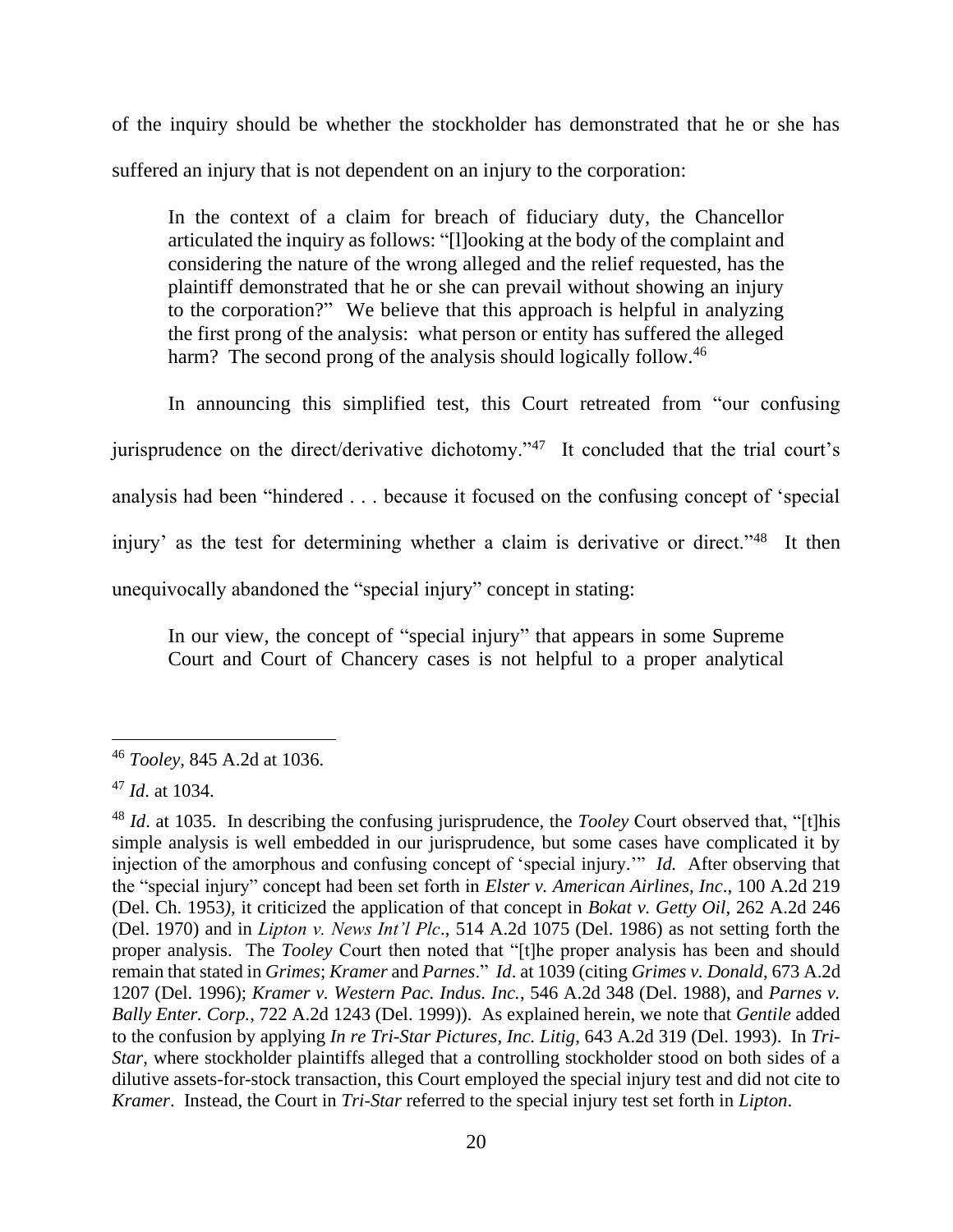distinction between direct and derivative actions. We now disapprove the use of the concept of "special injury" as a tool in that analysis.<sup>49</sup>

It expressly disapproved "both the concept of 'special injury' and the concept that a claim is necessarily derivative if it affects all stockholders equally."<sup>50</sup> Instead, "the tests going forward should rest on those set forth in" its opinion.<sup>51</sup>

## *2. The Gentile Carve-Out from the Tooley Test*

Two years after deciding *Tooley*, this Court decided *Gentile*. *Gentile* involved a controlling stockholder and transactions that resulted in an improper transfer of both economic value and voting power from the minority stockholders to the controlling stockholder. There, a corporation's CEO and controlling stockholder forgave a portion of the company's \$3 million debt to him in exchange for additional equity. The applicable contractual conversion rate was \$0.50 of debt per share, but the CEO and the company's board of directors (which included himself and one other person) agreed to \$0.05 of debt per share. Without disclosing the underlying transaction, the board secured a stockholder vote authorizing the shares needed to issue the additional equity.

The share issuance increased the CEO's equity position from 61.19 percent to 93.49 percent. The minority stockholders suffered a corresponding decrease in their interest from 38.81 percent to 6.51 percent. When the CEO later negotiated a merger between the corporation and its only competitor, the CEO received a generous put agreement that was

<sup>49</sup> *Tooley*, 845 A.2d at 1035.

<sup>50</sup> *Id*. at 1039.

 $^{51}$  *Id.*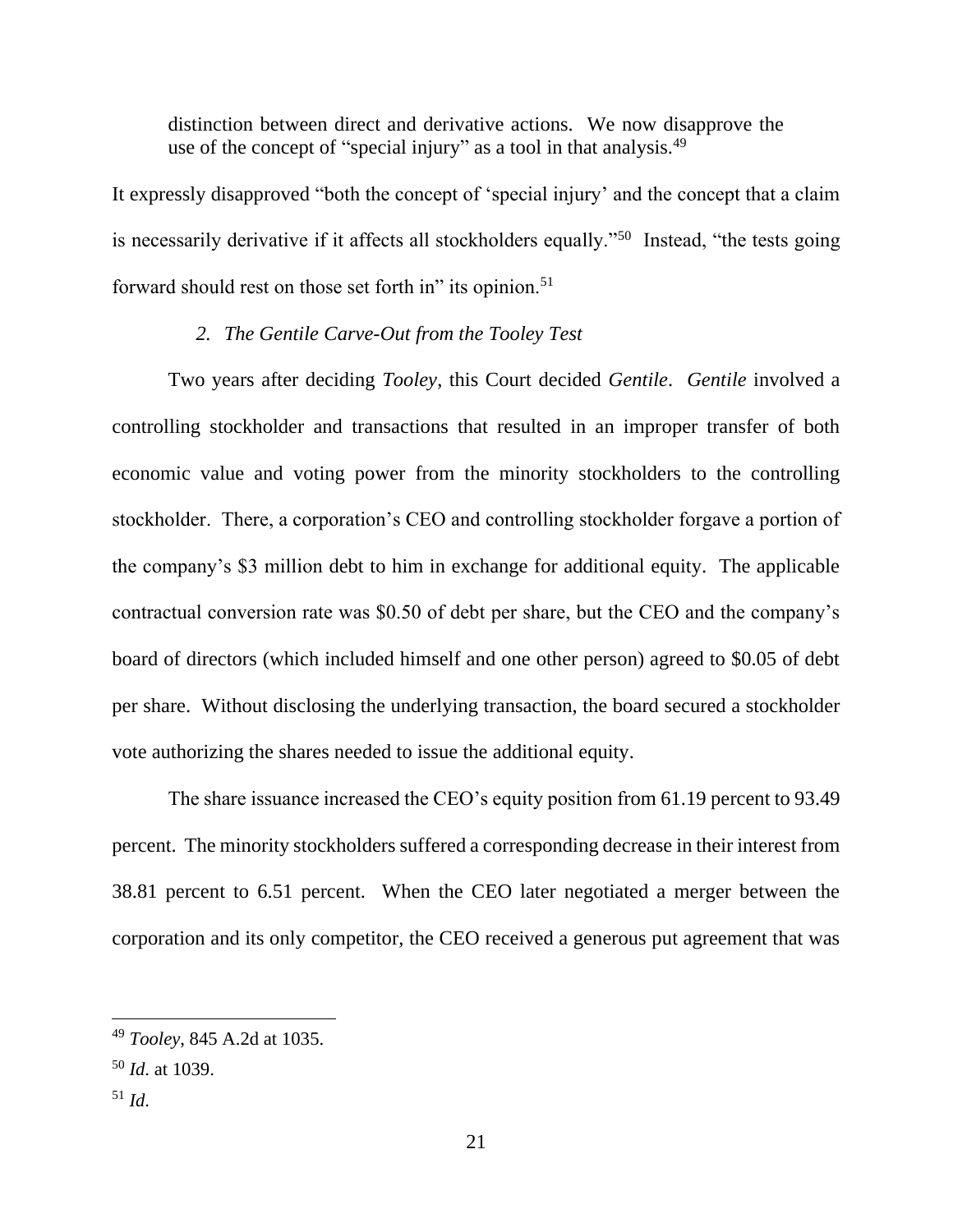not disclosed to the other stockholders. The trial court dismissed the ensuing stockholders litigation after concluding that the claims were exclusively derivative and that the plaintiff stockholders' standing had been extinguished following the merger.

This Court reversed and allowed the plaintiffs to proceed with direct claims. The Court reasoned that there were two independent aspects of the plaintiffs' claims, namely, the overpayment claim and the minority's significant loss of cash value and voting power. These claims constituted "a species of corporate overpayment claim" that was "both derivative and direct in character."<sup>52</sup> Accordingly, this Court held that "[u]nlike the typical overpayment transaction,"<sup>53</sup> a dual-natured claim arises where:

(1) a stockholder having a majority or effective control causes the corporation to issue "excessive" shares of its stock in exchange for assets of the controlling stockholder that have a lesser value; and (2) the exchange causes an increase in the percentage of the outstanding shares owned by the controlling shareholder, and a corresponding decrease in the share percentage owned by the public (minority) shareholders.<sup>54</sup>

The Court in *Gentile* clearly recognized that allowing direct standing to assert a

corporate dilution/overpayment claim was a deviation from the norm:

Normally, claims of corporate overpayment are treated as causing harm solely to the corporation and, thus, are regarded as derivative. The reason (expressed in *Tooley* terms) is that the corporation is both the party that suffers the injury (a reduction in its assets or their value) as well as the party to whom the remedy (a restoration of the improperly reduced value) would flow. In the typical corporate overpayment case, a claim against the corporation's fiduciaries for redress is regarded as exclusively derivative, irrespective of whether the currency or form of overpayment is cash or the corporation's stock. Such claims are not normally regarded as direct,

<sup>52</sup> *Gentile*, 906 A.2d at 99.

<sup>53</sup> *Id*. at 100 n.21.

<sup>54</sup> *Id*. at 100.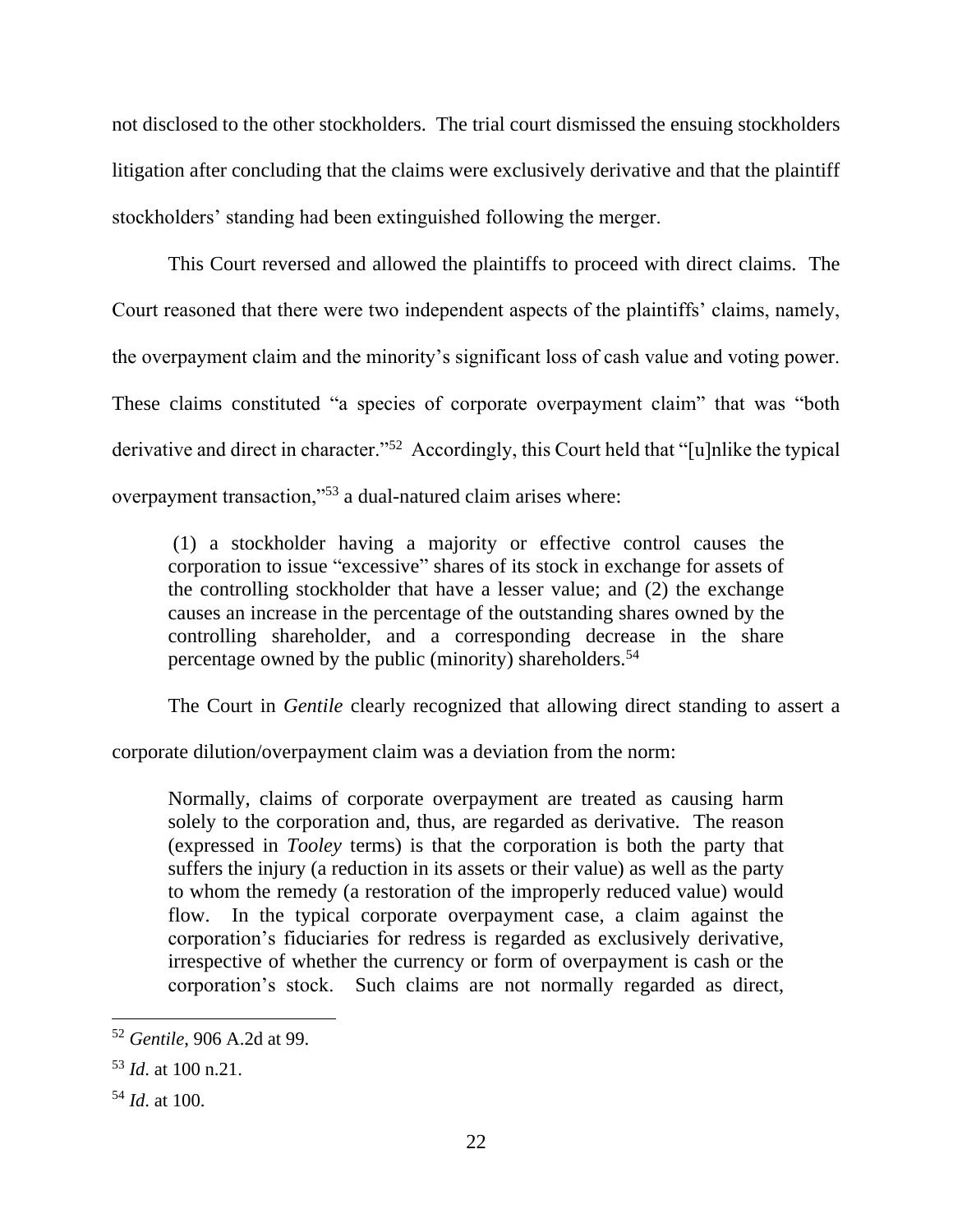because any dilution in value of the corporation's stock is merely the unavoidable result (from an accounting standpoint) of the reduction in the value of the entire corporate entity, of which each share of equity represents an equal fraction. In the eyes of the law, such equal "injury" to the shares resulting from a corporate overpayment is not viewed as, or equated with, harm to specific shareholders individually.<sup>55</sup>

The *Gentile* panel addressed the tension with *Tooley* by acknowledging that "[a]lthough the corporation suffered harm (in the form of a diminution of its net worth), the minority shareholders also suffered a harm that was unique to them and independent of any injury to the corporation."<sup>56</sup> Focusing on the identity of the alleged wrongdoer, the Court stated that, the harm to the minority plaintiffs "resulted from a breach of a fiduciary duty owed to them by the controlling shareholder, namely, not to cause the corporation to effect a transaction that would benefit the fiduciary at the expense of the minority shareholders." 57 Thus, in *Gentile* the Court held that the value represented by the corporate overpayment is "an entitlement that may be claimed by the public shareholders directly and without regard to any claim the corporation may have."<sup>58</sup>

### *3. Plaintiffs Have Standing Under Gentile but Not Tooley*

In this case, the Vice Chancellor determined that Plaintiffs' Complaint "does not state direct claims without *Gentile*, but that it does state direct claims under *Gentile's* 

<sup>57</sup> *Id*.

<sup>55</sup> *Id.* at 99.

<sup>56</sup> *Id.* at 103 (citing *Tooley*, 845 A.2d at 1039).

<sup>58</sup> *Id*. at 100.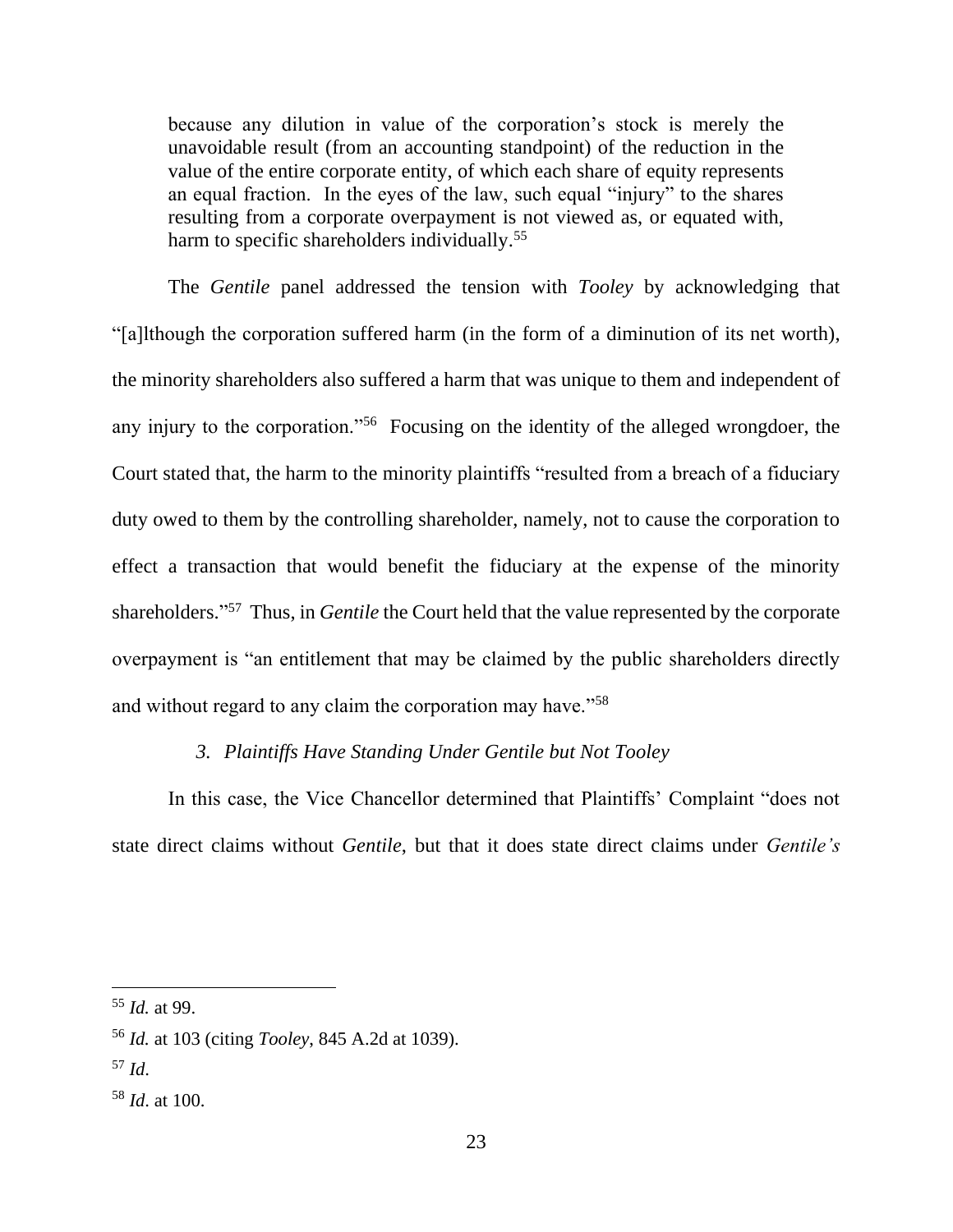rationale."<sup>59</sup> In other words, that the Complaint does not state direct claims under "a classic *Tooley* analysis,"<sup>60</sup> but that it does under *Gentile*. We agree.

As noted above, to plead a direct claim under *Tooley*, a "stockholder must demonstrate that the duty breached was owed to the stockholder and that he or she can prevail without showing an injury to the corporation."<sup>61</sup> We do not think Plaintiffs can prevail without showing an injury to the corporation. The claim is derivative because they allege an overpayment (or over-issuance) of shares to the controlling stockholder constituting harm to the corporation for which it has a claim to compel the restoration of the value of the overpayment. Clearly, the gravamen of the Complaint is that the Private Placement was unfair and that TerraForm suffered harm.<sup>62</sup> Further, they seek rescissory damages on behalf of TerraForm.<sup>63</sup>

If the Private Placement was for inadequate consideration, the worth of the stockholder's interest is reduced to the extent TerraForm was harmed -- as the Vice Chancellor put it, "a classic derivative claim." The alleged economic dilution in the value of the corporation's stock is the unavoidable result of the reduction in the value of the entire corporate entity, of which each share of equity represents an equal fraction. Dilution is a typical result of a corporation's raising funds through the issuance of additional new shares.

<sup>59</sup> *Opinion*, 2020 WL 6375859, at \*9.

<sup>60</sup> *Id*.

<sup>61</sup> *Tooley*, 845 A.2d at 1039.

<sup>62</sup> *See* A140 (Compl. at ¶ 135) (alleging damage to "the Company" and to its minority stockholders only "through a reduction in economic value and voting power").

 $63$  A82, A141 (Compl. at  $\P\P$  1, 140).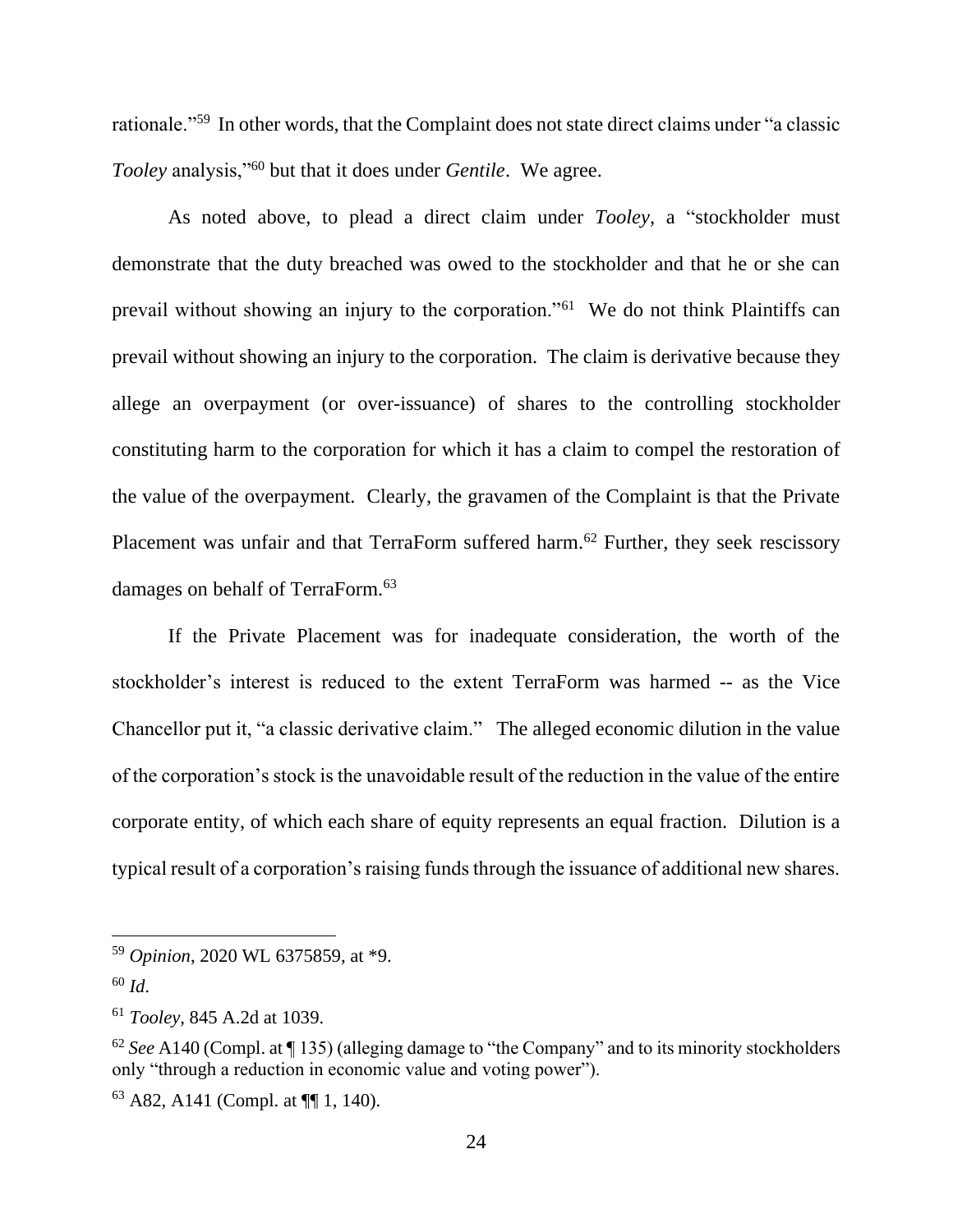As the Court in *Gentile* recognized, normally such equal "injury" to the shares resulting from a corporate overpayment is not equated to specific, individual harm to stockholders. Here, the economic and voting power dilution that allegedly harmed the stockholders flowed indirectly to them in proportion to, and via, their shares in TerraForm, and thus any remedy should flow to them the same way, derivatively via the corporation. 64

That is why in *El Paso* we suggested that *Gentile* "can be read as undercutting the traditional rule that dilution claims are classically derivative."<sup>65</sup> We think that when a corporation exchanges equity for assets of a stockholder who is already a controlling stockholder for allegedly inadequate consideration, the dilution/overpayment claim is exclusively derivative. Carving out an exception to the *Tooley* test and allowing for a separate, direct claim in such circumstance presents both practical and doctrinal difficulties as we discuss herein.To the extent the corporation's issuance of equity does not result in a shift in control from a diversified group of public equity holders to a controlling interest, (a circumstance where our law, *e.g., Revlon*, <sup>66</sup> already provides for a direct claim), holding

<sup>&</sup>lt;sup>64</sup> In such cases, the remedy could be cancelling the shares and allowing the corporation to sell them for fair value or requiring the acquirer to pay fair value for the shares.

<sup>&</sup>lt;sup>65</sup> 152 A.3d at 1251.

<sup>66</sup> *Revlon, Inc. v. MacAndrews & Forbes Hldgs., Inc.*, 506 A.2d 173, 182 (Del. 1986) (finding that once a corporate board decides to effectuate the sale of the company, its duty changes "from the preservation of [the company] as a corporate entity to the maximization of the company's value at a sale for the stockholders' benefit"). As we explained in *Paramount Communications, Inc. v. QVC Network Inc.*, "[i]n the absence of devices protecting the minority stockholders, stockholder votes are likely to become mere formalities where there is a majority stockholder . . . [t]he acquisition of majority status and the consequent privilege of exerting the powers of majority ownership come at a price," and that price "is usually a control premium which recognizes not only the value of a control block of shares, but also compensates the minority stockholders for their resulting loss of voting power." 637 A.2d 34, 42–43 (Del. 1994).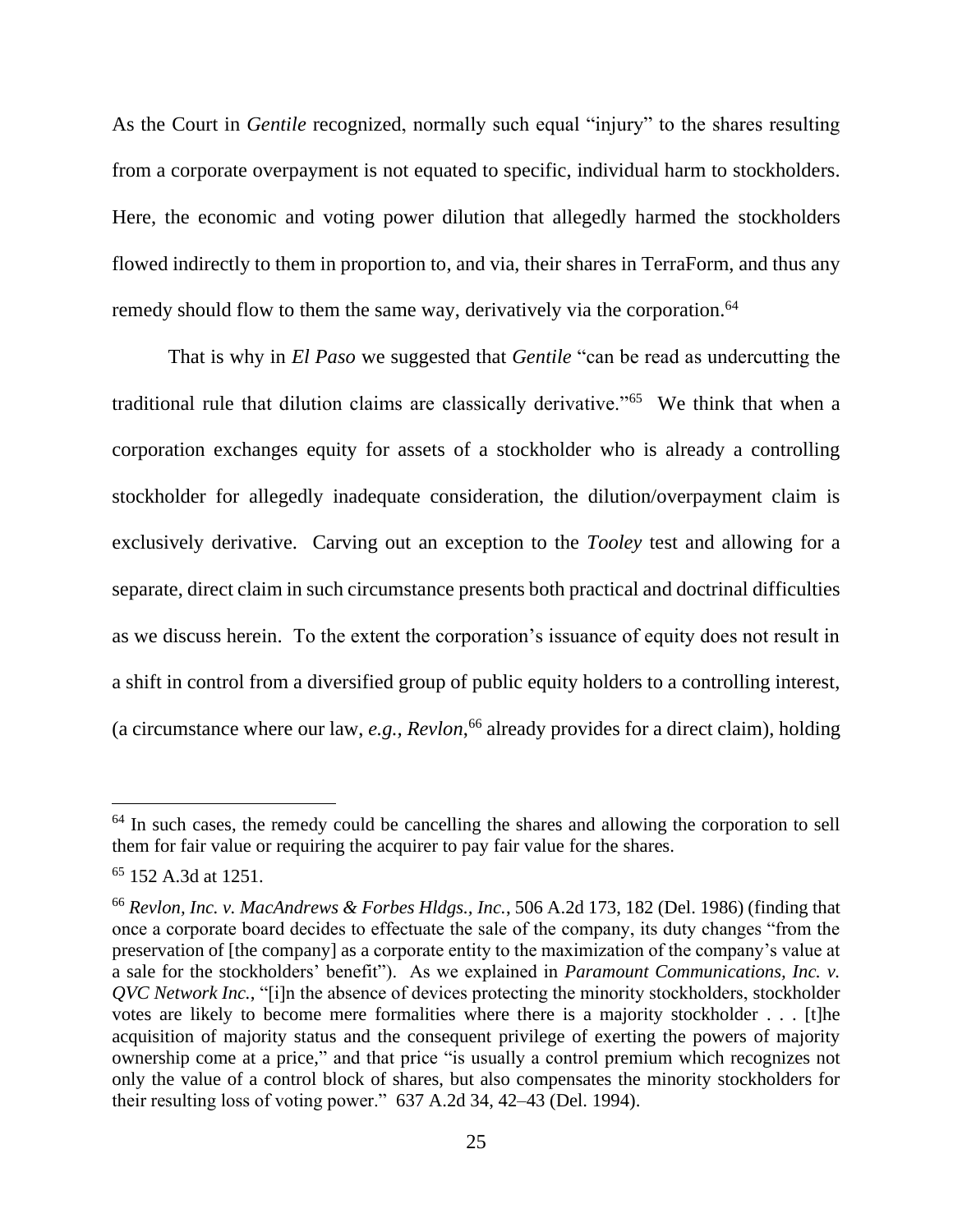Plaintiffs' claims to be exclusively derivative under *Tooley* is logical and re-establishes a consistent rule that equity overpayment/dilution claims, absent more, are exclusively derivative.<sup>67</sup> Because we agree with the Vice Chancellor that Plaintiffs' claims do fit precisely into the *Gentile* paradigm, we now explain why *Gentile* should be overruled.

## *C. Gentile Should be Overruled*

#### *1. Gentile's Tension with Tooley*

Appellants persuasively argue that, "[g]iven the clear conflict between *Gentile* and *Tooley*, the confusion *Gentile* imposes on *Tooley's* straightforward and easy-to-apply analysis, and the policy reasons for removing the exception . . ., this Court should exercise its discretion to overrule *Gentile*. 68 After careful consideration of the relevant doctrinal, practical, and policy considerations, we agree and address these points in turn. We first focus on *Gentile's* analytical tension with *Tooley*.

In *Gentile*, this Court stated that its holding "fits comfortably within the analytical framework mandated by *Tooley*." 69 Based upon that comment, the Vice Chancellor stated that, "to the extent that *Gentile* can be said to rely on *Tri-Star*, the *Gentile* decision itself

<sup>67</sup> *See, e.g., Oliver v. Bos. Univ.*, 2006 WL 1064169, at \*17 (Del. Ch. Apr. 14, 2006) ("Under *Tooley*, the harm alleged by the Plaintiffs was suffered by the corporation because it was the corporation in the Plaintiffs' scenario that issued its stock too cheaply."); *Green v. Locate Plus Holdings Corp.*, 2009 WL 1478553, at \*2 (Del. Ch. May 15, 2009) ("Classically, Delaware law has viewed as derivative claims by shareholders alleging that they have been wrongly diluted by a corporation's overpayment of shares."); *Feldman v. Cutaia*, 951 A.2d 727, 732–33 (Del. 2008).

<sup>68</sup> Op. Br. at 26.

<sup>69</sup> *Gentile*, 906 A.2d at 102. We note that *Tooley* was decided by an *en banc* panel of five Justices. *Gentile* was decided by a panel of three Justices, all of whom were part of the *Tooley en banc* panel.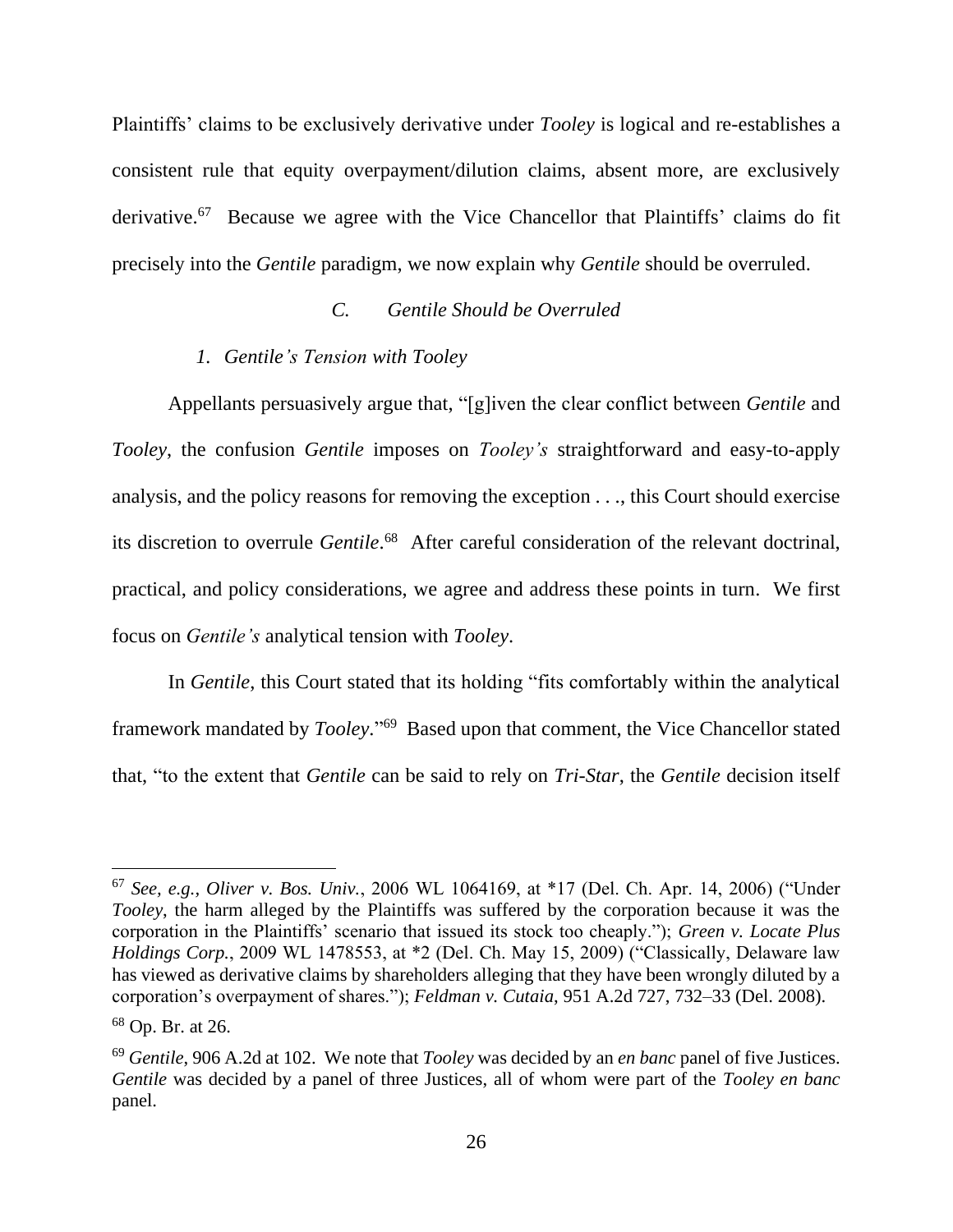forecloses any argument that *Gentile*'s citation of *Tri-Star* renders *Gentile* irreconcilable with *Tooley*."<sup>70</sup> But our critical self-assessment of *Gentile*, coupled with subsequent decisions at the trial court level, lead us now to the conclusion that the "fit" is not so "comfortable."

Instead, we agree with Appellants that certain aspects of *Gentile* are in tension with *Tooley*. 71 One aspect is *Gentile*'s conclusion that the economic and voting dilution was an injury to stockholders *independent* of any injury to the corporation. A second is *Gentile's*  reliance on *Tri-Star*, which itself was criticized in *Tooley*. A third is *Gentile*'*s* focus on the alleged wrongdoer, here the controller, and the devising of a special rule or *Tooley* "carveout" for cases involving controlling stockholders.

As to the first point, in *Tooley*, this Court stated that "[t]he stockholder's claimed direct injury must be *independent* of any alleged injury to the corporation."<sup>72</sup> In *Gentile*, this Court acknowledged that the corporation was injured also, but nevertheless, found the plaintiffs' claims to be *both* derivative and direct:

Because the means used to achieve that result is an overpayment (or "overissuance") of shares to the controlling stockholder, the corporation is harmed

<sup>70</sup> *Opinion*, 2020 WL 6375859, at \*13.

 $71$  We intend no disrespect to any prior panel of this Court. Rather, we recognize that the law must evolve as a result trial and error, through the tests of time and practical application. The Court at the time perceived *Gentile* as being harmonious with the *Tooley* test. The parties in *Gentile* did not appear to have perceived the case as a departure either as they did not move for rehearing *en banc* as only an *en banc* panel may modify or overrule a prior decision of this Court. Supr. Ct. R. 4(f). Cases should not be overruled because the composition of the Court changes and members of the Court may have different views, and mere difference of opinion should not -- and does not today -- cause a departure from precedent. Rather, with the benefit of hindsight and the added perspective of fifteen years of development in Delaware corporate law which our predecessors did not enjoy, we find compelling reasons to revisit *Gentile*.

<sup>72</sup> *Tooley*, 845 A.2d at 1039 (emphasis added).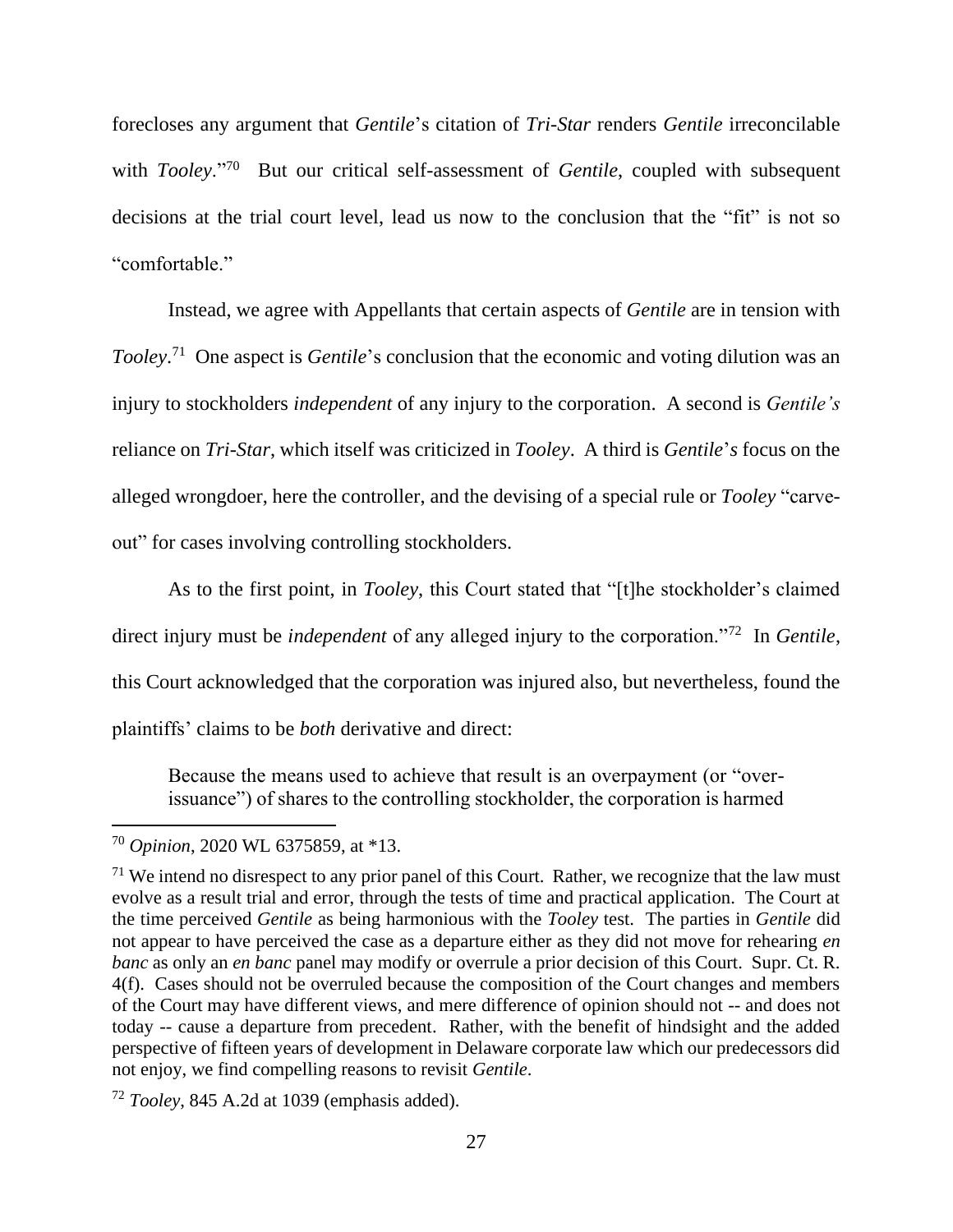and has a claim to compel the restoration of the value of the overpayment. That claim, by definition, is derivative.<sup>73</sup>

It went on to find a "separate, and direct, claim arising out of that same transaction."<sup>74</sup> The direct claim was "an improper transfer–or expropriation–of economic value and voting power from the public shareholders to the majority or controlling stockholder."<sup>75</sup>

The gravamen of Plaintiffs' Complaint is that the Private Placement allegedly harmed the Company by issuing shares to Brookfield for an unfairly low price and harmed the stockholders indirectly through economic and voting power dilution proportional to their shareholdings. Thus, the harm to the stockholders was not *independent* of the harm to the Company, but rather flowed indirectly to them in proportion to, and via their shares in, TerraForm. We agree with the Vice Chancellor that under *Tooley*, this alleged corporate overpayment in stock and consequent dilution of minority interest falls "neatly" into *Tooley's* derivative category.

906 A.2d at 102 n.26. But the presence of a controlling stockholder does not negate the fact that the minority stockholders were diluted in proportion to their stockholdings in TerraForm.

<sup>73</sup> *Gentile*, 906 A.2d at 100.

<sup>74</sup> *Id*.

<sup>75</sup> *Id*. This Court in *Gentile* chose not to use the word "dilution" and instead used "extraction or expropriation:"

In *Tri-Star*, this Court articulated the harm to the minority in terms of a "dilution" of the economic value and voting power of the stock held by the minority. In this case, we adopt a more blunt characterization -- extraction or expropriation - because that terminology describes more accurately the real-world impact of the transaction upon the shareholder value and voting power embedded in the (pretransaction) minority interest, and the uniqueness of the resulting harm to the minority shareholders individually, than does a description framed in terms of "dilution"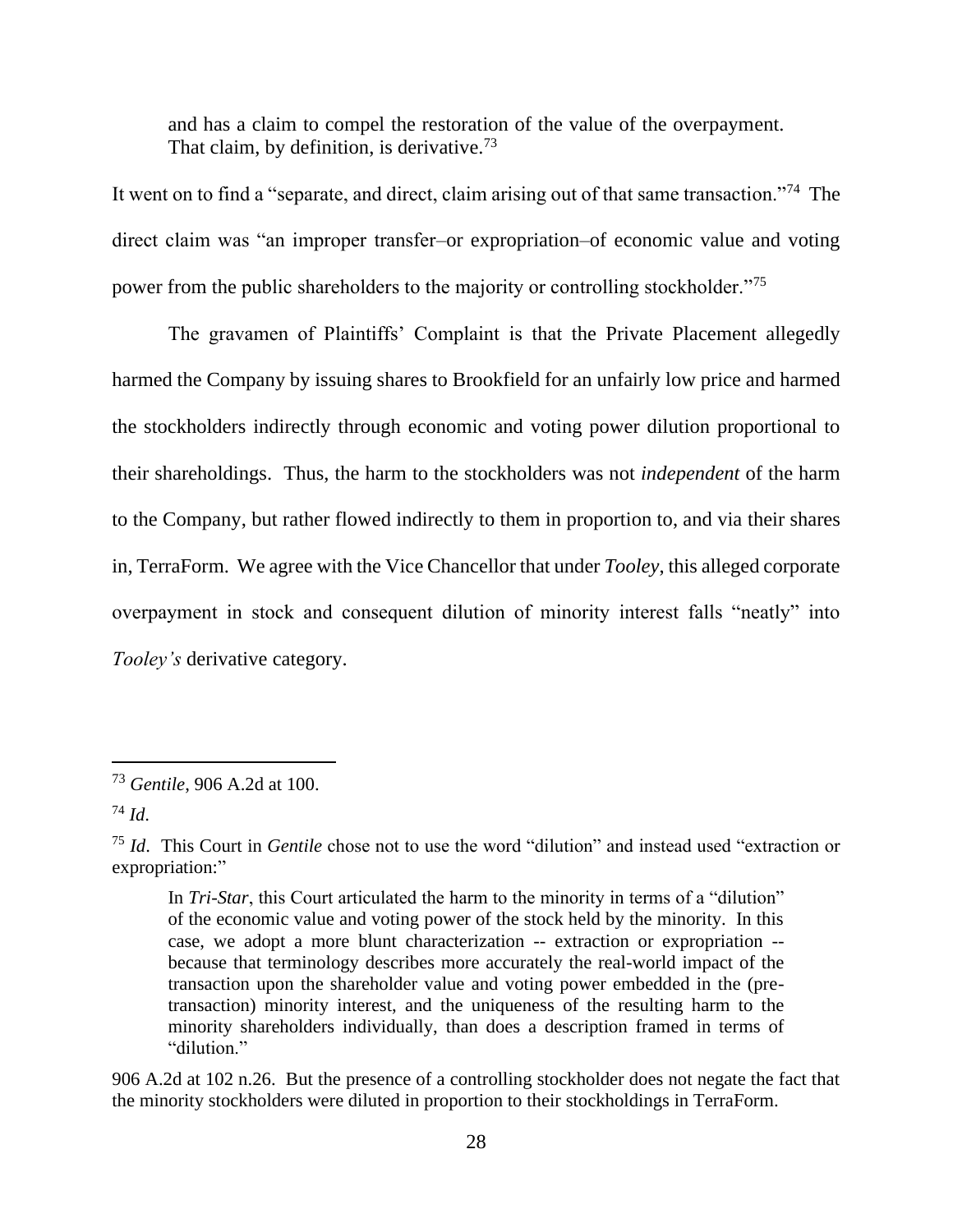*Gentile's* second point of tension with *Tooley* is its reliance upon *Tri-Star*. In

*Gentile*, the plaintiffs argued that their case was "functionally indistinguishable from, and

thus [was] controlled by *Tri-Star*."<sup>76</sup> In *Gentile*, this Court summarized their argument:

Their argument runs as follows: even if the SinglePoint shares had value, the debt conversion was a self-dealing corporate transaction with a significant stockholder, that increased the voting and economic value of that significant stockholder's interest in SinglePoint, at the expense and to the corresponding detriment of the minority shareholders. The plaintiffs claim that the Court of Chancery erred by reading into *Tri-Star* a requirement that for such a transaction to give rise to a direct claim, the loss of voting power must be 'material,' *i.e.,* that it must reduce the public stockholders' voting power from majority to minority status.<sup>77</sup>

This Court then "conclude[d] that the plaintiffs are correct and that *Tooley* and *Tri-Star*, properly applied, compel the conclusion that the debt conversion claim was both derivative and direct."<sup>78</sup> In fact, it held that "[t]his case is . . . functionally indistinguishable from *Tri-Star*, and *Tri-Star's* governing rule should control."<sup>79</sup>

Plaintiffs argue on appeal that "*Tooley* noted that *Tri-Star* addressed the special injury concept that was being discarded but did not discuss or overrule *Tri-Star's* result."<sup>80</sup> They argue further that *Gentile* did not specifically discuss the "special injury" test, and that its reference to *Tri-Star* "merely recognizes that the special injury analysis partially concerns the same issue as *Tooley's* first prong -- *i.e.,* whether stockholders were directly

<sup>78</sup> *Id*.

<sup>76</sup> *Id.* at 101.

<sup>77</sup> *Id*. at 99.

<sup>79</sup> *Id*. at 101.

<sup>80</sup> Ans. Br. at 27.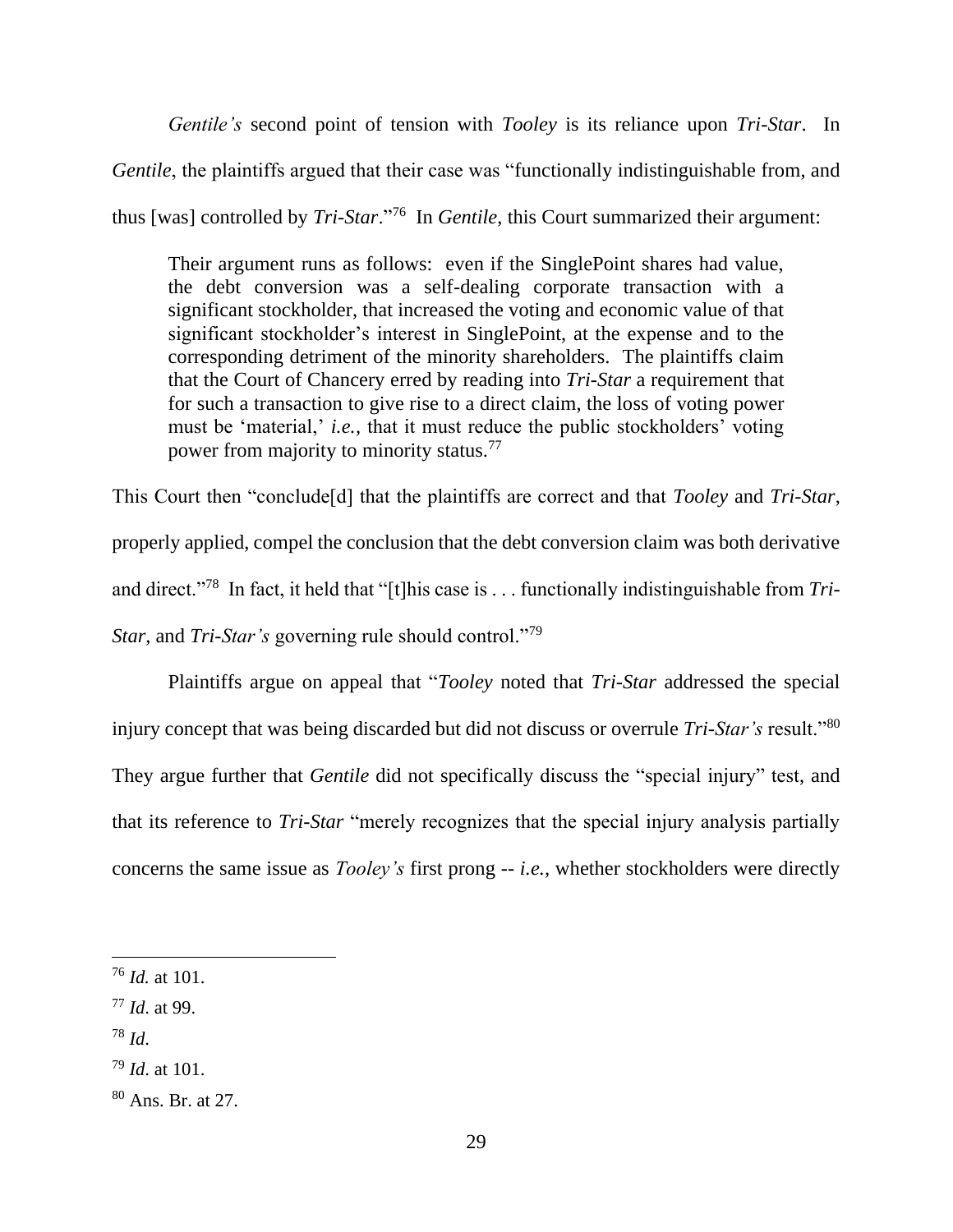harmed."<sup>81</sup> They also point out that *Gentile* cites to *Kramer* which *Tooley* had cited with approval.

Some historical perspective may be useful in explaining the confusion that *Tooley* sought to eliminate, and why there is support for the view that *Gentile* is doctrinally in tension with *Tooley*. The phrase "special injury" was first used by the Court of Chancery in *Elster v. Am. Airlines, Inc.*<sup>82</sup> There, the plaintiff asserted a direct claim for dilution, alleging that a stock issuance to senior management was for inadequate consideration. The court rejected plaintiff's claim, in part, because

[a]ny injury which plaintiff may receive by reason of the dilution of his stock would be equally applicable to all the stockholders of defendant, since plaintiff holds such a small amount of stock in proportion to the amount of stock outstanding that the control or management of defendant would not be affected by the granting of these options, and, further, since there is no averment that the pre-emptive rights of plaintiff as a stockholder are affected by their issuance.<sup>83</sup>

The Court of Chancery, in setting forth the "special injury" test, identified three

categories of direct injury. It also recognized that stockholders could be harmed *indirectly*

as a result of harm to the corporation and that such claims would be derivative:

There are cases . . . in which there is injury to the corporation and also special injury to the individual stockholder. In such case a stockholder . . . may proceed on his claim for the protection of his individual rights rather than in the right of the corporation. The action would then not constitute a derivative action . . . Here the wrong of which plaintiff complains is not a wrong inflicted upon him alone or a wrong affecting any particular right which he is asserting,—such as his pre-emptive rights as a stockholder, rights involving control of the corporation, or a wrong affecting the stockholders

 $81 \, \text{Id}$ 

<sup>82</sup> 100 A.2d 219, 222 (Del. Ch. 1953).

<sup>83</sup> *Id*. at 222.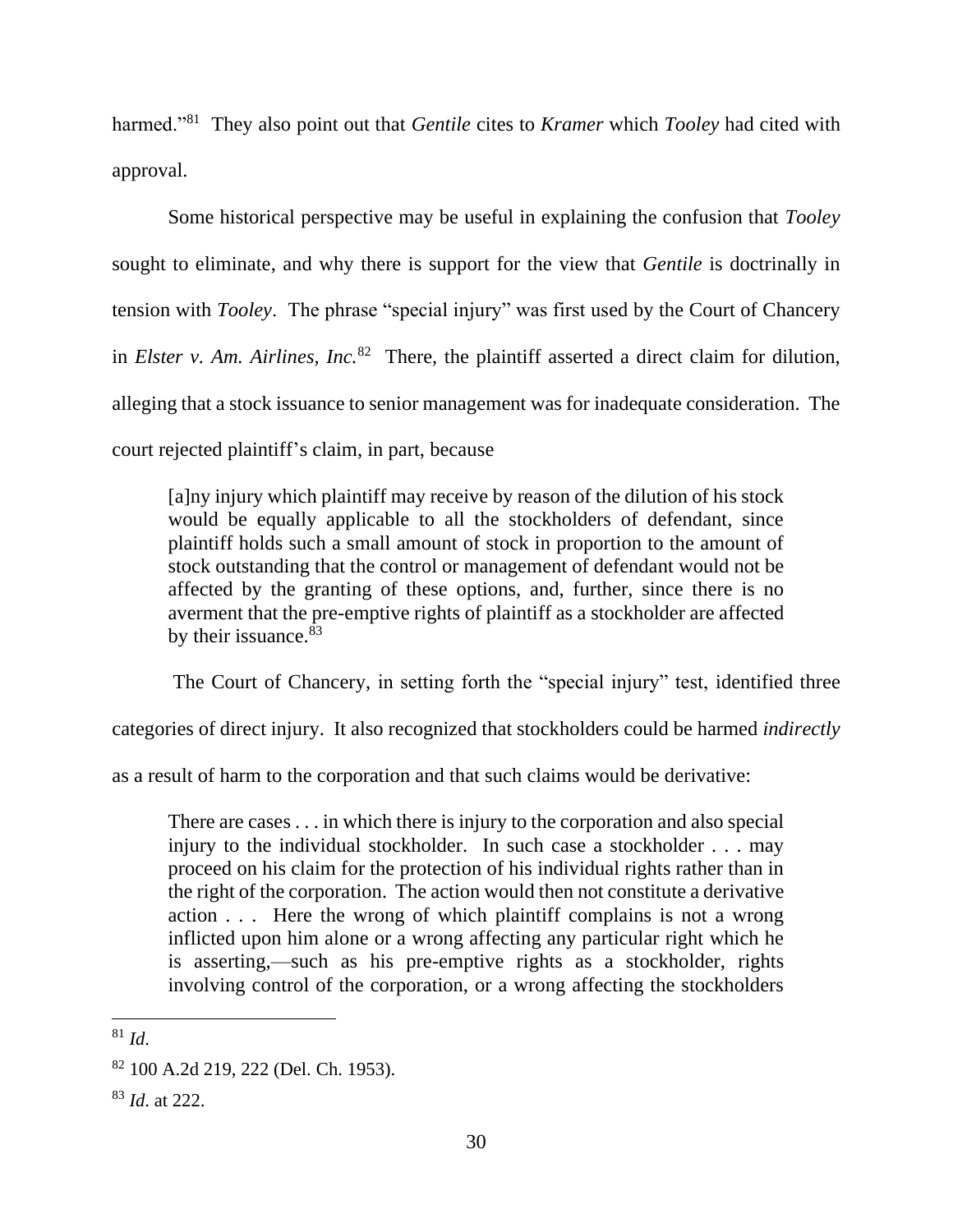and not the corporation,—*but is an indirect injury as a result of the wrong done to the corporation*. 84

But later decisions in this class of cases omitted *Elster's* reference to "indirect injury" in describing derivative claims. In *Bokat v. Getty Oil Co.*, <sup>85</sup> a stockholder sought "money damages for improper management of [the corporation]."<sup>86</sup> Thus, the *Bokat* Court classified the claims as belonging to the corporation and not its stockholders. But it reached that result by reasoning that, "[w]hen an injury to corporate stock falls equally upon all stockholders, then an individual stockholder may not recover for the injury to his stock alone, but must seek recovery derivatively on behalf of the corporation."<sup>87</sup>

Similarly, in *Moran v. Household Int'l. Inc.*,<sup>88</sup> the Court of Chancery inquired whether the plaintiffs had suffered an "injury distinct from that suffered by other shareholders."<sup>89</sup> There the Court of Chancery held that the adoption of a shareholder rights plan was not subject to an individual challenge unless shareholders were actively engaged in a proxy fight that the rights plan would thwart. It reasoned that the claims were derivative, "[b]ecause the plaintiffs are not engaged in a proxy battle, they suffer no injury distinct from that suffered by other shareholders as a result of this alleged restraint on the

<sup>84</sup> *Id*. (emphasis added).

<sup>85</sup> 262 A.2d 246 (Del. 1970).

<sup>86</sup> *Id*. at 249.

<sup>87</sup> *Id*. (citing 13 Fletcher, *Corporations* (Perm. Ed.) § 5913).

<sup>88</sup> 490 A.2d 1059, 1069–70 (Del. Ch. 1985), *aff'd*, 500 A.2d 1346 (Del. 1985).

<sup>89</sup> *Id*. at 1069–70.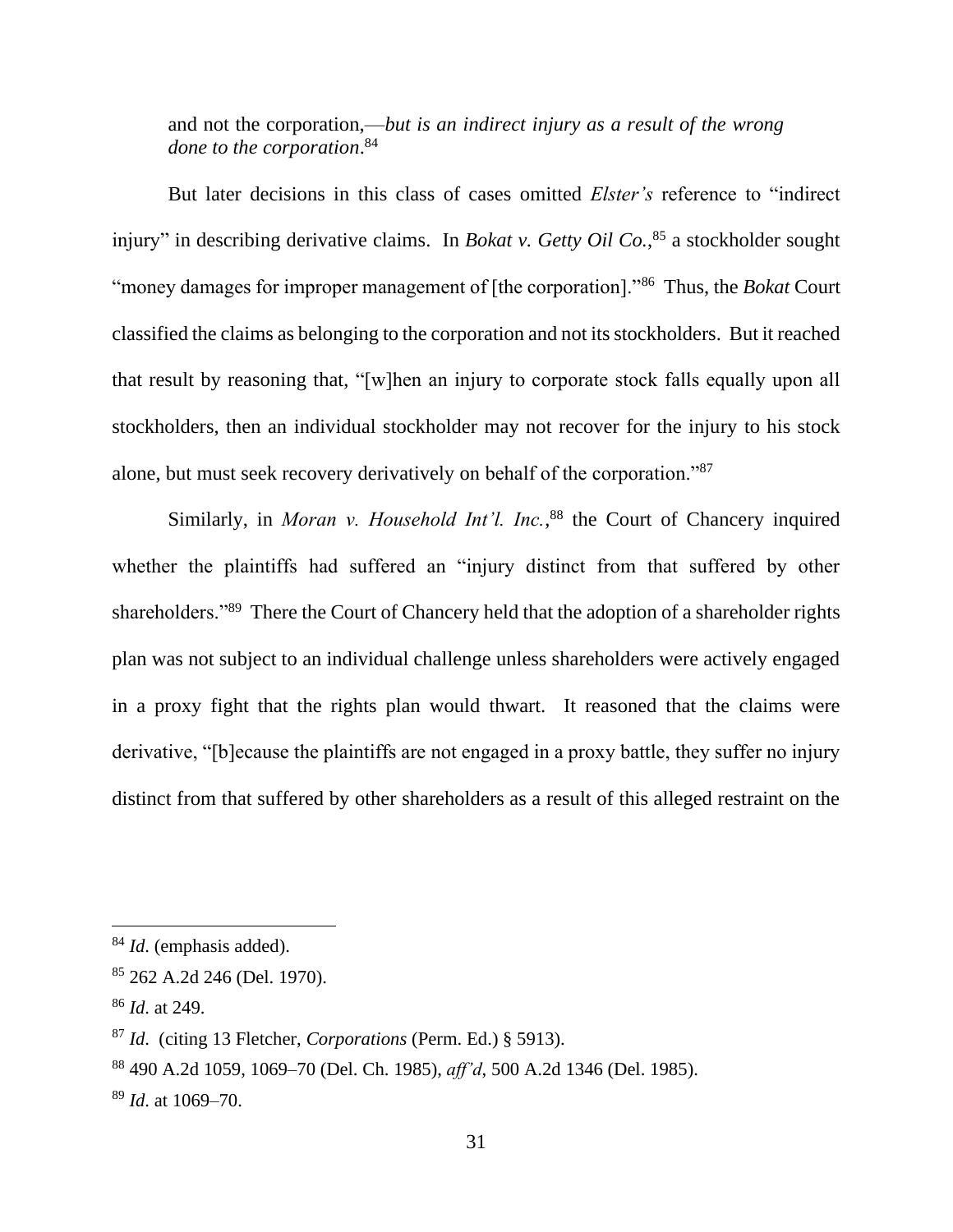ability to gain control of [the company] through a proxy contest."<sup>90</sup> *Moran* cited *Elster* but did not refer to the "special injury" concept. Instead, *Moran* set forth the following test for ascertaining the nature of the claim:

To set out an individual action, the plaintiff must allege either an injury which is separate and distinct from that suffered by other shareholders, or a wrong involving a contractual right of a shareholder, such as the right to vote, or to assert majority control, which exists independently of the corporation.<sup>91</sup>

This Court affirmed the decision but did not specifically address the Court of Chancery's

holding that the claims were derivative.  $92$ 

The following year, this Court addressed the direct/derivative distinction in *Lipton* 

*v. News Int'l, Plc.*<sup>93</sup> In its analysis, *Lipton* compared the passages from both *Moran* and

*Elster* quoted above. But in doing so, *Lipton* failed to mention the third situation in *Elster*

giving rise to "special injury," namely, when "a wrong affected the stockholders and not

the corporation:"

In comparing the two-pronged test of *Moran* with the definition of "special injury" in *Elster*, it appears that the term encompasses both prongs of the *Moran* test. That is, a plaintiff alleges a special injury and may maintain an individual action if he complains of an injury distinct from that suffered by other shareholders or a wrong involving one of his contractual rights as a shareholder. Moreover, while *Moran* serves as a useful guide, the case should not be construed as establishing the only test for determining whether a claim is derivative or individual in nature. Rather, as was established in

<sup>90</sup> *Id.* at 1070–1071. In addition, the Court found that, although the plaintiff corporation was the defendant corporation's largest stockholder (holding approximately five percent of the defendant corporation's stock), it did not suffer any unique harm merely by virtue of its holdings because it had no alleged intent to use its block position to gain control of the defendant corporation.

<sup>&</sup>lt;sup>91</sup> *Id.* at 1070 (internal quotations and citations omitted).

<sup>92</sup> *Moran v. Household Int'l Inc.*, 500 A.2d 1346 (Del. 1985).

<sup>&</sup>lt;sup>93</sup> 514 A.2d 1075 (Del. 1986).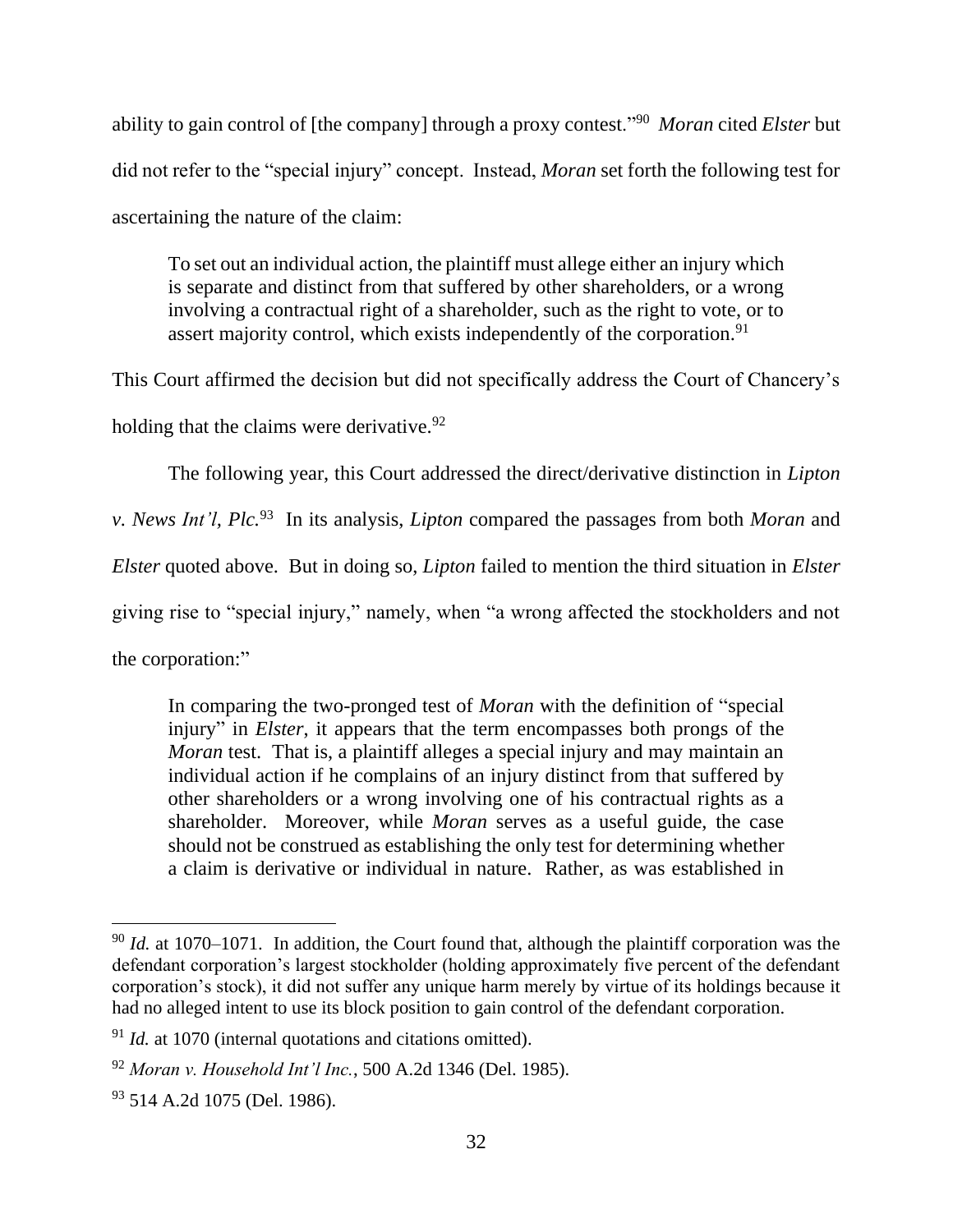*Elster*, we must look ultimately to whether the plaintiff has alleged "special" injury, in whatever form.<sup>94</sup>

In 1988, this Court again addressed the direct/derivative distinction in *Kramer v. Western Pacific Industries, Inc*. 95 Surprisingly, *Kramer* did not rely on *Lipton*, although it cited it. Nor did it refer to "special injury." There plaintiffs challenged certain corporate insiders' receipt of stock options and golden parachutes in a merger transaction. In determining that the claims amounted only to "waste" and were derivative, the Court articulated the direct/derivative test as:

[T]o have standing to sue individually, rather than derivatively on behalf of the corporation, the plaintiff must allege more than an injury resulting from a wrong to the corporation. . . . "[T]o set out an individual action, the plaintiff must allege either 'an injury which is separate and distinct from that suffered by other shareholders,' or a wrong involving a contractual right of a shareholder . . . which exists independently of any right of the corporation." For a plaintiff to have standing to bring an individual action, he must be injured *directly* or *independently* of the corporation.<sup>96</sup>

In 1993, this Court next addressed the direct/derivative analysis in *Tri-Star*. There

we relied on *Lipton* and the "special injury" test without ever citing to the more recent

decision in *Kramer*. *Tri-Star* stated the "special injury" test as follows:

It is well settled that the test used to distinguish between derivative and individual harm is whether the plaintiff suffered 'special injury.' A special injury is established where there was a wrong suffered by the plaintiff that

<sup>94</sup> *Id*. at 1078; *see also* Kurt M. Heyman & Patricia L. Enerio, *The Disappearing Distinction between Derivative and Direct Actions*, 4 DEL. L. REV. 155 (2001).

 $95$  546 A.2d 348 (Del. 1988).

<sup>96</sup> *Id*. at 351 (quoting *Moran*, 490 A.2d at 1070 and citing *Bokat*, 262 A.2d at 249) (emphasis in original).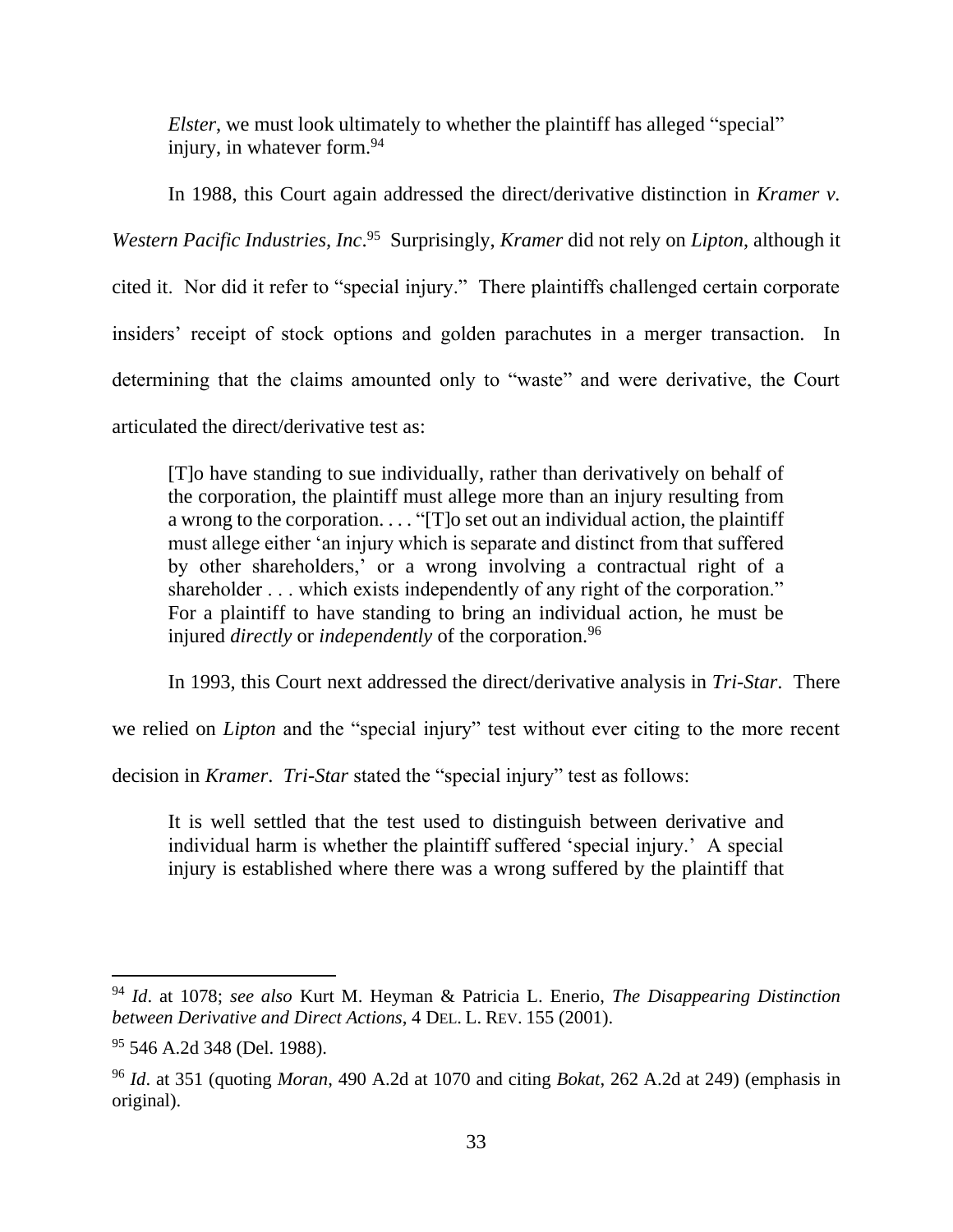was not suffered by all the stockholders generally or where the wrong involves a contractual right of the stockholders, such as the right to vote.<sup>97</sup>

Like *Lipton*, *Tri-Star* omits *Elster's* third category of special injury "when the wrong affects the stockholders and not the corporation."

But then three years later, in *Grimes v. Donald*, <sup>98</sup> this Court, in distinguishing

between direct and derivative claims, relied almost exclusively on *Kramer* and *Moran* but

did not mention either *Lipton* or *Tri-Star*. Nor did it mention the "special injury" concept:

"Although tests have been articulated many times, it is often difficult to distinguish between a derivative and an individual action." . . . The distinction depends upon "'the nature of the wrong alleged' and the relief, if any, which could result if plaintiff were to prevail." . . . To pursue a direct action, the stockholder-plaintiff "must allege more than an injury resulting from a wrong to the corporation." . . . The plaintiff must state a claim for "'an injury which is separate and distinct from that suffered by other shareholders,'... or a wrong involving a contractual right of a shareholder. .. which exists independently of any right of the corporation."<sup>99</sup>

Then came our decision in *Parnes v. Bally Entertainment Corp.*,<sup>100</sup> where the

plaintiff alleged that the Chairman and CEO of Bally wrongfully required that corporate

assets be transferred to him in order to obtain his consent in proceeding with a merger.

This Court concluded that such allegations directly challenged the fairness of the process

<sup>97</sup> *Tri-Star*, 634 A.2d at 330 (finding that plaintiffs stated individual claims for cash-value and voting power dilution and separately, that the controlling stockholder's alleged breach of the duty of disclosure, if true, is a unique special harm to each uninformed stockholder for which the wrongdoer is answerable in damages.).

<sup>98</sup> 673 A.2d 1207 (Del. 1996).

<sup>99</sup> *Id.* at 1213 (citing *Kramer*, 546 A.3d at 352 and *Moran*, 490 A.2d at 1070).

 $100$  722 A.2d 1243 (Del. 1999).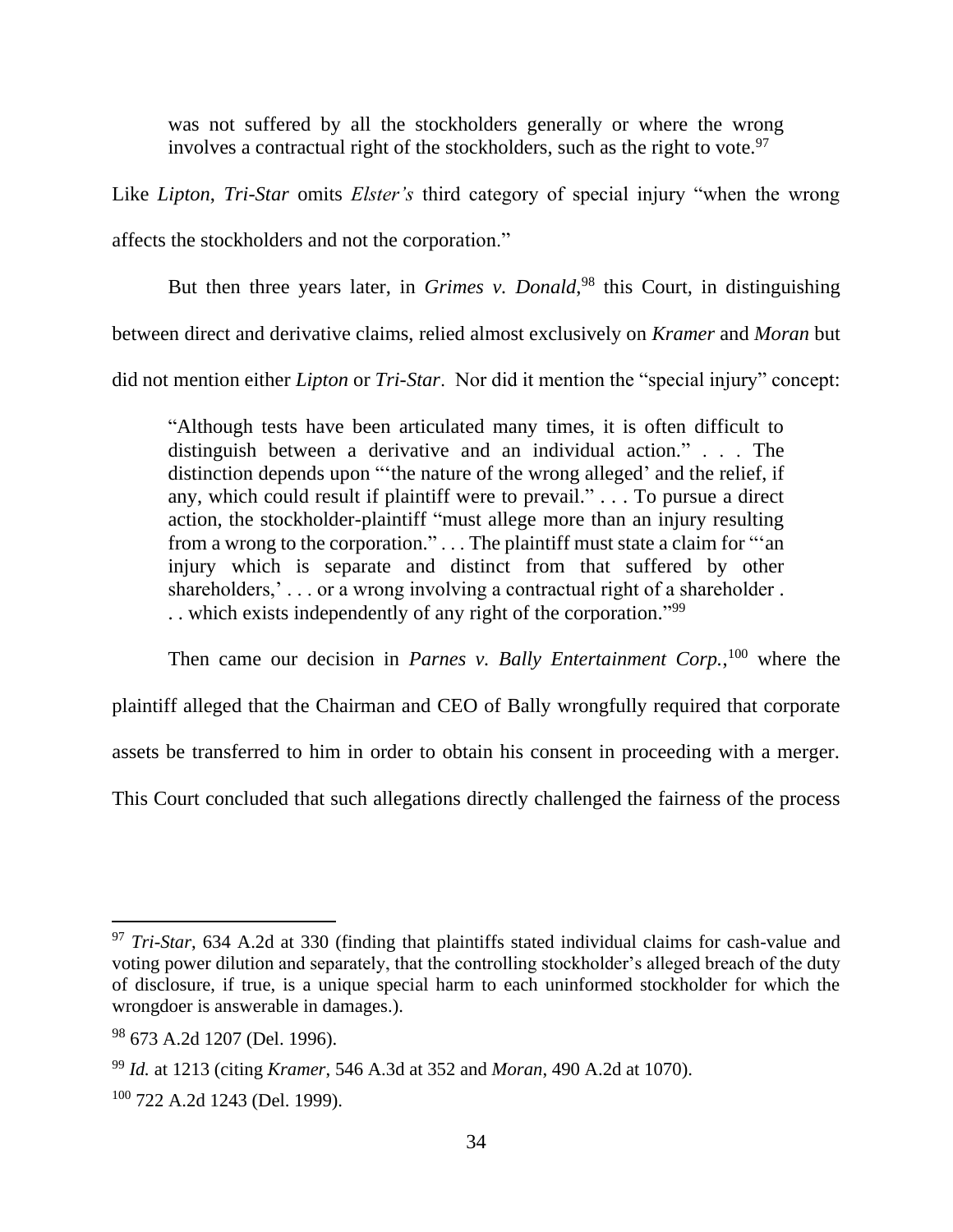and the price in the merger.<sup>101</sup> Citing only to *Kramer* and avoiding the term "special injury," it stated simply that "[a] derivative claim is one that is brought by a stockholder, on behalf of the corporation, to recover for harms done to the corporation."<sup>102</sup> By contrast, "[s]tockholders may sue on their own behalf (and, in appropriate circumstances, as representatives of a class of stockholders) to seek relief for direct injuries that are independent of any injury to the corporation."<sup>103</sup>

In 2004, this Court in *Tooley* sought to bring clarity to this confusing area of the law by discarding the "special injury" test and announcing a simple test that would be easier to apply. It is important to identify precisely which part of *Tri-Star's* analysis was discarded by *Tooley*. The answer lies in the refocused *Tooley* test itself and in *Tooley's* statement that

two confusing propositions have encumbered our caselaw governing the direct/derivative distinction. The "special injury" concept, applied in cases such as *Lipton*, can be confusing in identifying the nature of the action. The same is true of the proposition that stems from *Bokat* -- that an action cannot be direct if all stockholders are equally affected or unless the stockholder's injury is separate and distinct from that suffered by other stockholders.<sup>104</sup>

The problem with *Lipton*, according to *Tooley*, was that the trial court had found a

"special injury" because the board's manipulation of certain transactions "worked an injury

<sup>101</sup> *Id*. at 1245.

 $102$  *Id.* 

<sup>103</sup> *Id*. (citing *Kramer*, 546 A.3d at 352). This Court further stated that, "[a] stockholder who directly attacks the fairness or validity of a merger alleges an injury to the stockholders, not the corporation, and may pursue such a claim even after the merger has been consummated." *Id*.

<sup>104</sup> *Tooley*, 845 A.2d at 1038–39.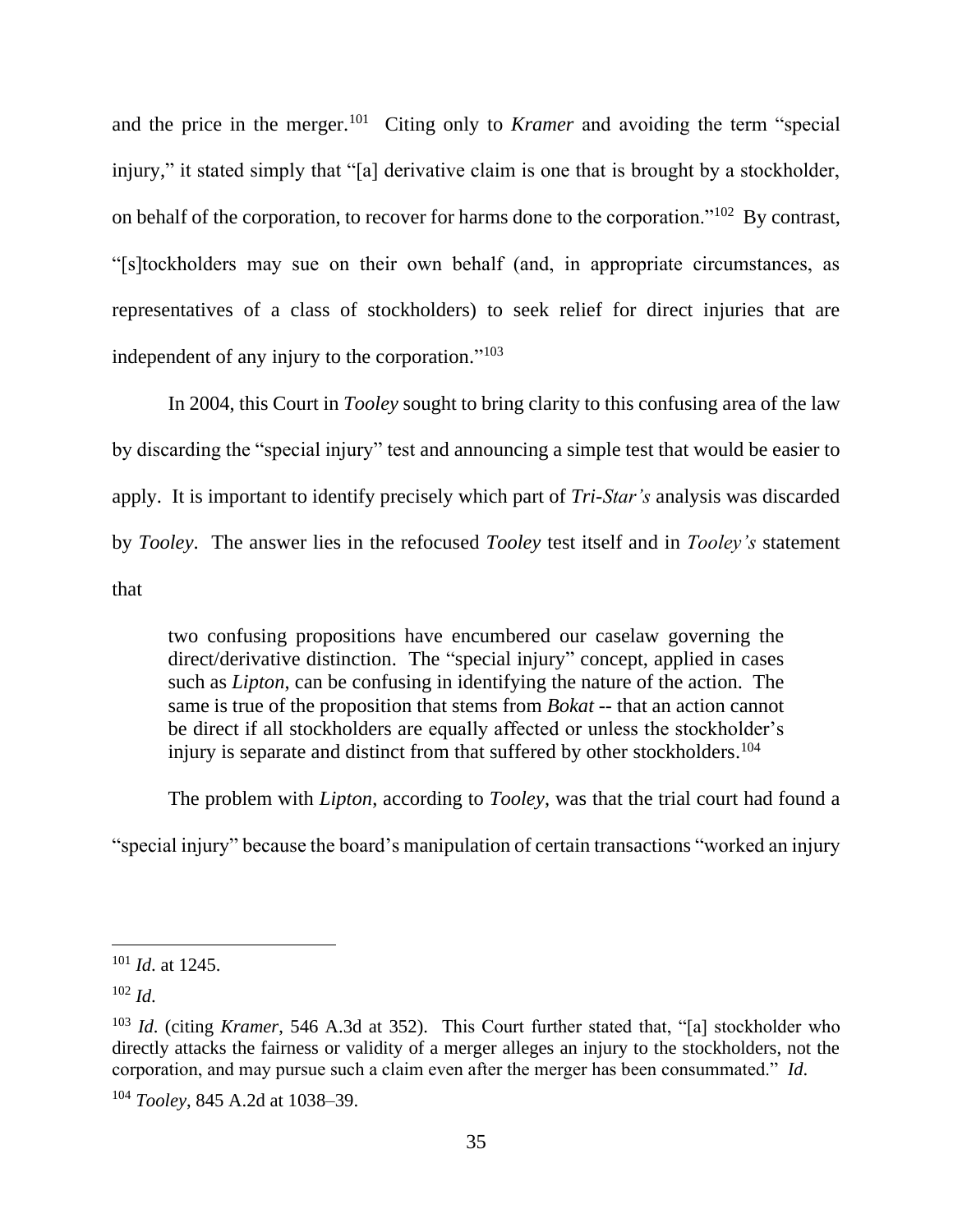upon the plaintiff-stockholders unlike the injury suffered by other stockholders."<sup>105</sup> That was because the plaintiff-stockholder was actively seeking to gain control of the defendant corporation. According to *Tooley*, the court could have reached the same correct result by simply concluding that the manipulation directly and individually harmed the stockholders, without injuring the corporation.

The problem with this Court's decision in *Bokat*, according to *Tooley*, was different. Though the *Tooley* Court agreed that the *Bokat* matter was derivative, it explained that *Bokat*'s concept that a suit "must be maintained derivatively if the injury falls equally upon all stockholders" was both "confusing" and "inaccurate."<sup>106</sup> It was inaccurate because "a direct, individual claim of stockholders that does not depend on harm to the corporation can also fall on all stockholders equally, without the claim thereby becoming a derivative claim."<sup>107</sup> It was "confusing" because the "equal injury" concept appeared to be intended to address the fact that an indirect stockholder injury flowing derivatively through the

<sup>105</sup> *Id*. at 1037.

<sup>106</sup> *Id*.

<sup>&</sup>lt;sup>107</sup> *Tooley*, 845 A.2d at 1037. The Court of Chancery recognized this weakness in the "special" injury" rule in *In re Gaylord Container Corp. S'holder Litig.*, when it allowed a class of all nondefendant stockholders to pursue a direct claim against controlling shareholders who were also board members and who had taken entrenchment actions which included anti-takeover provisions ten days before a post-bankruptcy restructuring terminated their shares' super-voting privileges and ended their control of the shareholder vote. 747 A.2d 71, at 73. Reviewing *Moran*, the Court of Chancery in *Gaylord* wondered why the special injury cases would classify the case as direct or derivative based on whether the entrenching board were also shareholders themselves. *Id.* at 80. "The mere fact that such an injury is to the economic property rights of all the stockholders rather than to their voting rights does not make the injury suffered any less 'special' and non-corporate." *Id.* It then cited to commentators who had criticized *Moran's* focus "on the similarity of treatment" as missing "the central point that fundamental shareholder rights (*e.g.,* voting and alienability) can be infringed by a variety of board actions that treat existing shareholders alike." *Id*. at 81 (citing *2 Principles of Corporate Governance: Analysis & Recommendations* § 7.01 n.3 at 30 (1994)).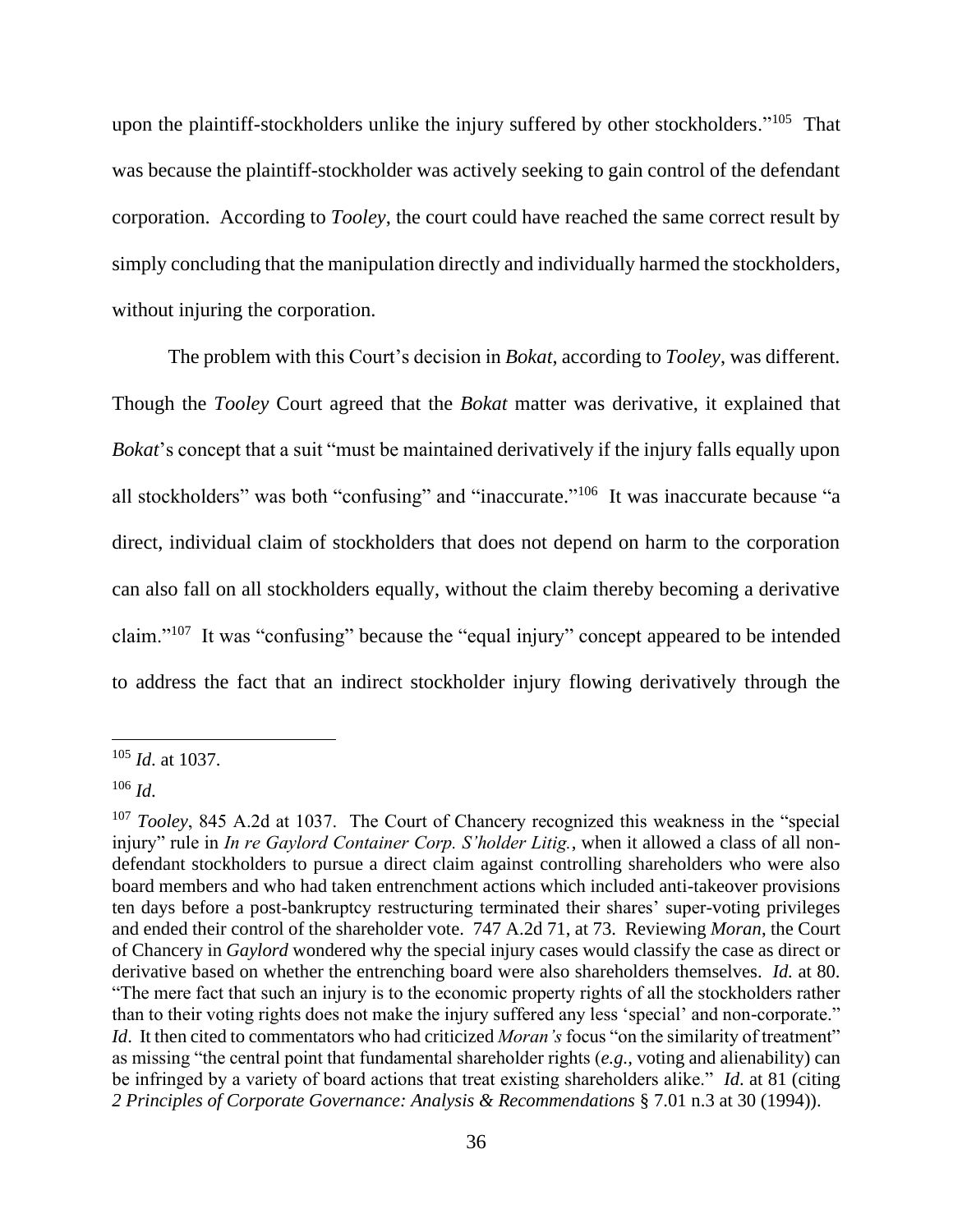corporation diminishes each share of stock equally.<sup>108</sup> But the relevant factor was not that all stockholders could equally assert the claim -- it was that the claim "does not arise out of any independent or direct harm to the stockholders, individually."<sup>109</sup>

The *Tooley* Court then noted that "[t]he proper analysis has been and should remain that stated in *Grimes*, *Kramer*, and *Parnes*. That is, a court should look to the nature of the wrong and to whom the relief should go."<sup>110</sup>

Further, *Gentile*, by focusing on whether one group of stockholders (a controller) was impacted differently from another group (the public or minority holders), arguably relied on one aspect of *Tri-Star's* special injury concept, *i.e.,* focusing on whether a wrong suffered by plaintiff was not suffered by all stockholders generally.<sup>111</sup> We note that, if this were the proper focus and requirement for finding a direct injury as opposed to whether a stockholder suffered an injury independent of any injury suffered by the corporation, then that would seem to preclude a class of all stockholders asserting a direct claim. *Tooley's*

<sup>109</sup> *Id*.

<sup>110</sup> *Id.* at 1039.

*Id.* at n.12 (emphasis in original).

<sup>108</sup> *Tooley*, 845 A.2d at 1037.

<sup>111</sup> *See Tri-Star*, 634 A.2d at 330 ("A special injury is established where there is a wrong suffered by plaintiff that was not suffered by all stockholders generally or when the wrong involves a contractual right of stockholders, such as the right to vote."). But *Tri-Star* recognized two different types of direct injury to shareholder voting rights:

<sup>&</sup>quot;Voting power dilution is a harm distinct and separate from that suffered by the minority shareholders due to the alleged nondisclosures made by the defendants in their proxy materials. The harm from voting power dilution goes to the impact of an individual stockholder's vote, the latter harm goes to a stockholder's right to cast an *informed* vote."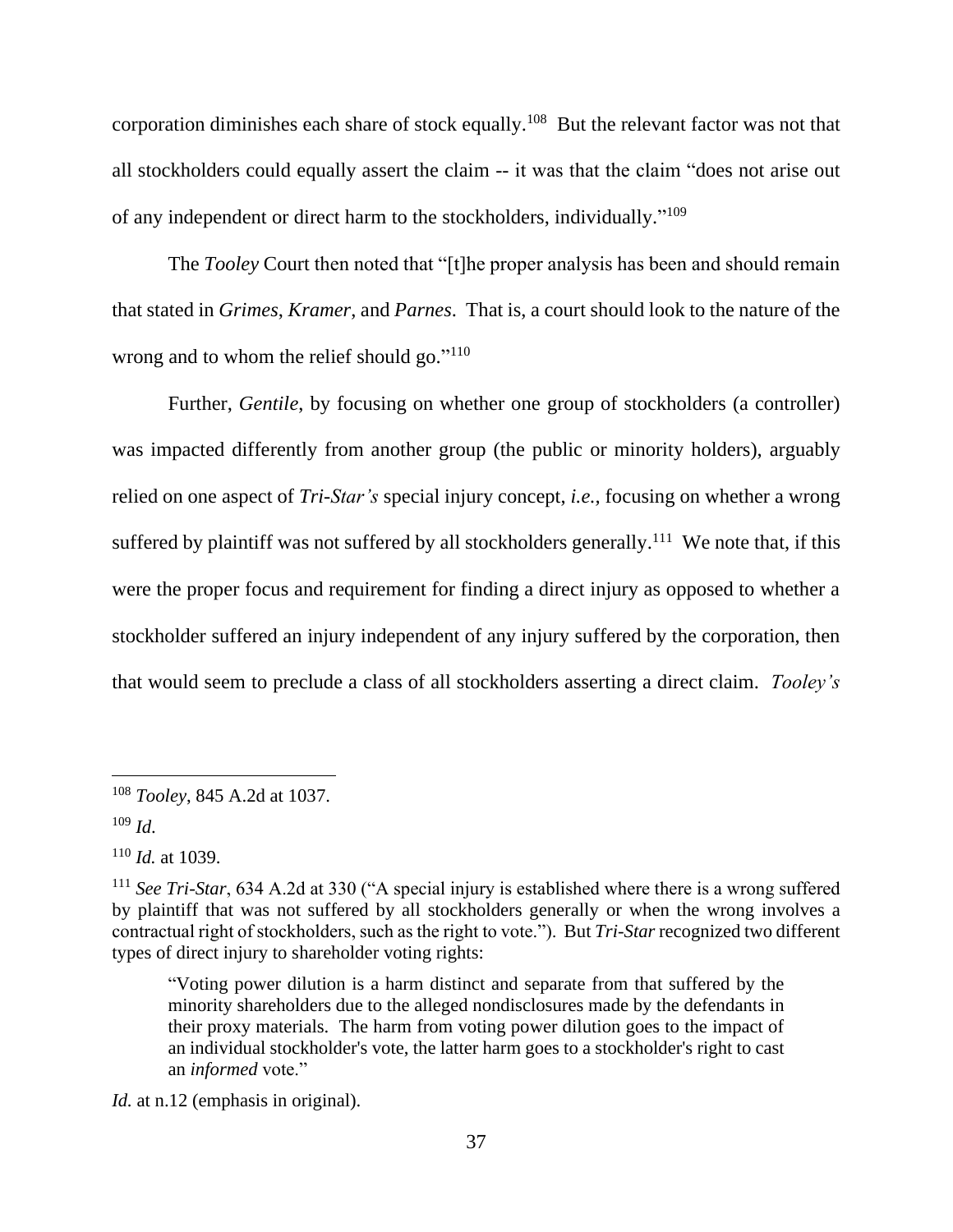first prong instead properly focuses on who suffered the alleged harm and requires that the stockholder demonstrate that he or she has suffered an injury that is not dependent on an injury to the corporation.

In sum, *Gentile's* statements that *Tri-Star* "created the analytical framework for this issue," that *Gentile* "was functionally indistinguishable from *Tri-Star*," and that it applied *Tri-Star* and *Tooley* in determining the debt conversion claim was both derivative and direct,<sup>112</sup> detracts from *Tooley's* stated goal of adding clarity to a difficult and important area of our law. Although *Gentile* does not expressly discuss the "special injury" test, it creates confusion by heavily relying on *Tri-Star's* analysis, <sup>113</sup> which in turn relies on *Lipton*  and the "special injury test" that *Tooley* rejected. By expressly stating that it had "applied" *Tooley* and *Tri-Star, Gentile* blurred *Tooley*'s clear rejection of the "special injury" test.<sup>114</sup>

The third area of tension is *Gentile's* focus on the wrongdoer. *Gentile* is premised on the presence of a controlling stockholder that allegedly used its control to "expropriate" and extract value and voting power from the minority stockholders. Controlling stockholders owe fiduciary duties to the minority stockholders, but they also owe fiduciary duties to the corporation.<sup>115</sup> The focus on the alleged wrongdoer deviates from *Tooley's* 

<sup>112</sup> *Gentile*, 906 A.2d at 99, 101.

<sup>113</sup> We note in this regard that *Gentile* states that "*Tri-Star's* governing rule should control." *Id.* at 101.

<sup>114</sup> *Tri-Star* also did not cite to *Kramer* which, by contrast, had been cited with approval in *Tooley*. *Gentile*, however, does cite *Kramer*, but for the proposition that equity dilution is normally a derivative harm, not a direct harm. *Gentile*, 906 A.2d at 99.

<sup>115</sup> *Carr v. New Enter. Assocs., Inc.*, 2018 WL 1472336, at \* 22 (Del. Ch. 2018) ("A controlling stockholder owes fiduciary duties to the corporation and its minority stockholders, and it is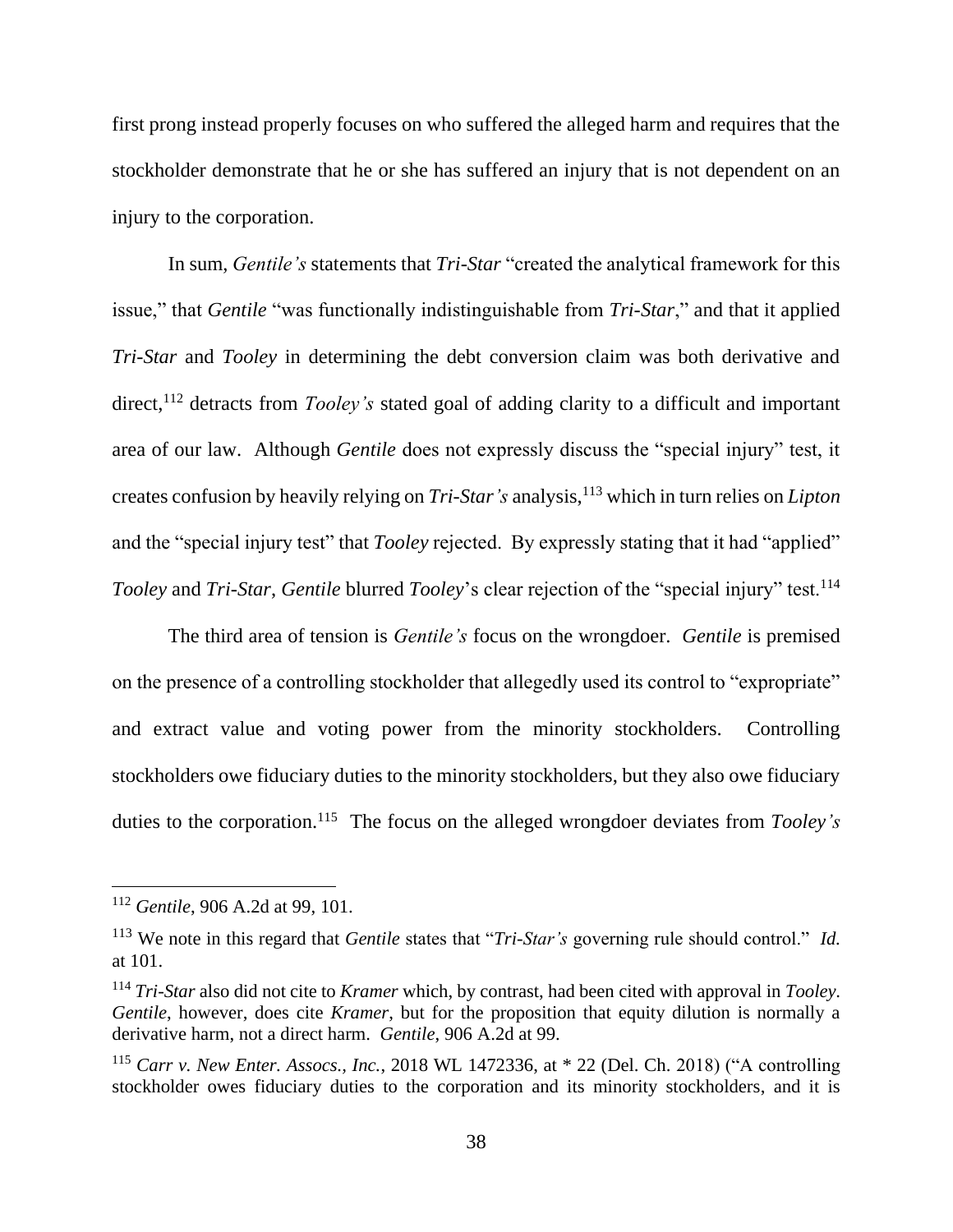determination, which turns *solely* on two central inquiries of who suffered the harm and who would receive the benefit of any recovery. That shift has led to doctrinal confusion in our law. The presence of a controller, absent more, should not alter the fact that such equity overpayment/dilution claims are normally exclusively derivative because the *Tooley* test does not turn on the identity of the alleged wrongdoer.<sup>116</sup>

Because of this shift in focus, the Vice Chancellor aptly observed that "[p]ost-*Gentile*, Delaware courts have struggled to define the boundaries of dual-natured claims."<sup>117</sup> Understandably, cases decided soon after *Gentile* assumed that direct standing was only available in circumstances involving a controlling stockholder or, by implication, a functionally equivalent control group.<sup>118</sup>

Thereafter, however, courts construed *Gentile* more expansively to logically extend to non-controller issuances involving participating insiders. In *Carsanaro v. Bloodhound*  Tech, Inc.,<sup>119</sup> for example, the Court of Chancery held that *Gentile* also applied to self-

<sup>&#</sup>x27;prohibited from *exercising corporate power* (either formally as directors or officers or informally through control over officers and directors) so as to advantage [itself] while disadvantaging the corporation.'") (citation omitted).

<sup>116</sup> *See, e.g., Agostino*, 845 A.2d at 1126 n.84 ("The identity of the culpable parties does not speak to whether the conduct of those parties injured the corporation, rather than its stockholders.").

<sup>117</sup> *Opinion*, 2020 WL 6375859, at \*13 (citing *Sciabacucchi v. Liberty Broadband Corp.*, 2018 WL 3599997, at \*7 (Del. Ch. July 26, 2018).

<sup>118</sup> *Feldman*, 956 A.2d at 657 (Del. Ch. 2007) ("Indeed, any other interpretation would swallow the general rule that equity dilution claims are solely derivative, and would cast great doubt on the continuing vitality of the *Tooley* framework."), *aff'd*, 951 A.2d 727 (Del. 2008). Under *Feldman*, a dual-natured claim arises only where "a controlling stockholder, with sufficient power to manipulate the corporate processes, engineers a dilutive transaction whereby that stockholder receives an exclusive benefit of increased equity ownership and voting power for inadequate consideration." *Id*. at 657.

 $119$  65 A.3d 618 (Del. Ch. 2013).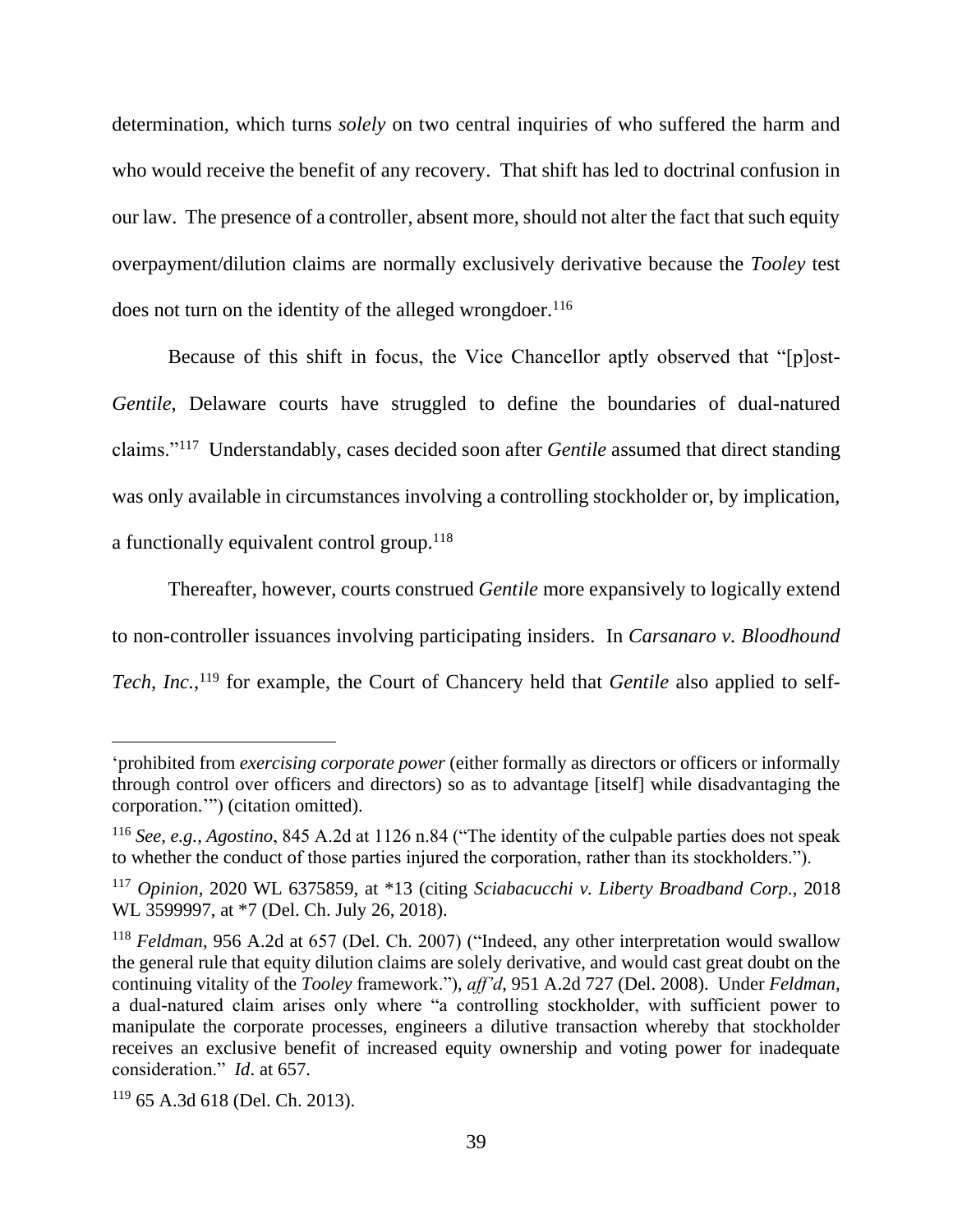interested stock issuances effectuated by a board lacking a disinterested and independent majority. The Court of Chancery reasoned that "the core insight of dual injury applies to non-controller issuances in which insiders participate."<sup>120</sup>

Similarly, in *In re Nine Sys. Corp. S'holders. Litig.*, <sup>121</sup> the Court of Chancery found direct standing with respect to a dilutive recapitalization transaction in which the directors and their affiliated funds participated. The court commented that "it makes little sense to hold a controlling stockholder to account to the minority for improper expropriation after a merger but to deny standing for stockholders to challenge a similar expropriation by a board of directors after a merger."<sup>122</sup> The court asked why Delaware law should hold controlling stockholders to a higher standard than the board of directors when, after all, the board has exclusive authority to manage the business and affairs of the corporation, which includes the power to issue stock.<sup>123</sup> We agree that there is no principled reason to allow dilution/overpayment claims to proceed directly against controllers when the law rightly refuses to permit such claims to proceed directly in non-controller dilution cases.

This expanded application of *Gentile* was subsequently curtailed by this Court's

<sup>&</sup>lt;sup>120</sup> *Id.* at 658. The Court of Chancery stated further that "[t]he expropriation principle operates only when defendant fiduciaries (i) had the ability to use the levers of corporate control to benefit themselves and (ii) took advantage of the opportunity." *Id*. at 659.

<sup>121</sup> 2014 WL 4383127, at \*26 (Del. Ch. Sept. 4, 2014), *aff'd sub nom*. *Fuchs v. Wren Holdgs., LLC*, 129 A.3d 882 (Del. 2015) (TABLE).

 $122$  *Id.* at \*28.

<sup>123</sup> *Id*.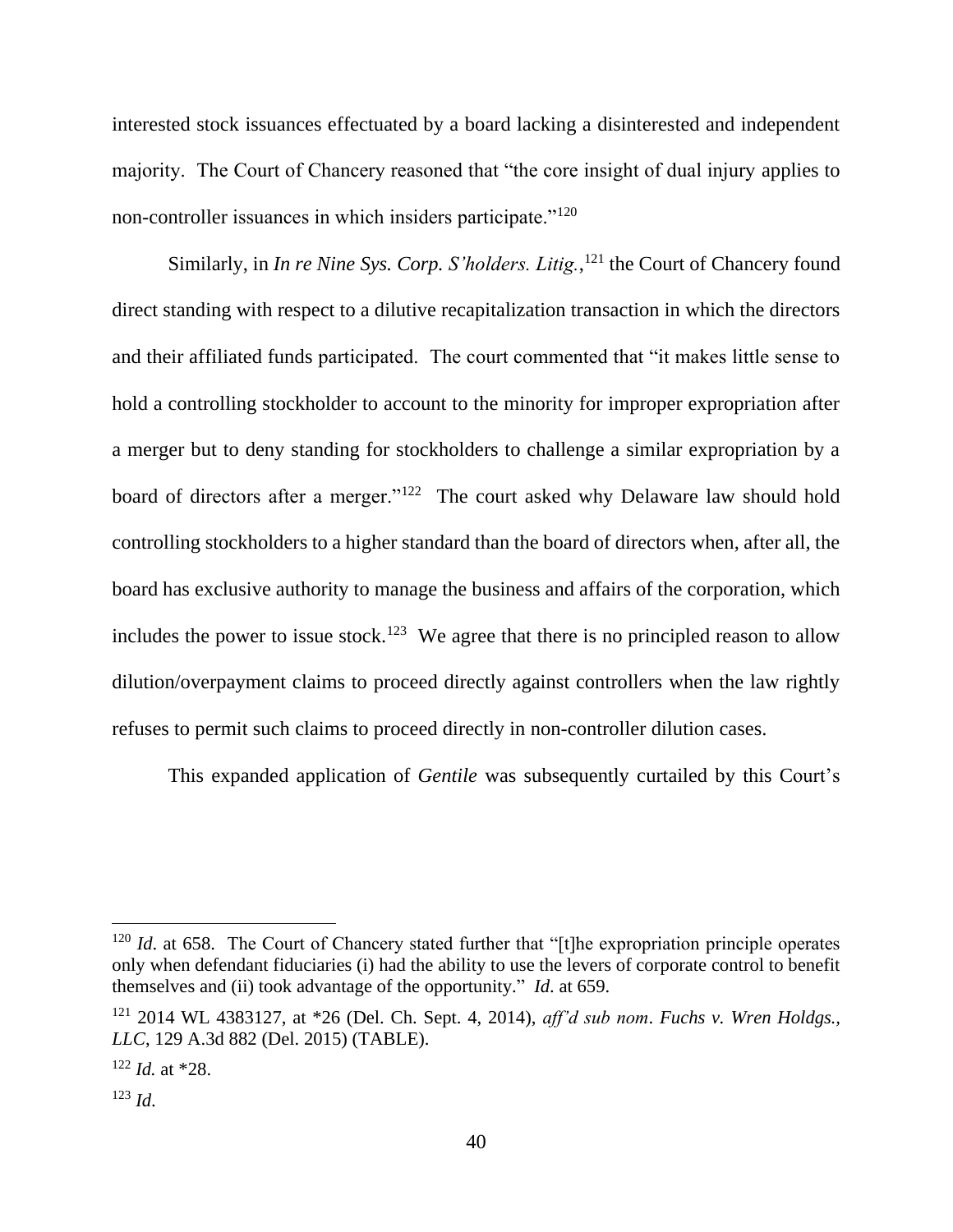opinion reversing the Court of Chancery in *El Paso*. <sup>124</sup> The challenged transaction in *El Paso* did not fall squarely under the *Gentile* paradigm as the entity involved was a limited partnership and the alleged harm involved economic dilution where the limited partner conceded that he had proved only expropriation of economic value, and not any dilution of voting rights. Understandably, the defendants in *El Paso* did not argue on appeal that *Gentile* should be overruled. Thus, this Court was not asked -- and did not reconsider -- *Gentile* at that time. However, in *El Paso* we expressly "decline[d] the invitation to further expand the universe of claims that can be asserted 'dually' to hold here that the extraction of solely economic value from the minority by a controlling stockholder constitutes direct injury." 125 Thus, we made clear that *Gentile* should be read narrowly because any other interpretation would swallow the general rule that equity dilution claims are solely derivative and cast doubt on the *Tooley* framework.<sup>126</sup>

<sup>124</sup> *See, e.g., Carr*, 2018 WL 1472336, at \*9 ("to invoke the dual dynamic recognized in *Gentile*, a controlling stockholder must exist *before* the challenged transaction.") (emphasis in original); *Cirillo Family Trust v. Moezinia*, 2018 WL 3388398, \*16 (Del. Ch. 2018) ("the *Gentile* paradigm only applies when a stockholder *already possessing majority or effective control* causes the corporation to issue more shares to it for inadequate consideration.") (emphasis in original).

<sup>125</sup> 152 A.3d at 1264.

<sup>126</sup> *Id.*; *see also W&M Helenthal Holdg. LLC v. Schmitt*, C.A. No. 2018-0505-AB (Del. Ch. June 3, 2019) (TRANSCRIPT) at 51:11–115 ("In its 2016 *El Paso* decision, our Supreme Court made clear that the *Gentile* doctrine is to be construed narrowly and that the sort of dual claims described in that case only apply in the unique circumstances of that case."); *Sciabacucchi v. Liberty Broadband Corp.*, 2018 WL 3599997, at \* 10 (Del. Ch. Jul. 26, 2018) ("*El Paso* thus implicitly rejected the reasoning of decisions such as *Carsanaro* and *Nine Systems*, which had extended *Gentile* to any dilutive issuance approved by a conflicted board."); *In re: Zohar III, Corp.*, --- B.R. ----, 2021 WL 2495146, at \*39 (Bankr. D. Del. June 18, 2021) ("While the continued application and viability of the holdings in *Gentile* have been questioned, they have not been overruled. Regardless, they should be applied cautiously and narrowly.").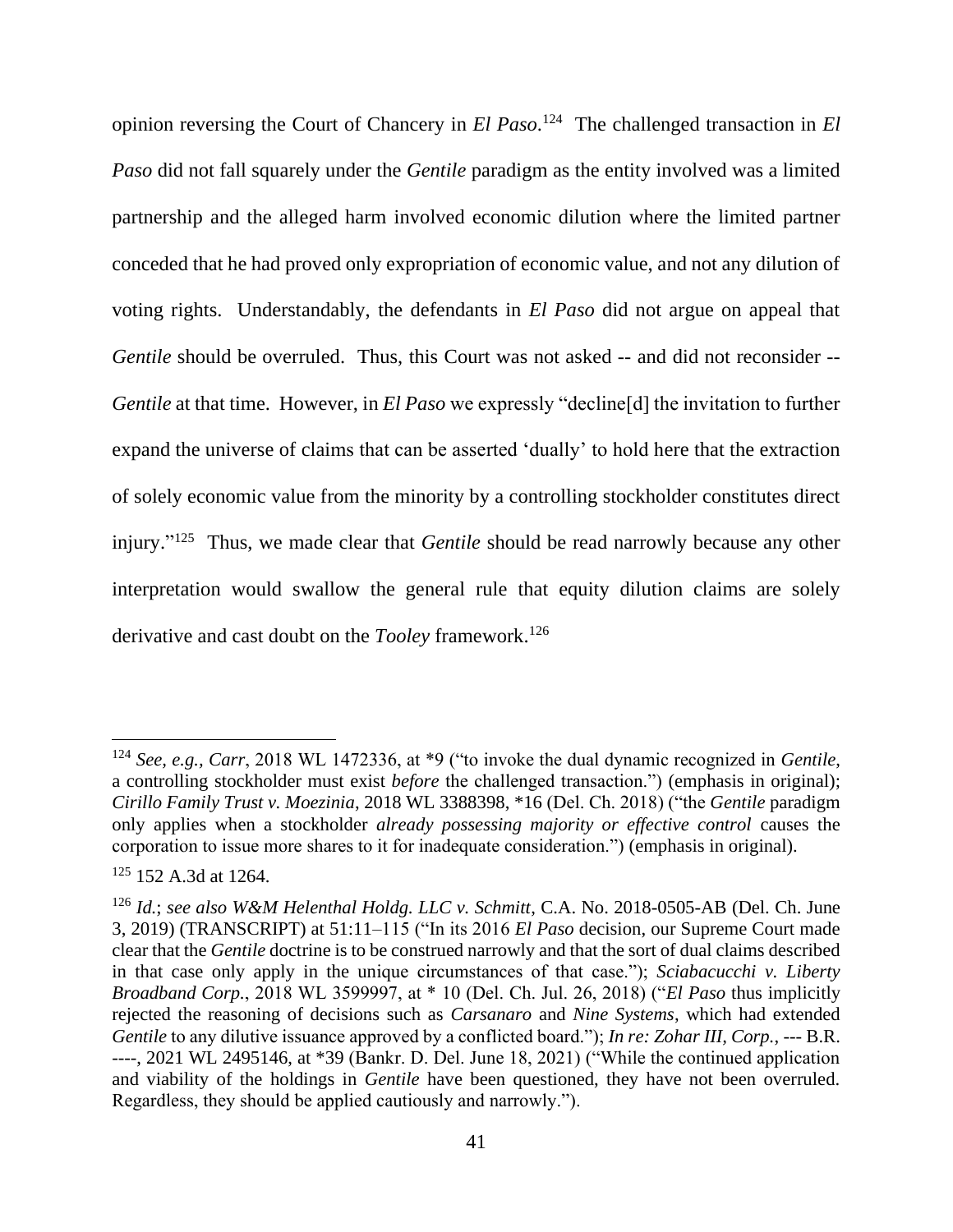The Court of Chancery in *Sciabacucchi* observed our guidance that "the reasoning of *El Paso*, applied here, means that *Gentile* must be limited to its facts, which involved a dilutive stock issuance to a controlling stockholder."<sup>127</sup> However, it noted that limiting *Gentile* to controller situations rather than expanding it to non-controller dilution cases, or overruling it entirely is, as a matter of doctrine, unsatisfying, because there is no reason to permit direct dilution claims against controllers while prohibiting direct claims in other contexts.<sup>128</sup>

Chief Justice Strine's concurrence in *El Paso* agreed that the facts presented did "not require us to consider *Gentile's* ongoing viability in the corporate law context," and that it was "[s]ufficient for today" that "we refuse to extend *Gentile* further, to a situation where a limited partnership was already firmly under the control of a general partner and where the transaction under attack had no effect whatsoever on limited partner voting rights."<sup>129</sup> But he more directly questioned *Gentile's* continued viability as sound law, writing that *Gentile* "is a confusing decision, which muddies the clarity of our law in an

<sup>127</sup> *Sciabacucchi*, 2018 WL 3599997, at \*10. In *Reith v. Lichtenstein*, 2019 WL 2714065 (Del. Ch. June 28, 2019), the Court of Chancery determined that even an issuance of preferred stock to a controller for allegedly unfair consideration which resulted in a dilution of the minority stockholders' voting power, was derivative because stockholders retained the same percentage of the Company's shares of common stock after the Preferred Stock was issued as they had before. *See also Klein v. H.I.G. Capital, L.L.C.*, 2018 WL 6719717, at \*7 (Del. Ch. Dec. 19, 2018) (noting "this court has exercised caution in applying the *Gentile* framework"); *Almond v. Glenhill Advisors LLC*, 2018 WL 3954733, at \*24 (Del. Ch. Aug. 17, 2018) (the Supreme Court in *El Paso* "recently construed the [*Gentile*] doctrine narrowly" and "[i]n the wake of *El Paso*, this court has exercised caution in applying the *Gentile* framework"). We agree with Appellants that the different treatment of common and preferred stock in these cases makes little sense.

<sup>128</sup> *Id*. at \*10, n.147

<sup>129</sup> *El Paso*, 152 A.3d at 1266 (Strine, C.J., concurring).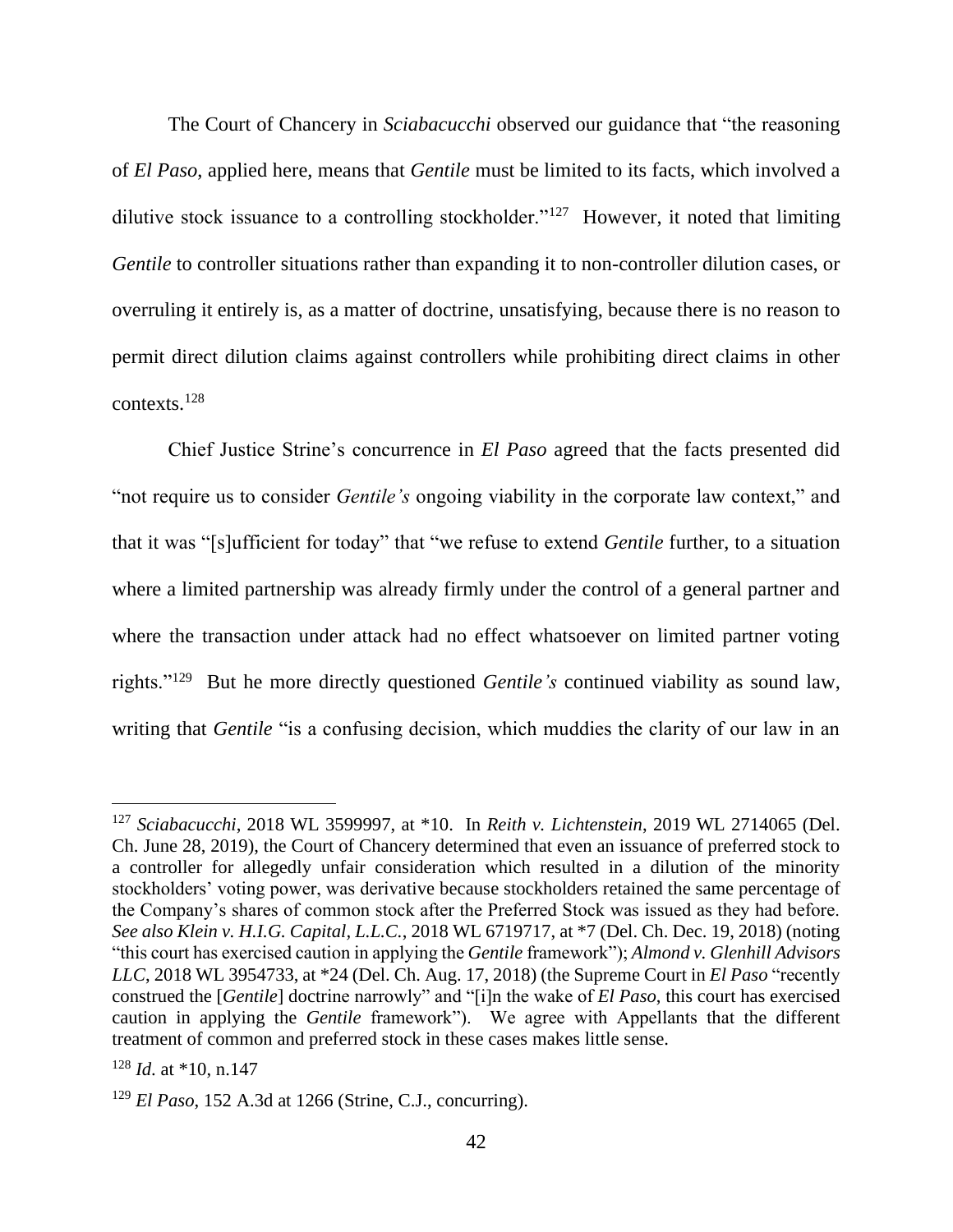important context,"<sup>130</sup> and that it "cannot be reconciled with the strong weight of our precedent."<sup>131</sup>

It was not until this case that the issue of *Gentile's* continued viability was squarely presented to this Court.<sup>132</sup> The Vice Chancellor appropriately observed that changing settled law by the Supreme Court requires reasoned analysis by this Court. The difficulty courts have had in applying *Gentile* in a logically consistent way, along with *Gentile's* erosion of *Tooley's* simple analysis convinces us that *Gentile* should be overruled.

## *2. The Gentile "Carve-Out" is Superfluous*

Aside from the doctrinal difficulties discussed above, we see no practical need for the "*Gentile* carve-out." Other legal theories, *e.g., Revlon*, provide a basis for a direct claim for stockholders to address fiduciary duty violations in a change of control context.<sup>133</sup> And as we observed in *El Paso*, "equity holders confronted by a merger in which derivative claims will pass to the buyer have the right to challenge the merger itself as a breach of the

<sup>130</sup> *Id.* at 1265–66.

<sup>131</sup> *Id*. at 1266.

<sup>132</sup> In *Sheldon v. Pinto Technology Ventures, L.P.*, for example, this Court did not address the continued vitality of *Gentile* because the sole issue presented was whether the plaintiff had adequately alleged the existence of a control group. 220 A.3d 245, 250 n.15 (Del. 2019).

<sup>133</sup> *El Paso*, 152 A.3d at 1266 (Strine, C.J., concurring) (noting that even in a change of control situation, "there is no gap in our law for *Gentile* to fill" since "*Revlon* already accords a direct claim to stockholders when a transaction shifts control of a company for a diversified investor base to a single controlling stockholder.").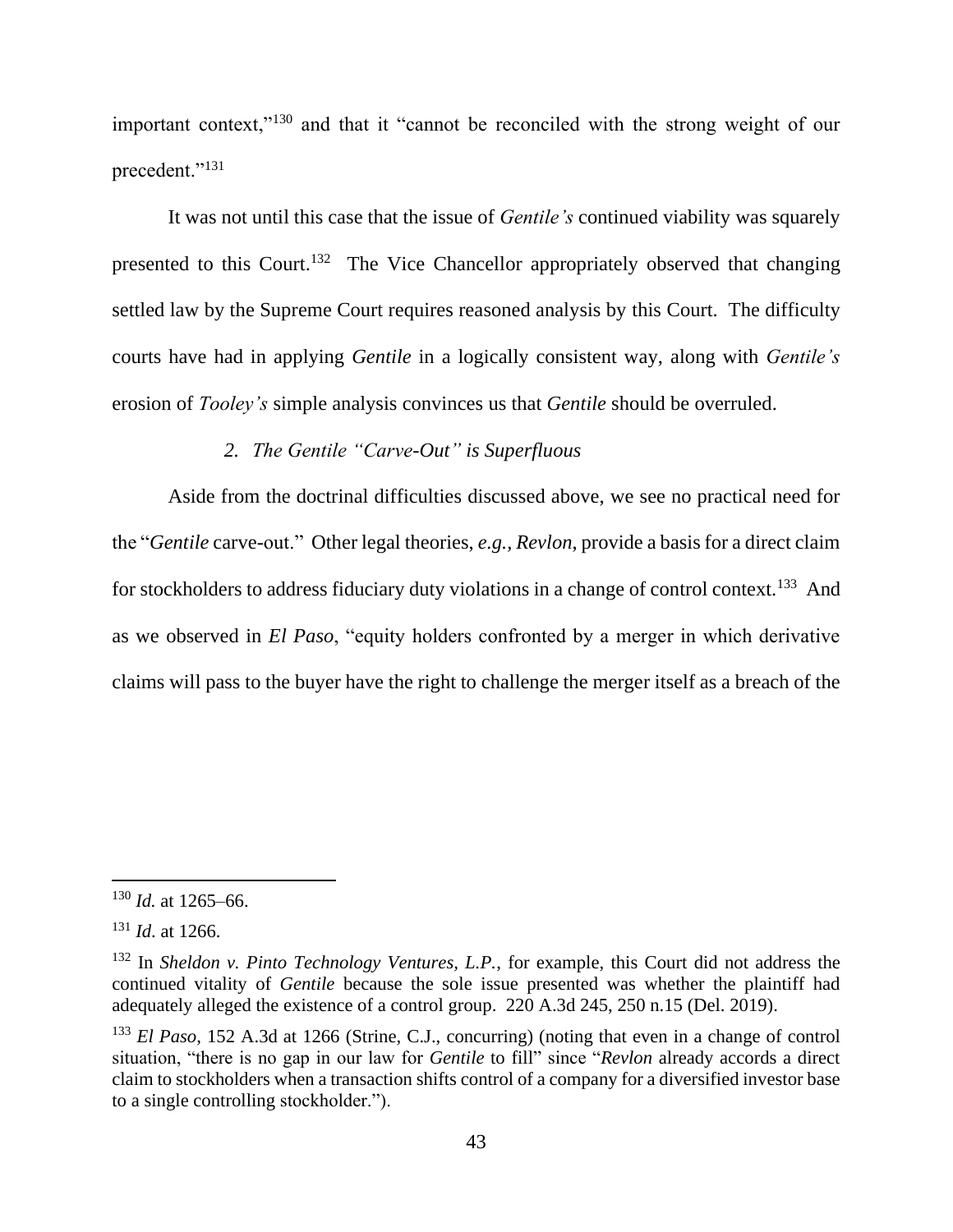duties they are owed."<sup>134</sup> Such stockholders might claim that the seller's board failed to obtain sufficient value for the derivative claims.<sup>135</sup>

In addition, *Gentile* creates the potential practical problem of allowing two separate claimants to pursue the same recovery.<sup>136</sup> The double recovery rule prohibits a plaintiff from recovering twice for the same injury from the same tortfeasor.<sup>137</sup> In a corporateoverpayment-to-a-controlling shareholder claim, the amount of the overpayment deprives the corporation of assets to which minority shareholders have only a *pro rata* claim as residual claimants on the corporation's assets. If the corporation recovers the overpaid funds, then the minority shareholders are beneficiaries of that recovery on that same *pro rata* basis.

<sup>134</sup> *El Paso*, 152 A.3d at 1252 (citing *Parnes v. Bally Entm't Corp.*, 722 A.2d 1243, 1245 (Del. 1999) ("In order to state a direct claim with respect to a merger, a stockholder must challenge the validity of the merger itself, usually by charging the directors with breaches of fiduciary duty resulting in unfair dealing and/or unfair price.") (additional citations omitted).

<sup>135</sup> *See, e.g., Morris*, 246 A.3d at 132 ("After *Parnes*, 'to state a direct claim with respect to a merger, a stockholder must challenge the validity of the merger itself, usually by charging the directors with breaches of fiduciary duty resulting in unfair dealing and/or unfair price.'"); *id*. at 136 ("When the court is faced with a post-merger claim challenging the fairness of a merger based on the defendant's failure to secure value for derivative claims, we think the *Primedia* framework provides a reasonable basis to conduct a pleadings-based analysis to evaluate standing on a motion to dismiss.").

<sup>&</sup>lt;sup>136</sup> We note that following the acquisition in *Gentile* (when the corporation was acquired by a third party and plaintiffs lost derivative standing), the acquiring company was liquidated and the stockholders of the acquired company were left as the only parties who could recover for a dilution claim.

<sup>137</sup> As this Court observed in *J.P. Morgan Chase & Co. S'holder Litig.*, "if the plaintiffs' damages theory is valid, the directors of an acquiring corporation would be liable to pay both the corporation and its shareholders the same compensatory damages for the same injury. That simply cannot be." 906 A.2d at 773.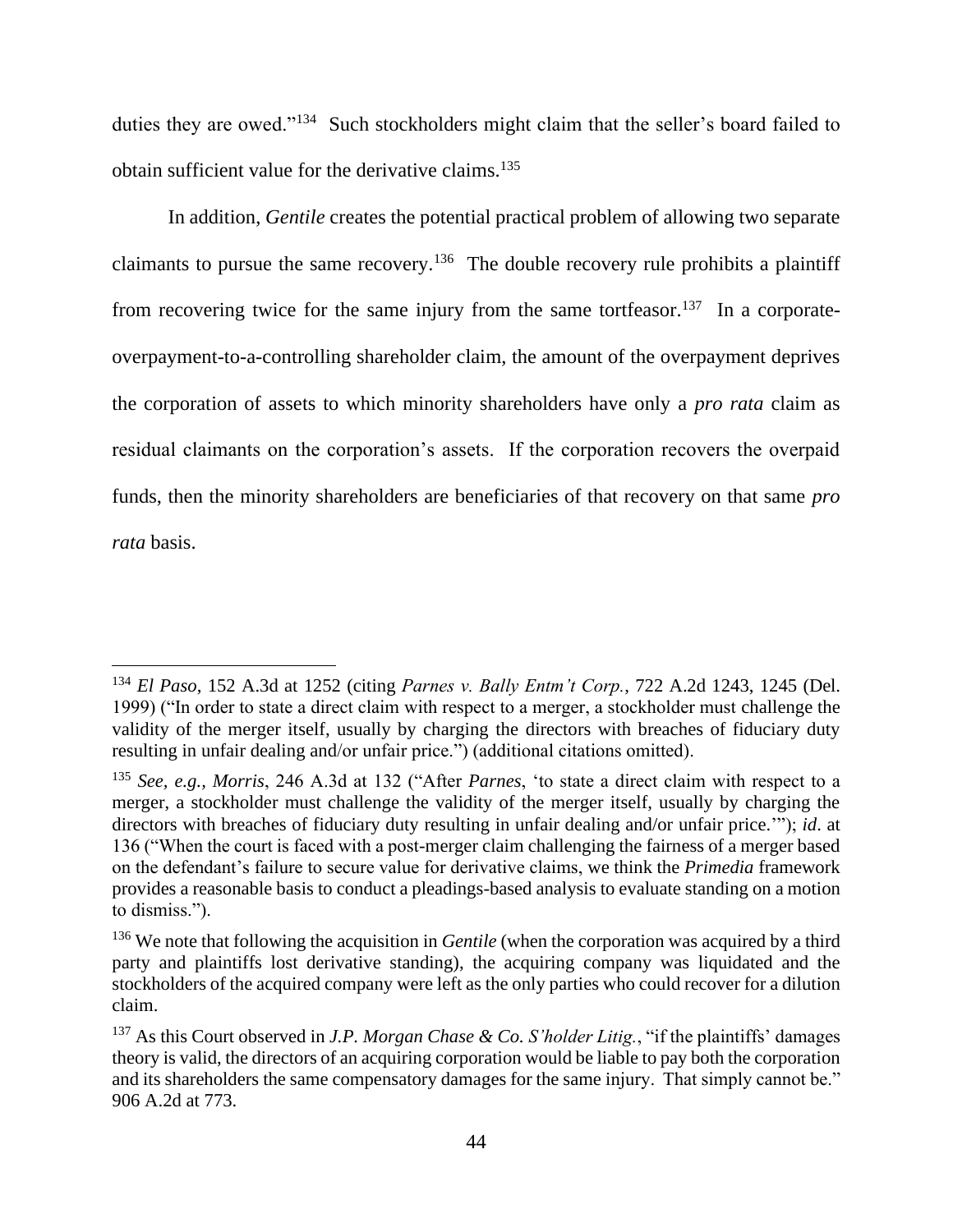As Appellees concede, the double recovery rule does not permit both the direct and derivative claimants to recover for that single injury. Rather, they propose that the Court of Chancery devise a mechanism to "proportion" the recovery for the overpaid funds between the plaintiffs if both derivative and direct shareholders claim it.<sup>138</sup> Permitting such "dual" claims unnecessarily complicates fashioning a remedy for such claims. *Tooley* appropriately sought to simplify the law, not complicate it.

For the foregoing reasons, like the Court of Chancery, we think that the corporation overpayment/dilution *Gentile* claims, like those present here, are exclusively derivative under *Tooley* and that *Gentile*, for all of the reasons identified above, should be overruled. We now explain why *stare decisis* does not compel our adherence to *Gentile*.

## *3. Stare Decisis Presents No Obstacle Here*

Plaintiffs argue that "*stare decisis*" compels this Court to uphold *Gentile*. No doubt, the development of and adherence to precedent is an essential feature of common law

<sup>138</sup> COUNSEL: I think I was perhaps unclear then. I don't think there would be a double recovery, I think that in the end, there would only be one recovery and the court may have to determine as it would on any case, whether its direct and derivative claims permitted, how to proportion the damages. I think one solution might be to really allow the direct claim to go forward because ultimately those shareholders can receive the full remedy. But I don't at all think if the shares were underpriced by \$3, that the corporation would get a \$3 damages award and the shareholders would also get a \$3 damages award, plus something else for derivative, for voting dilution damages, because then the shareholders would be double recovering. I don't know if that was a satisfactory answer, but I don't think there would be a double recovery.

Oral Argument at 23:00–25:44, [https://livestream.com/delawaresupremecourt/events/9697327/](https://livestream.com/delawaresupremecourt/events/9697327/videos/222905751) [videos/222905751.](https://livestream.com/delawaresupremecourt/events/9697327/videos/222905751)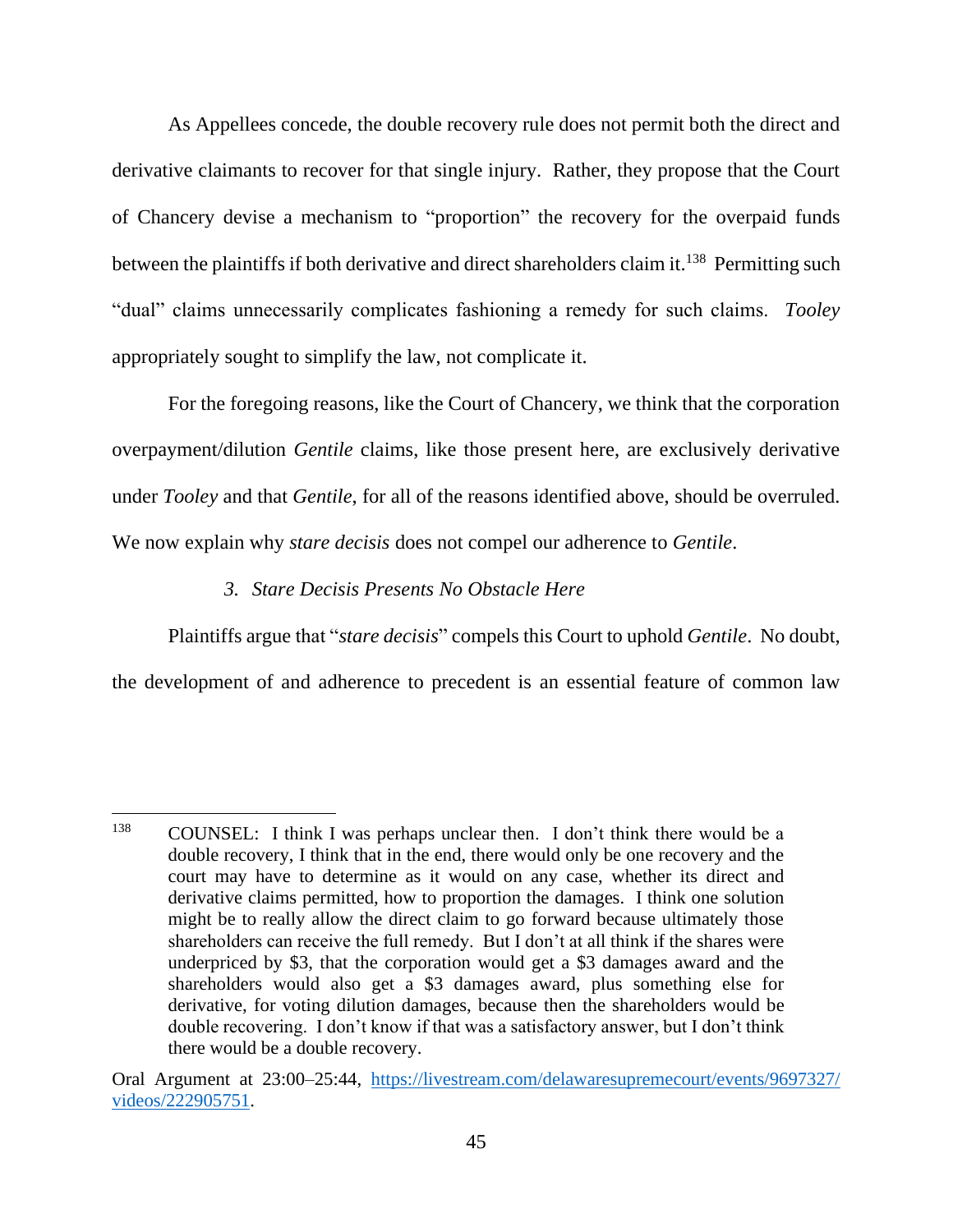systems,<sup>139</sup> and as such, precedent should not be lightly cast aside. The United States Supreme Court has explained that "*[s]tare decisis* 'promotes the evenhanded, predictable, and consistent development of legal principles, fosters reliance on judicial decisions, and contributes to the actual and perceived integrity of the judicial process."<sup>140</sup> That principle, embodied in the Latin term, "*stare decisis*,"<sup>141</sup> is an important feature of Delaware law and of judicial restraint. As this Court stated in *Seinfeld v. Verizon Comm'n, Inc.*, "[u]nder the doctrine of *stare decisis*, settled law is overruled only 'for urgent reasons and upon clear manifestation of error."<sup>142</sup>

When re-examining a question of law in a prior case, the essential danger is that

parties have acted in reliance on the answer that this Court previously gave.<sup>143</sup> There is no

hard and fast rule for when a decision is or is not immutable, because the nature of reliance

<sup>&</sup>lt;sup>139</sup> *See* 1 Blackstone, Commentaries, \*68–70 (conceiving of the common law as having its "maxims" known and "their validity determined" by "the judges in the several courts of justice," and that they are subject to "an established rule to abide by former precedents."); *see also Patterson v. McClean Credit Union*, 491 U.S. 164, 172 (1989) (observing that "*stare decisis* is a basic selfgoverning principle within the Judicial Branch, which is entrusted with the sensitive and difficult task of fashioning and preserving a jurisprudential system that is not based upon 'arbitrary discretion."") (quoting the Federalist, No. 78, p. 490 (H. Lodge ed. 1888) (A. Hamilton)).

<sup>140</sup> *Gamble v. United States*, 139 S.Ct. 1960, 1969 (2019) (citation omitted).

<sup>141</sup> Literally "to stand by things decided." *Stare Decisis*, Black's Law Dictionary (11th ed. 2019).

<sup>142</sup> 909 A.2d 117, 124 (Del. 2006) (citing *Oscar George, Inc. v. Potts*, 115 A.2d 479, 481 (Del. 1955)). We have quoted that language verbatim on many occasions. *See*, *e.g., Shuba v. United Servs. Auto. Ass'n*, 77 A.3d 945, 949 (Del. 2013); *White v. Liberty Ins. Corp.*, 975 A.2d 786, 790– 91 (Del. 2009); *Account v. Hilton Hotels Corp*., 780 A.2d 245, 248 (Del. 2001).

<sup>143</sup> *See State v. Barnes*, 116 A.3d 883, 891 (Del. 2015) ("The doctrine of *stare decisis* exists to protect the settled expectations of citizens because, 'elementary considerations of fairness dictate that individuals should have an opportunity to know what the law is and to conform their conduct accordingly.'") (alteration omitted) (quoting *Landsgraf v. USI Film Prods.*, 511 U.S. 244, 265 (1994)).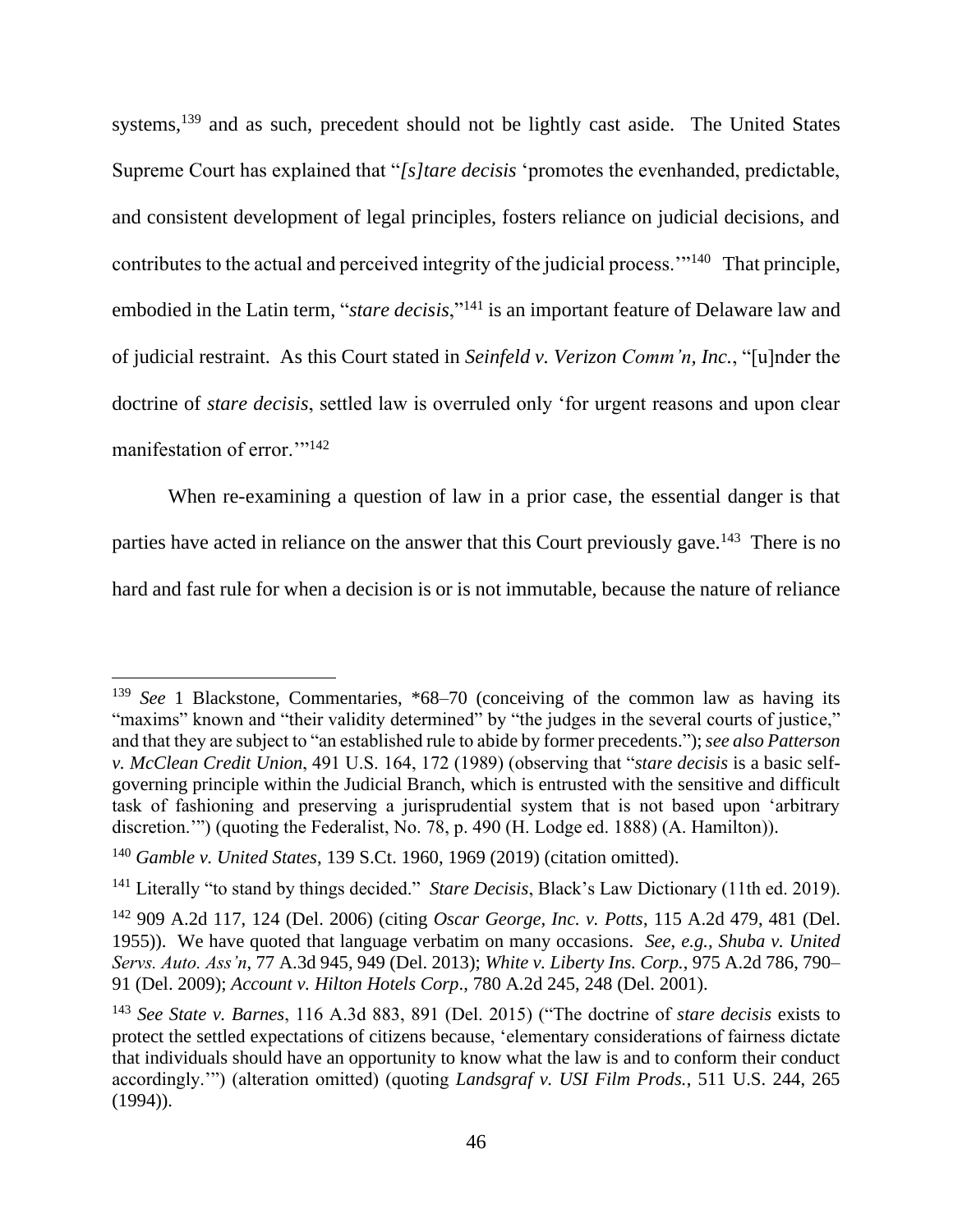interests at play and the importance of improving doctrinal law are highly context-specific inquiries. Thus, the formulation we gave in *Seinfeld*, (quoting *Oscar George v. Potts*) though longstanding, is necessarily vague.

Nevertheless, decisions by Delaware and federal courts offer some guideposts by which to measure and weigh these reliance interests. One consideration is the nature of any reliance interests in the decision. Reliance interests flow from a number of sources.<sup>144</sup> Because parties have a right to have confidence that long-established rules will be retained, the "antiquity" of the precedent is accorded importance,  $145$  with due consideration for whether the challenged precedent was itself a departure.<sup>146</sup> The area of law the precedent addresses is likewise a consideration, since some subjects are more apt to induce reliance than others.<sup>147</sup>

<sup>&</sup>lt;sup>144</sup> For example, the General Assembly, in its lawmaking capacity, necessarily relies upon this Court's pronouncements of what the law already is. Thus, "prior statute-interpreting rulings gain approving harmony from ensuing legislative silence." *See Nationwide Prop & Cas. Ins. Co. v. Irizarry*, 2020 WL 525667, at \*4 (Del. Super. Jan. 31, 2020) ("Any concerted judicial misconstruction of a statute is subject to corrective tuning by the legislature, and thus prior statuteinterpreting rulings gain approving harmony from ensuing legislative silence."), *aff'd,* 238 A.3d 191, 2020 WL 5031953 (Del. Aug. 25, 2020) (affirming the Superior Court on the basis of its opinion).

<sup>&</sup>lt;sup>145</sup> *Gamble*, 139 S.Ct. at 1969 ("the strength of the case for adhering to such decisions grows in proportion to their 'antiquity'") (quoting *Montejo v. Louisiana*, 556 U.S. 778, 792 (2009)).

<sup>146</sup> *See Adarand Constructors, Inc. v. Peña*, 515 U.S. 200, 231 (1995) (if the precedent under consideration itself departed from the Court's jurisprudence, returning to the "intrinsically sounder" doctrine established in prior cases may "better serv[e] the values of *stare decisis* than would following the more recently decided cases inconsistent with the decisions that came before  $it$ ").

<sup>147</sup> *See Kimble v. Marvel Entertainment, LLC*, 576 U.S. 446, 457 (2015) ("Considerations favoring *stare decisis* are at their acme" in "cases involving property and contract rights" because "parties are especially likely to rely on such precedents when ordering their affairs."). In criminal matters, reliance interests are so strong that "under the doctrine of *stare decisis*, we must take seriously the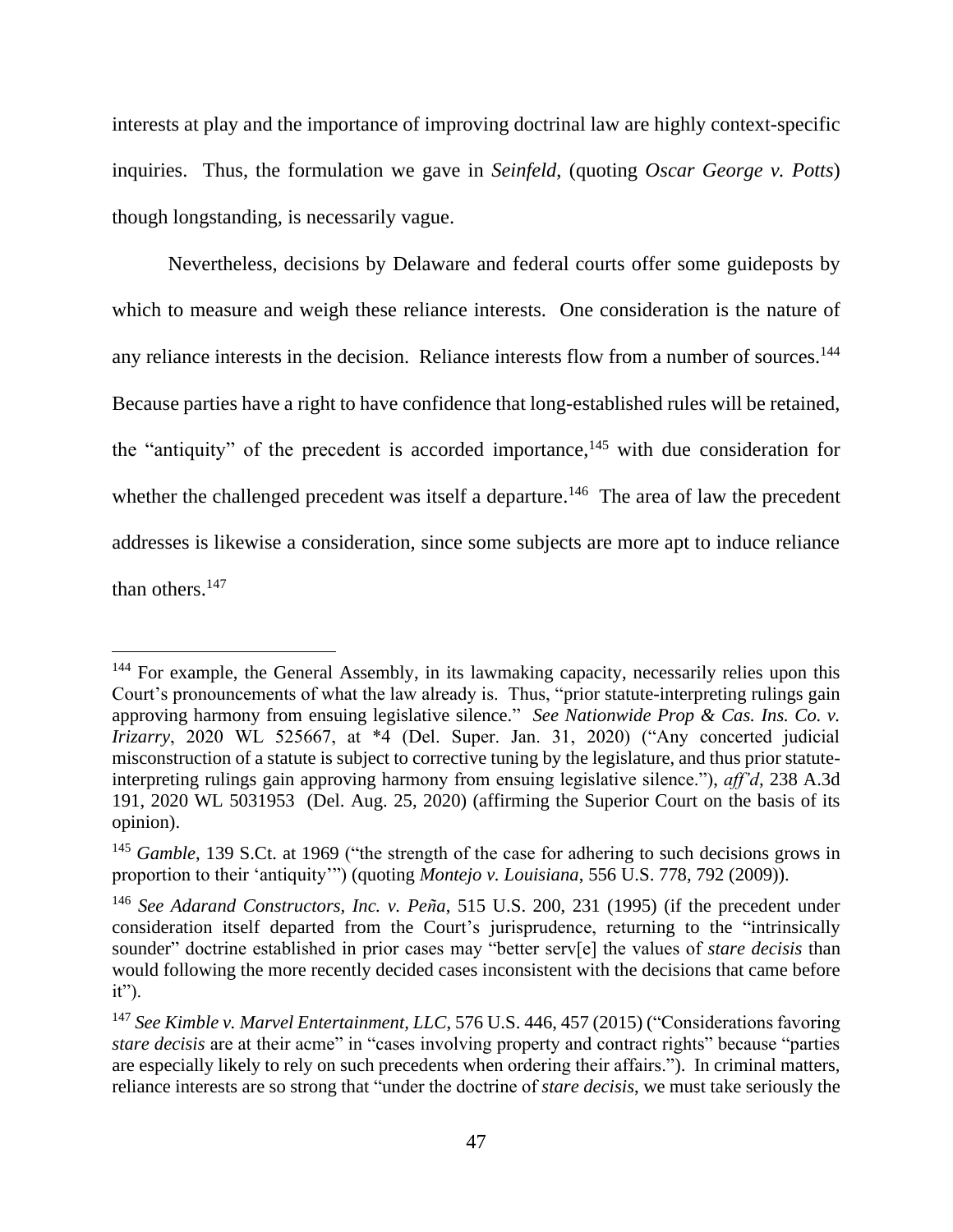Clarity and administrability also relate to reliance interests, since reliance can only be created by a ruling which is amenable to consistent, stable, and thus predictable application.<sup>148</sup> Thus, a "traditional justification for overruling a prior case is that a precedent may be a positive detriment to coherence and consistency in the law, either because of inherent confusion created by an unworkable decision, or because the decision poses a direct obstacle to the realization of important objectives embodied in other laws."<sup>149</sup>

Bounded up with reliance interests are institutional considerations of the Court. Precedent should not be overturned by narrow majorities<sup>150</sup> and very recent precedent should not lightly be overturned when the only change is the composition of the court,  $151$ because society must be able to "presume that bedrock principles are founded in the law

longstanding interpretation of a statute held by our Superior Court, especially when it has been relied upon by the key actors in our criminal justice system." *Barnes*, 116 A.3d at 890–91.

<sup>148</sup> *See Itel Containers Int'l Corp. v. Huddleston*, 507 U.S. 60, 79–80 (1993) (Scalia, J., concurring) ("Like almost all their predecessors, these latest tests are so uncertain in their application (and in their anticipated life span) that they can hardly be said to foster stability or to engender reliance deserving of *stare decisis* protection.").

<sup>149</sup> *Patterson*, 491 U.S. at 173; *see also Urdan v. WR Cap. P'rs, LLC*, 244 A.3d 668, 678 (Del. 2020) (overturning, in part, *Schultz v. Ginsburg*, 965 A.2d 661 (Del. 2009) which has "caused some confusion in later cases"); *Brinkerhoff v. Enbridge Energy Co., Inc.*, 159 A.3d 242, 252 (Del. 2017) (reversing one of this Court's prior rulings because it had departed from a common definition of bad faith used elsewhere in Delaware entity law and resulted in "confusing precedent").

 $150$  Supreme Court Rule 4(d) likewise informs this view, requiring a panel of this Court to seek rehearing *en banc* if a decision has a "reasonable likelihood" to modify or overrule a prior decision, even if the panel is unanimous.

<sup>151</sup> *See June Med. Servs. L. L. C. v. Russo*, 140 S.Ct. 2103, 2134 (2020) ("I joined the dissent in *Whole Women's Health* [*v. Hellerstedt*, 136 S.Ct. 2292 (2016)] and continue to believe that the case was wrongly decided," but concurring in the same outcome four years later because "[t]he legal doctrine of *stare decisis* requires us, absent special circumstances, to treat like cases alike.") (Roberts, C.J., concurring in the judgment). *But see id*. at 2151 ("[w]hen our prior decisions clearly conflict with the text of the Constitution we are required to 'privilege [the] text over our own precedents."") (Thomas, J., dissenting.).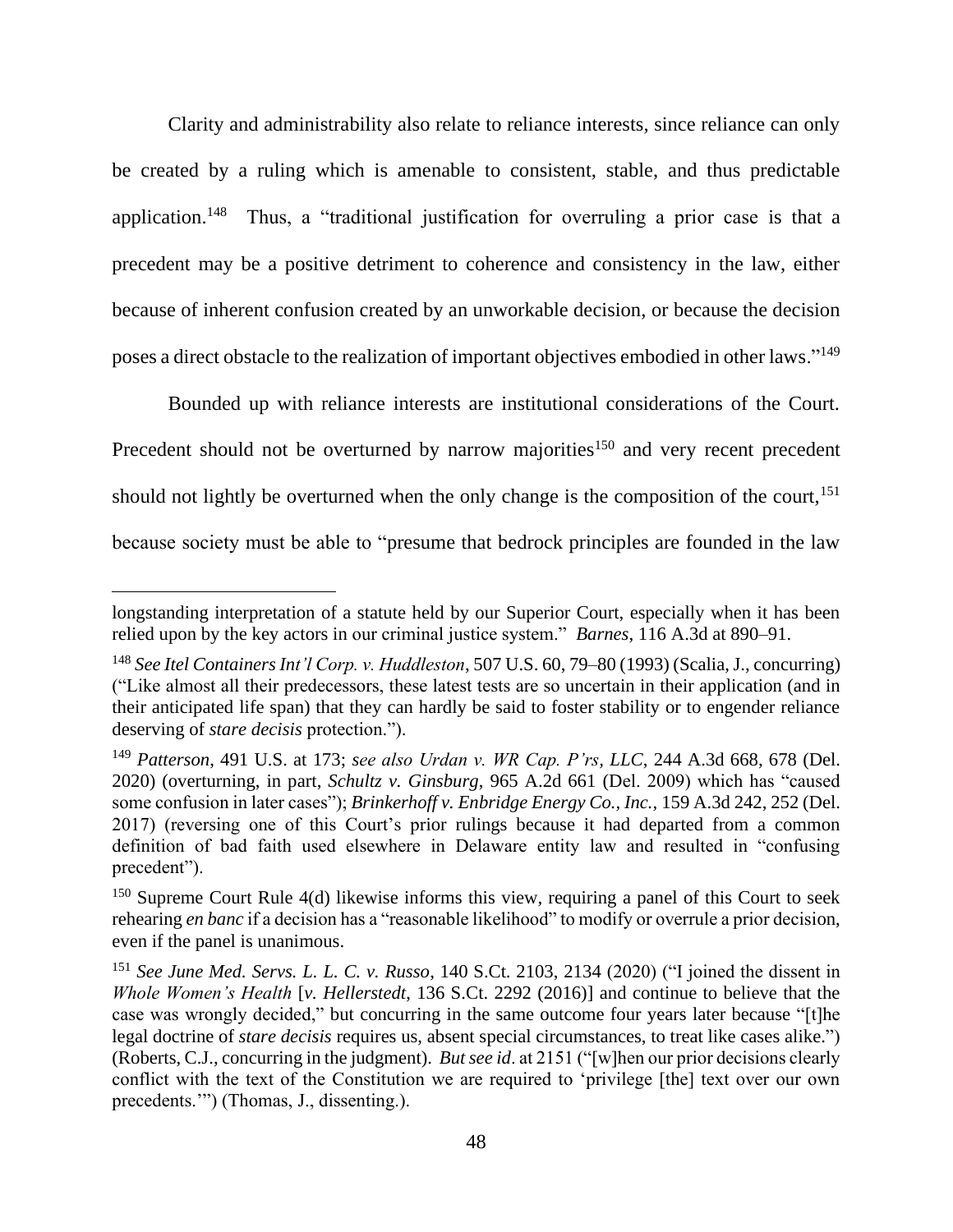rather than in the proclivities of individuals."<sup>152</sup> "Overruling precedent is never a small matter."<sup>153</sup> Mere disagreement with the reasoning and outcome of a prior case, even *strong*  disagreement, cannot be adequate justification for departing from precedent or *stare decisis* would have no meaning.<sup>154</sup>

This Court decided *Gentile* fifteen years ago. This is old enough, we think, that we can properly say that the practical and analytical difficulties courts have encountered in applying it reflect fundamental unworkability and not growing pains, but not so old as to carry the weight of "antiquity." Moreover, that gap in time has given us the perspective to see that *Gentile* is more of a departure from the then-recent *Tooley* than the continuation we perceived it to be at the time.<sup>155</sup> Any reliance is further muted by *El Paso*, from which parties could rightly anticipate that *Gentile*'s continued viability was in doubt. Finally, in overturning it today we speak unanimously, with the concomitant aid to certainty that provides. Having given all due consideration to the weight of precedent, the circumstances persuade us that we should overrule the *Gentile* exception to our *Tooley* test for derivative and direct standing. Accordingly, *Gentile* should be, and hereby is, overruled.

<sup>152</sup> *Vasquez v. Hillery*, 474 U.S. 254, 265–66 (1986).

<sup>153</sup> *See Kimble*, 576 U.S. at 455.

<sup>154</sup> *Id*. ("Respecting *stare decisis* means sticking to some wrong decisions.").

<sup>155</sup> *See, e.g., Adarand Constructors, Inc.*, 515 U.S. at 234 (noting that "reliance on a case that has recently departed from precedent is likely to be minimal.").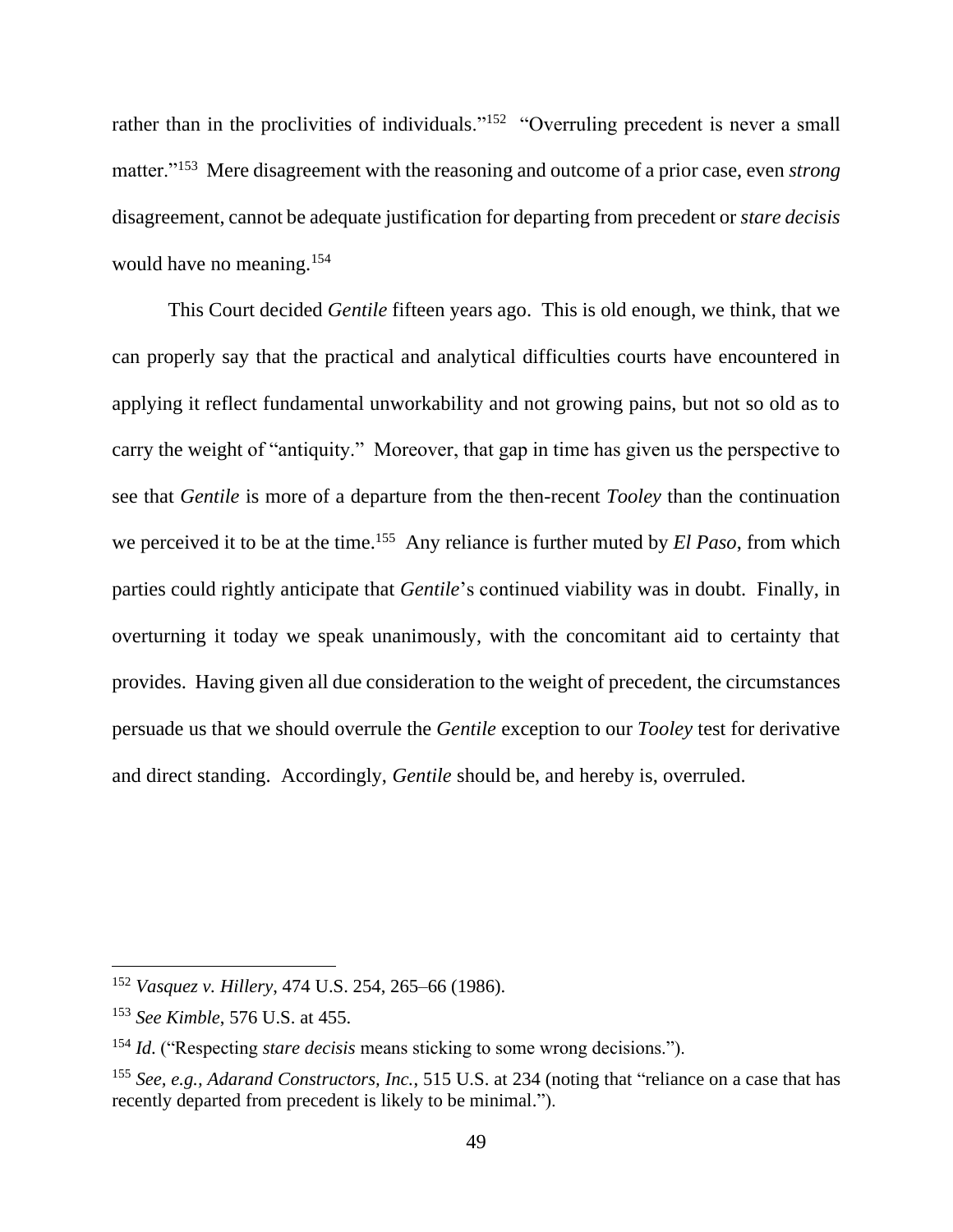## *D. Appellees Cross-Appeal Contention that They Have Direct Standing Regardless of Gentile is Meritless*

Appellees also separately argue on cross-appeal that they have direct standing to proceed without *Gentile* because the transaction consolidated Brookfield's control of the corporate levers of power, and so the Board violated its fiduciary duties by approving the transaction without compensating the minority shareholders for the further diminution of their voting power. Appellees argue that because entrenchment works a disenfranchisement felt by the minority stockholders as voters, they have direct standing apart from *Gentile*.

At the outset, it is not clear that the cross-appeal is procedurally proper. Unlike Brookfield, Appellees did not present their application for interlocutory appeal to the Court of Chancery,<sup>156</sup> and Plaintiffs opposed the defendants' application. Our rules instruct us not to take interlocutory cross-appeals that fail to adhere to procedural requirements.<sup>157</sup> But for the sake of efficiency, we address the issue presented.

Appellees' direct disenfranchisement argument is twofold. First, Plaintiffs contend that the Private Placement allowed Brookfield to expand their majority voting control enough that a subsequent sale would not eliminate their majority status (the "Entrenchment

<sup>156</sup> *See* Del. Supr. Ct. R. 42(c) ("An application for certification of an interlocutory appeal shall be made in the first instance to the trial court.").

<sup>157</sup> *See* Del. Supr. Ct. R. 42(d)(ii) ("No interlocutory order shall be reviewed by this Court unless the appeal therefrom has been accepted by this Court in accordance with the following procedure: . . . (ii) *Form of Filing*. The notice of appeal **and any cross-appeal** shall comply with this rule, Rules 6 and 7 of this Court and with such version of Official Form M as shall be applicable to the situation") (emphasis added) (italics in original).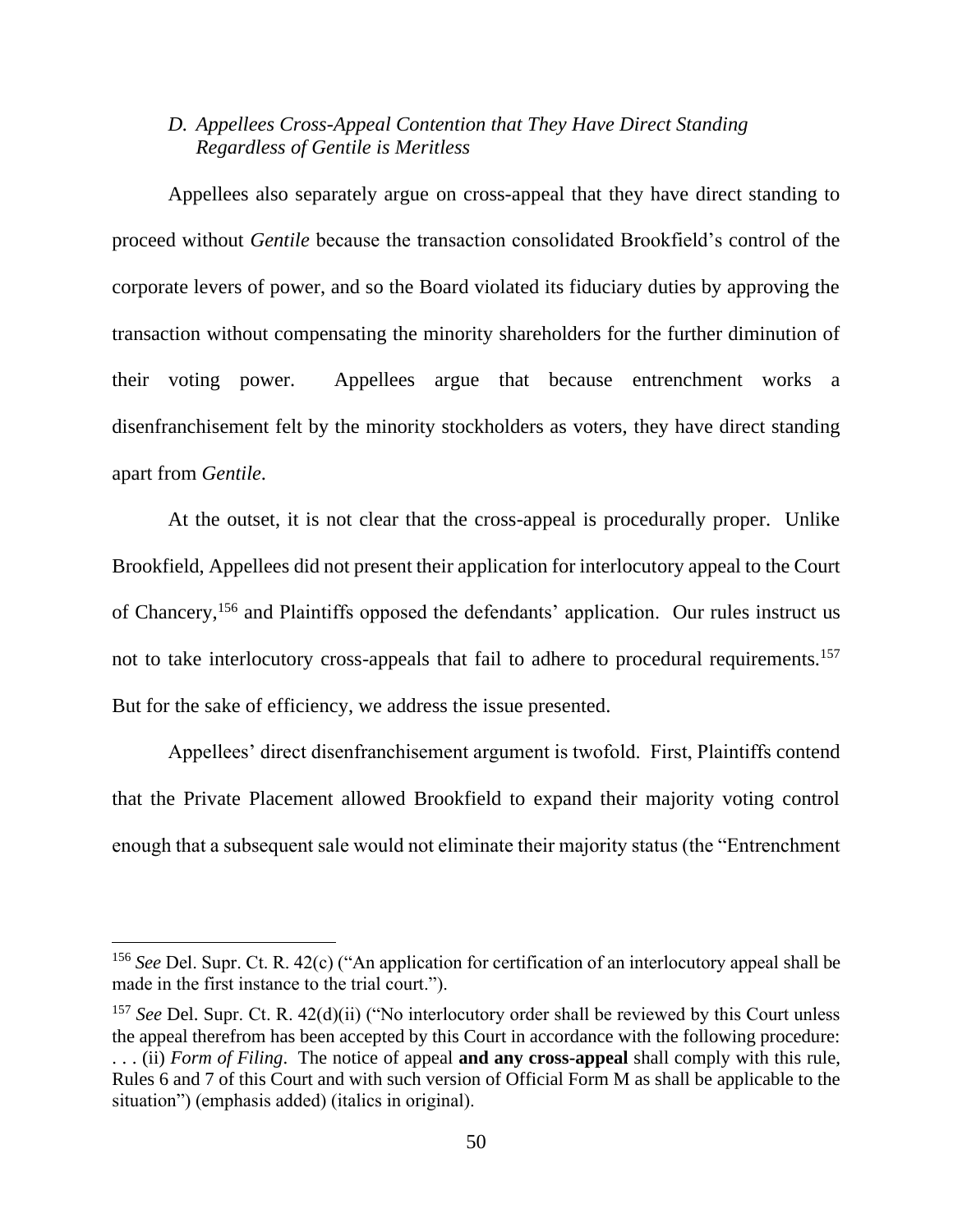Claim").<sup>158</sup> Second, the Private Placement brought Brookfield near to *super*majority voting control, a threshold that, if they crossed it, would permit them to unilaterally alter certain provisions of the corporate charter without Appellees' consent (the "Supermajority Claim").<sup>159</sup> Appellees emphasize that theirs was a *substantial* loss of voting power.<sup>160</sup>

The Entrenchment Claim fails because Plaintiffs fail to allege any facts supporting a reasonably conceivable inference that Brookfield, absent the Private Placement, would have permitted a dilution of their equity stake sufficient to relinquish their majority control. Brookfield's stake in TerraForm declined slightly in the 2019 equity issuance because, concurrently with the \$250 million October 2019 public offering of close to fifteen million shares at \$16.77 per share, Brookfield made a further investment in a private placement (of close to three million shares) at the same price.<sup>161</sup> Plaintiffs' theory is that Brookfield entrenched itself in 2018 in anticipation of failing to purchase sufficient stock to maintain control in 2019. In other words, had it not increased its majority interest in 2018 from 51 percent to 65.3 percent, and if it had acted in that hypothetical situation as it did in fact not participating *pro rata* in the 2019 offering—Brookfield would have allowed TerraForm to issue stock and decrease its holdings below a majority level without compensation.

 $158$  A131–32 (Compl. at  $\P$  105–06).

<sup>159</sup> A135 (Compl. at ¶¶ 113–14).

<sup>&</sup>lt;sup>160</sup> Ans. Br. at 44. Appellees also argue in their Reply Brief on Cross Appeal that "[b] ecause entire fairness review applies, the trial court erred in conducting an entrenchment analysis." Appellees' Reply Br. on Cross Appeal at 4. But this was not a theory that was fairly presented below. *See*  [https://livestream.com/delawaresupremecourt/events/9697327/videos/222905751,](https://livestream.com/delawaresupremecourt/events/9697327/videos/222905751) 40:46–42:06 (Oral Argument held June 30, 2021).

 $161$  A131–32 (Compl. at  $\P$  105–06, nn.18–19).